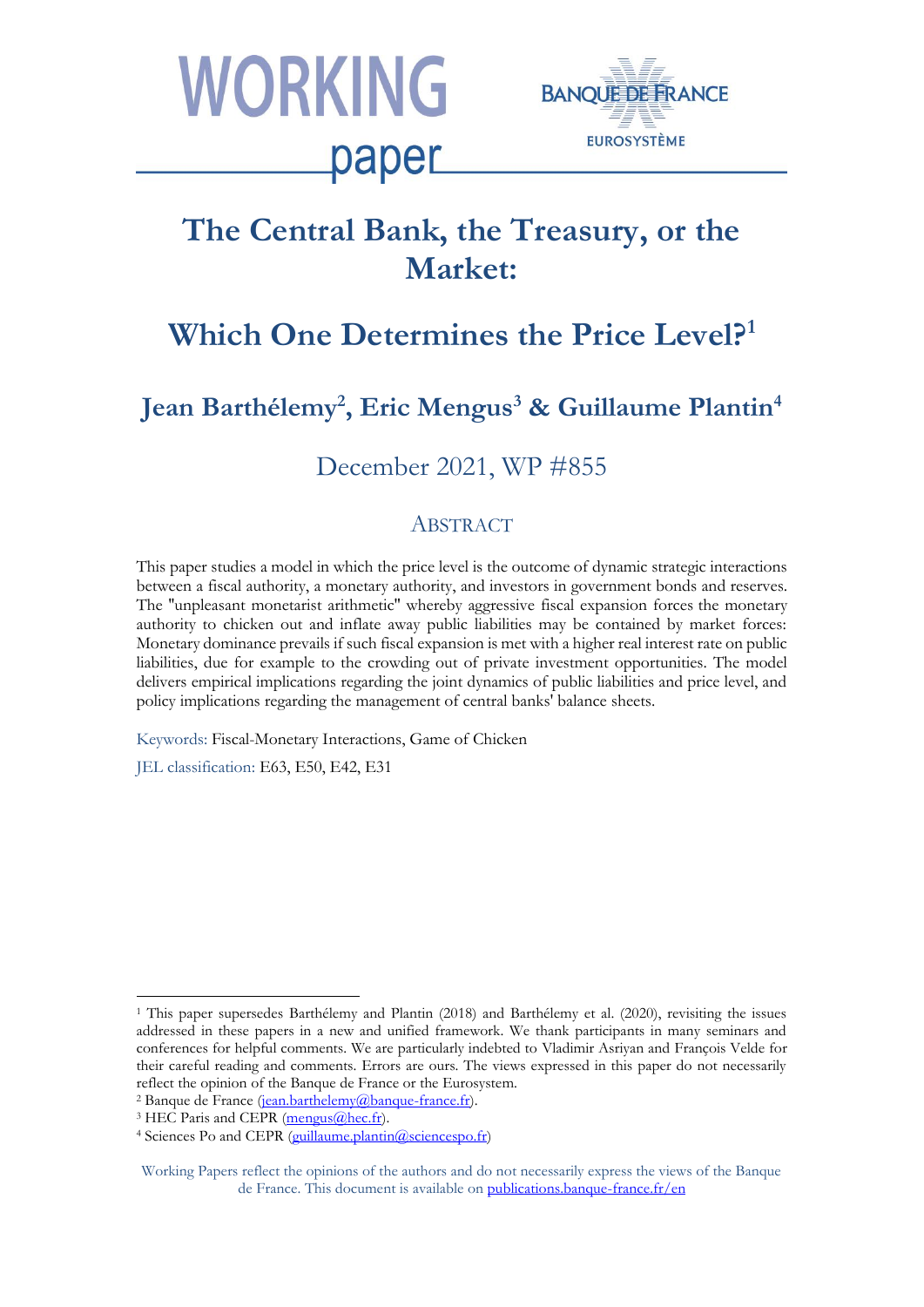### **NON-TECHNICAL SUMMARY**

This paper describes the game played by a fiscal authority aiming at spending as much as it can and a monetary authority targeting a certain price-level path. The link between the two authorities is that both authorities dislike, to some extent, government default. The objective of the paper is to provide for conditions under which one authority imposes its views on the other authority. This nontechnical summary wraps up the main results of the paper.

We first consider a two-date game and then extend it to more dates. Compared to the literature, we crucially assume that both fiscal and monetary authorities play cannot commit on future policies. The monetary authority issues reserves, set interest on reserves and can use a part of the proceeds to buyback the bonds issued by the government. The fiscal authority issues debt, can default on past debt, and consumes. The price level is the price of goods in term of reserves.

The price level may depend on the net nominal public liabilities. We say that there is fiscal dominance when the fiscal authority imposes its views on monetary authority – when the monetary authority deviates from its price-stability objective to ensure the sustainability of public debt. Our first result is that, at the end of the game, fiscal dominance prevails when the public liabilities in the hand of the private sector exceeds the real public resources. When net public liabilities are sufficiently low, the monetary dominance prevails. When net public liabilities are so high that the price level required to make debt sustainable exceeds the monetary authority is ready to tolerate to avoid default, the monetary authority prefers letting the government default. Figure below shows the relationship between the price level at the terminal date and the net public liabilities.



**Figure: Net public liabilities and the prevailing price level at the end of the game of chicken**

Note: This figure shows the price level as a function of outstanding net public liabilities (government debt + central bank reserves - holding of government debt by the central bank).

Fiscal dominance only appears once all fiscal capacity is exhausted. If the government cannot commit unlike Sargent and Wallace (1981), the central bank can resist and avoid fiscal dominance as long as fiscal authority can raise revenues. So fiscal dominance, as the one in the middle region of the above figure, occurs when net public liabilities exceed the real resources of the public sector times the price target of the central bank. In this case, the central bank deviates from its objective and makes any action required to get the minimum price level that ensures sovereign solvency. Fiscal dominance thus requires that fiscal authority have no more fiscal space.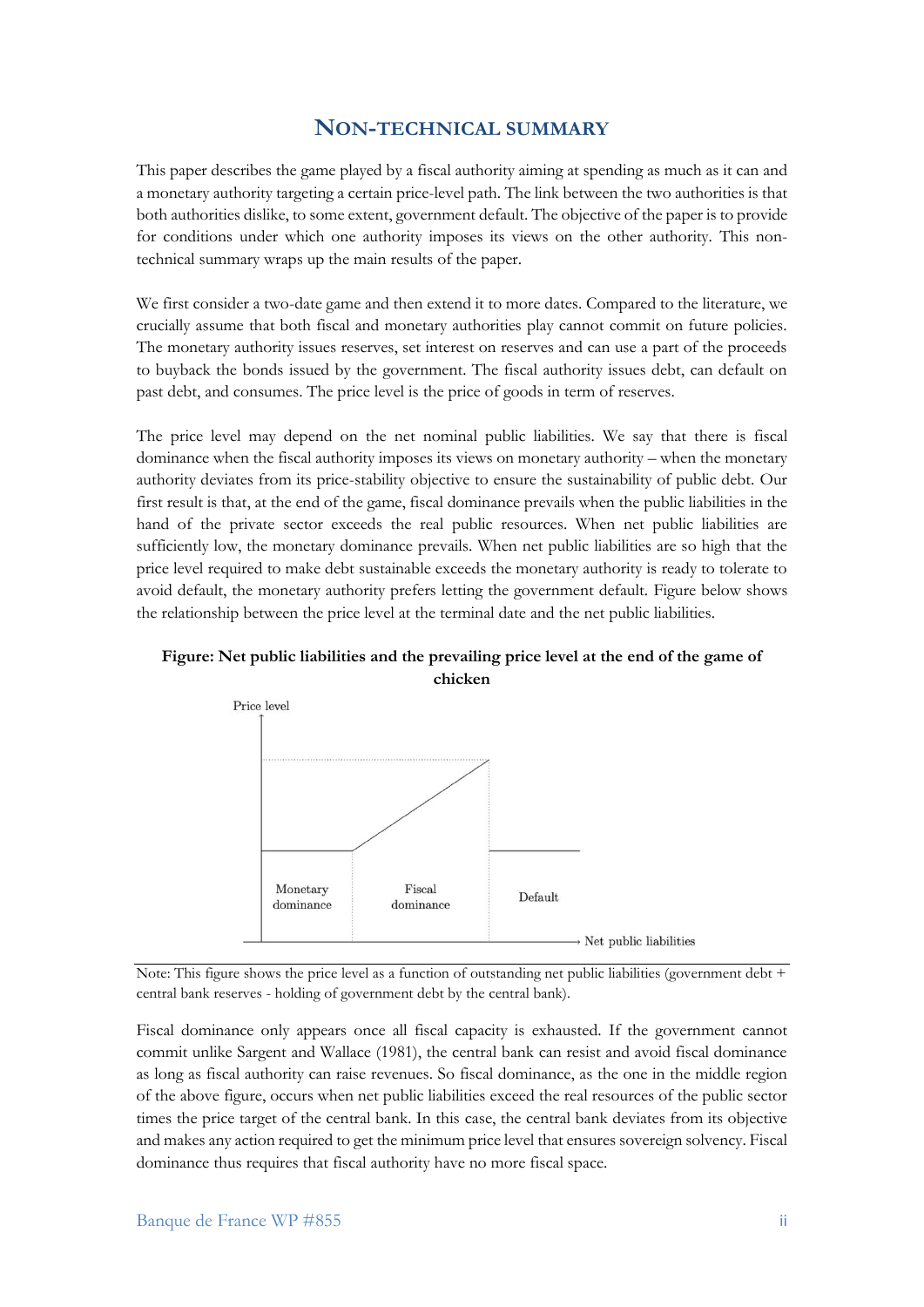Exhausting fiscal capacity may be costly for the fiscal authority: it requires allocating spending over time in a specific (possibly suboptimal) way and it leaves little room to absorb new macroeconomic shock. The paper explores the first type of costs only. When choosing its optimal debt issuance policy, the fiscal authority should hence tradeoff the cost of over-borrowing and the potential gains from inflation. Fiscal authority will not *deliberately* choose fiscal dominance if the allocative costs dominate the gains from reduced debt burden due to inflation. The paper shows that this is the case when legacy nominal liabilities are small, the fiscal authority is more patient, future fiscal resources are large, real rates are responsive to public debt.

How can the monetary authority attenuate the cost of fiscal dominance? When legacy debt is huge, fiscal dominance is inevitable as real resources are insufficient to repay legacy debt with prices on target. In some cases, monetary authority can attenuate the cost of fiscal dominance by moderately raising inflation preemptively. By doing so, the monetary authority reduces the incentives for the fiscal authority to engage into a fiscal dominance strategy.

When debt repays itself due to dynamic inefficiency. In this case, a share of public debt may be unbacked by future primary surpluses. This share is however fragile and depends on self-fulfilling beliefs about the future private demand for the public debt. In such a context, the private sector can prick the bubble if disappointed by some public sector decisions, giving them an exorbitant privilege. In such an environment, the private sector, through out-of-equilibrium threats, determines who wins the game of chicken leading to what we call *market dominance*. Fiscal and monetary dominance may prevail depending on the off-equilibrium private sector strategy.

# **La banque centrale, le trésor ou le marché :**

# **Qui détermine le niveau des prix ?**

## RÉSUMÉ

Cet article étudie un modèle dans lequel le niveau des prix est le résultat d'interactions stratégiques dynamiques entre une autorité budgétaire, une autorité monétaire et des investisseurs. L'"arithmétique monétariste déplaisante" par laquelle une expansion budgétaire agressive oblige l'autorité monétaire à plier devant l'autorité budgétaire et à réduire les engagements publics par l'inflation peut être contenue par les forces du marché : La dominance monétaire prévaut si une telle expansion budgétaire est accompagnée d'un taux d'intérêt réel plus élevé sur les engagements publics, en raison par exemple de l'effet d'éviction de l'investissement privé. Le modèle fournit des implications empiriques concernant la dynamique jointe de la dette publique et du niveau des prix, et des implications politiques concernant la gestion des bilans des banques centrales.

Mots-clés : interactions entre les autorités monétaire et budgétaire ; jeu de la poule mouillée

Les Documents de travail reflètent les idées personnelles de leurs auteurs et n'expriment pas nécessairement la position de la Banque de France. Ce document est disponible sur [publications.banque-france.fr](https://publications.banque-france.fr/)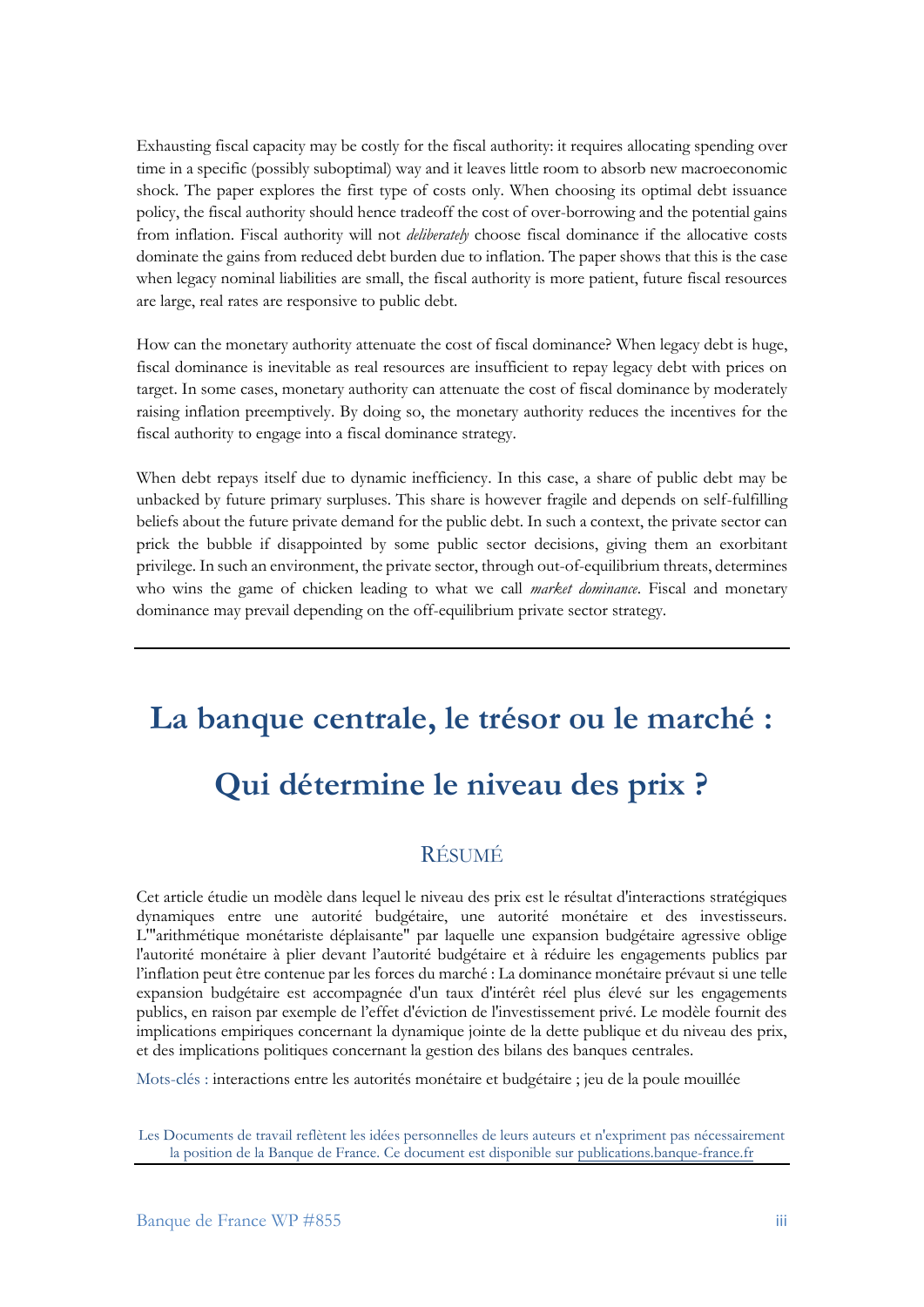## 1 Introduction

Public sectors in most major economies have issued since 2008 an amount of liabilities, both government debt and central-bank reserves, that is unprecedented in peacetime. Their resulting fiscal positions have led a number of observers to worry about the ability of central banks to fulfill the price-stability part of their mandates going forward.

The theoretical underpinning of this worry can be traced back to Sargent and Wallace's "unpleasant monetarist arithmetic" (Sargent and Wallace, 1981). This seminal paper shows that if a fiscal authority embarks on a path of aggressive debt issuance and deficits, the monetary authority has no option but generating sufficient seigniorage income despite the inflationary consequences if it cares about sovereign solvency. This seminal paper has initiated a large body of research studying the respective contributions of fiscal and monetary policies to the determination of the price level.

Wallace has famously described fiscal and monetary interactions as a"game of chicken" between the branches of government respectively in charge of fiscal and monetary policies. This paper takes this view seriously, and develops a full-fledged dynamic strategic analysis of the determination of the price level. We write down a model that features a fiscal authority, a monetary one, and a private sector that interact strategically. The monetary authority seeks to control the price level. It issues reserves that are the unit of account of the economy: The price of consumption units in terms of reserves is the price level. The monetary authority decides on the nominal interest rate on reserves, on the investment of the proceeds from issuing reserves, and on possible transfers ("dividends") to the fiscal authority. The fiscal authority seeks to spend optimally. It issues nominal bonds and uses the proceeds to spend or/and to repay all or part of maturing bonds. Walrasian private investors form optimal portfolio of reserves, government bonds, and private investments.

We solve for the (subgame-perfect) Nash equilibria resulting from their interactions with a focus on the resulting price level. We deem "monetary dominance" the situation in which the equilibrium price level corresponds to the target of the monetary authority. "Fiscal dominance" is the alternative in which the price level jumps above this target, and reaches instead a higher level that is consistent with the solvency of the public sector.

Two departures from Sargent and Wallace (1981) play a central role in our main insights. First, an implicit assumption in their paper is that the fiscal authority "moves first" in the sense that it can commit to a path of debt issuance and deficits for the entire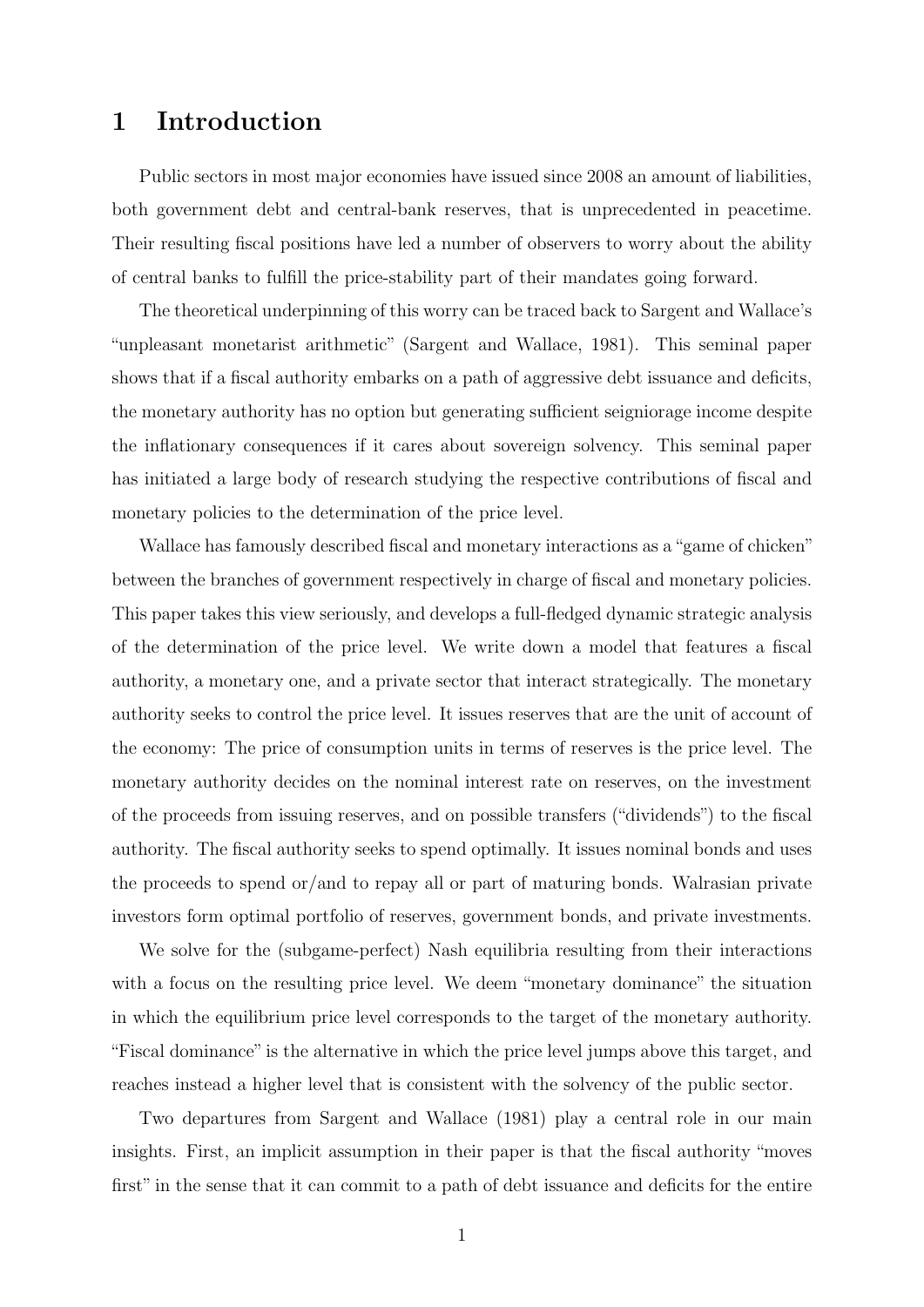future. As a second mover, the monetary authority then has to accommodate this path. By contrast, all agents repeatedly interact without commitment in our model, and so who imposes its objectives in equilibrium is endogenously driven by the primitives of the economy. Second, the government faces an infinitely elastic demand for bonds in Sargent and Wallace (1981). By contrast, bond and reserve issuances push up the real interest rate in our model.<sup>1</sup>

The reason these two features of the model play an important role is as follows. The fact that the fiscal authority cannot commit to future deficits implies that if it wants to force the monetary authority to "chicken out" and inflate away public liabilities in the future as in Sargent and Wallace (1981), it must credibly eliminate any future fiscal wiggle room by borrowing now against any future resources and spending the proceeds right away. This may require a large issuance of government bonds. Such a large issuance in turn pushes the (real) interest rate at a higher level than the one that would prevail if the fiscal authority was not seeking to impose fiscal dominance this way. If the cost from borrowing such large amounts at such a high rate offsets the benefits from forcing the monetary authority to inflate away legacy liabilities, then the fiscal authority does not enter into this "Sargent-Wallace" behavior, and there is monetary dominance. Remarkably, the central bank, despite having neither commitment power nor fiscal support, can fulfill its price-level mandate in this case. The only commitment that is required from the government is that it lets the central bank manage its balance sheet independently and, of course, that it refrains from renegotiating its mandate.<sup>2</sup> Otherwise there is fiscal dominance, and the price level is dictated by sovereign solvency, echoing the fiscal theory of the price level.

In sum, one may describe our contribution as an answer to the question that Sargent and Wallace (1981) raise in conclusion of their unpleasant arithmetic: "The question is, Which authority moves first, the monetary authority or the fiscal authority? In other words, Who imposes discipline on whom?" We show that the monetary authority imposes its views if and only if any fiscal victory in the "game of chicken" is a Pyrrhic one due to excessive borrowing at an excessively high interest rate. As a result, our model can account for both the prevalence of monetary dominance in "normal times," and for the

<sup>1</sup>Specifically, they do so by crowding out private investment. Yet any other reason for a downwardsloping demand for public securities would have the same implications.

<sup>2</sup>Presumably, reneging on central-bank independence is politically more costly and institutionally more complex than merely embarking on aggressive fiscal expansion.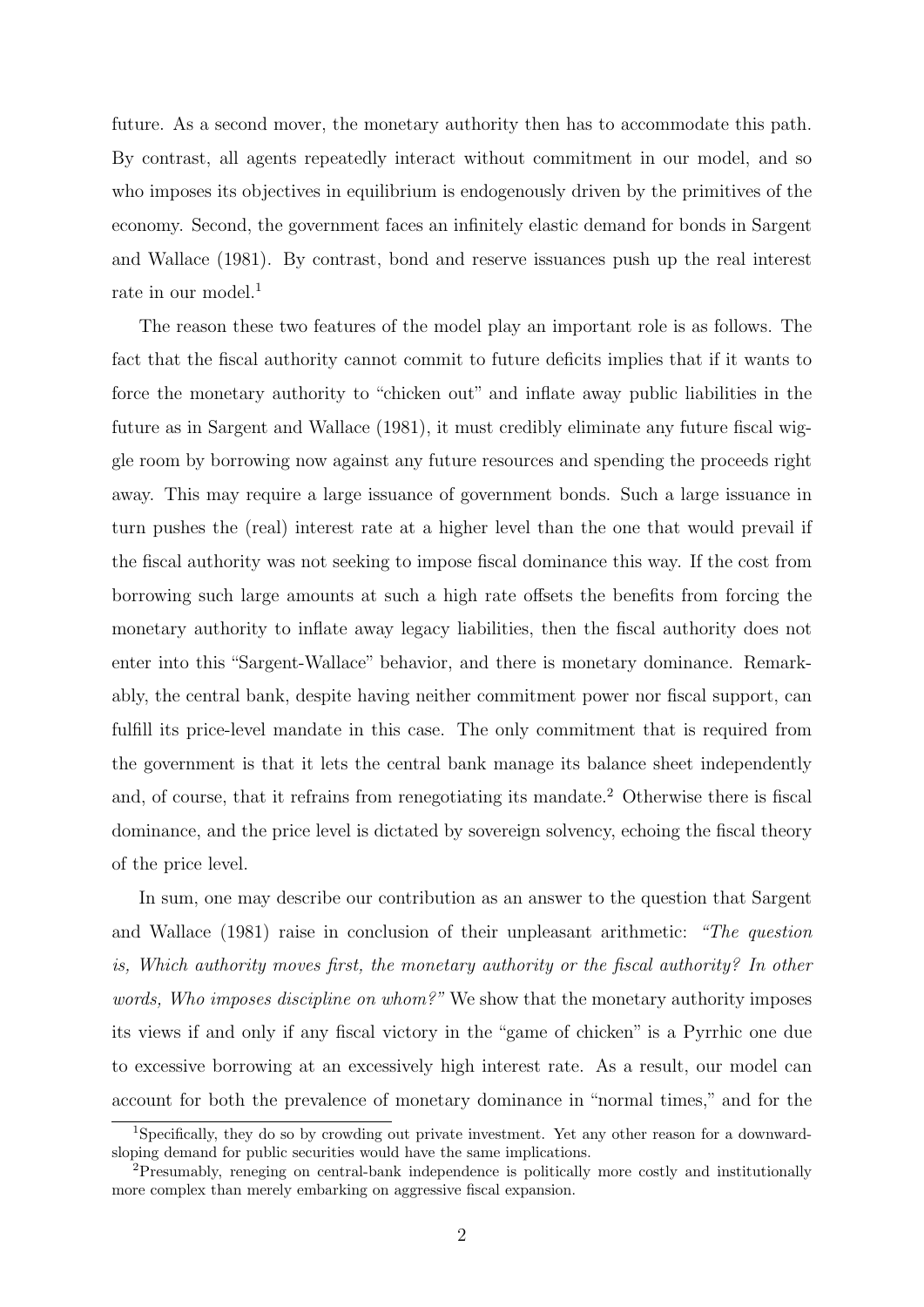fact that fiscal dominance may arise, but only so when public finances are sufficiently stretched. In this latter situation, the fiscal authority finds doubling down on borrowing preferable to fiscal consolidation.<sup>3</sup>

Since monetary dominance arises when the gain from inflating away legacy liabilities is small and the cost from spending future tax capacity right away is large, it is more likely to prevail under the following conditions: small legacy liabilities, profitable private investment opportunities that entail a large impact of crowding out on the interest-rate level, a large future tax capacity, and a "patient" fiscal authority. Fiscal dominance prevails otherwise.

These forces generate interesting joint dynamics for public finances, the real interestrate level, and the price level. The regime may switch from monetary to fiscal dominance over time as the "net wealth" of the public sector, which is in turn driven by the endogenous interest rate, decreases. The equilibrium may in particular be such that interest rates are low and price levels on target despite large public debt and deficits for a long period of time, at the end of which inflation picks up and fiscal consolidation arises.

Finally, we study a version of the model in which dynamic inefficiency enables the public sector to issue unbacked reserves and bonds—pure bubbles. Of course, there are in this case multiple equilibria. We construct in particular equilibria in which the behavior of the private sector can lead to any price level. In these equilibria, investors prick the bubbles on public liabilities in the off-equilibrium paths in which the public sector seeks to deviate from this level. This interference of market discipline with fiscal and monetary interactions, leading to a situation of "market dominance," is novel to our knowledge.

Our model has several policy implications, on the normative side to start with. First, fiscal requirements in the form of a cap for debt can substitute market forces to discipline the fiscal authority—however, these fiscal requirements may be time-inconsistent, especially in high-debt environments. Second, when monetary dominance is out of reach, monetary policy can still deter highly inflationary fiscal policies with a small preemptive inflation.

On the positive side, our paper emphasizes that the net public liabilities in the hands of the private sector are the key variable to keep track of the risk of fiscal dominance. Second, our paper emphasizes that the game of chicken has an important timing component

<sup>3</sup>See the related-literature section for historical examples of such episodes.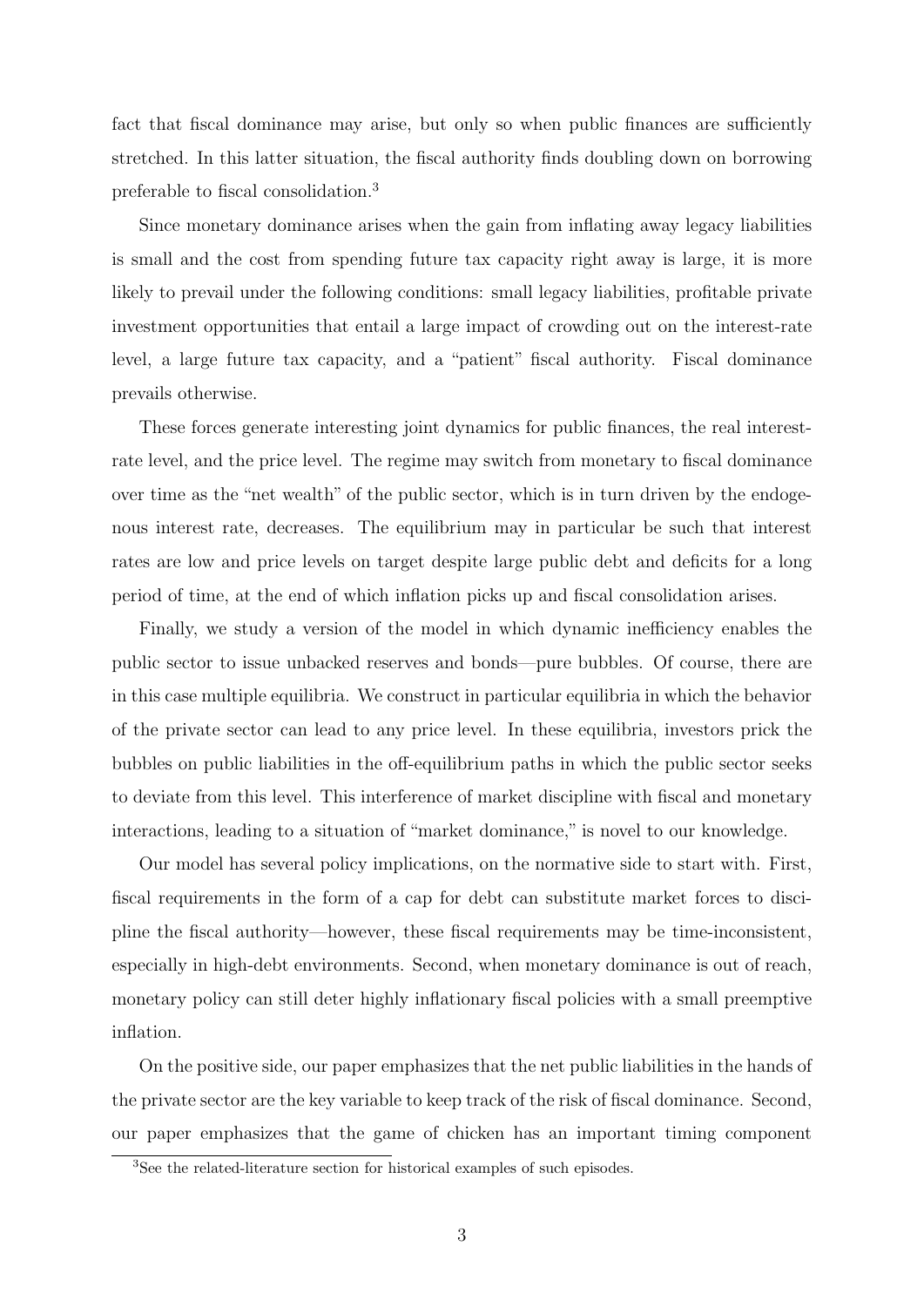whereby public debt increases before inflation picks up.

Related literature. Our paper belongs to the very rich literature on optimal fiscal and monetary policies following Calvo (1978) and Lucas and Stokey (1983). As envisioned in this literature, nominal public liabilities lead to a time-inconsistency problem for public authorities. Furthermore, this literature has also discussed the importance for this timeinconsistency problem of the public sector's net nominal liabilities, i.e., nominal debt and money in the hands of the private sector (see Alvarez et al., 2004; Persson et al., 2006, among others). In our framework, delegation of monetary tools to the monetary authority helps solve the time-inconsistency of the government, but imperfect delegation due to limited commitment creates a game between fiscal and monetary authorities.

From this perspective, we are connected to the literature on the interactions between monetary and fiscal policies pioneered by Sargent and Wallace (1981) (see Leeper, 1991; Sims, 1994; Woodford, 1994, 1995; Cochrane, 2001, 2005; McCallum, 2001; Buiter, 2002; Niepelt, 2004; Jacobson et al., 2019, among others). As in Sargent and Wallace (1981), the monetary authority can adjust seigniorage revenue to help the fiscal authority satisfy its budget constraint. The simple economy in which we cast our game of chicken relates in particular to that in which Bassetto and Sargent (2020) study fiscal and monetary interactions. Our paper is also closely connected to the papers that identify fiscal requirements such that the central bank can attain its price stability objective, including fiscal rules (e.g. Woodford, 2001) or a ring-fenced balance sheet (e.g Sims, 2003; Bassetto and Messer, 2013; Hall and Reis, 2015; Benigno, 2020). Closer to our paper, Martin (2015) finds as we do that fiscal irresponsibility leads to long-term inflation. Finally, Coibion et al. (2021) provide causal evidence that private agents do anticipate inflationary effects of fiscal policy: Their evidence that households associate future debt levels with inflation is consistent with our model's result that future net public liability is a key determinant of central bank's future incentives to inflate. In line with this literature, our paper aims at precisely describing the respective markets in which fiscal and monetary authorities intervene, as well as their instruments and budget constraints. Our contribution is to explicitly model the strategic interactions between fiscal and monetary authorities in such an environment.

That fiscal and monetary authorities may have ex-post conflicting objectives is a nat-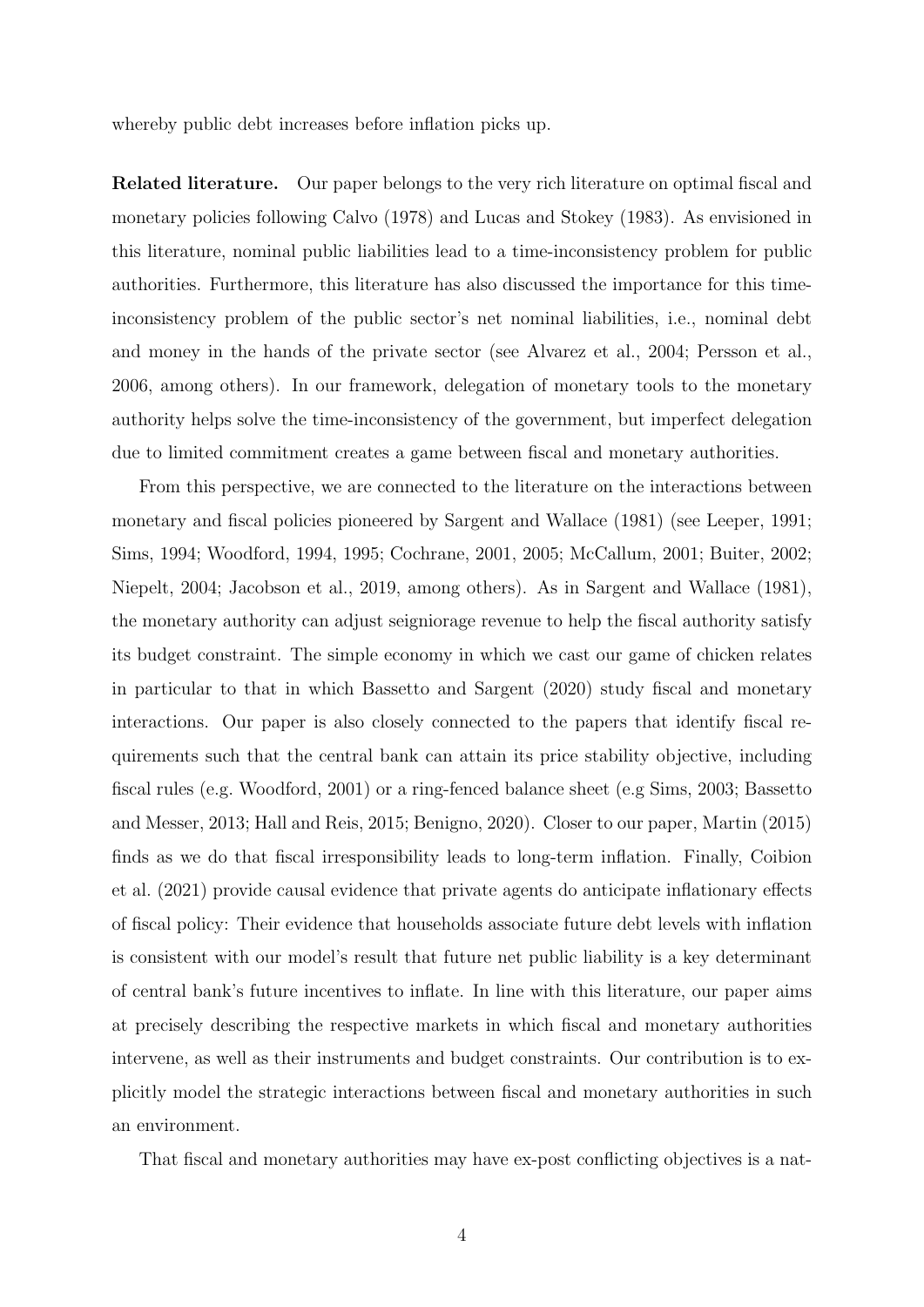ural assumption. This has been in fact the main rationale behind setting up independent central banks. This is also motivated by the large set of evidence that authorities do not necessarily cooperate and, instead, try to impose their views on each other (see, e.g., Mee (2019) for a historical analysis of the rise of an independent Bundesbank, Silber (2012) for the Volker era, and Bianchi et al. (2019) for evidence that markets reacted to Trump's comments on monetary policy). In this respect, this makes our paper closer to an older literature (Alesina, 1987; Alesina and Tabellini, 1987; Tabellini, 1986, e.g.) that investigates the equilibria of games between multiple branches of government. More recent contributions include Dixit and Lambertini (2003) or the literature that explores disciplining mechanisms for the public sector in models following Barro and Gordon (1983a,b), such as Halac and Yared (2020).

With respect to this literature, our contribution is to provide an explicit set of instruments to both the fiscal and the monetary authorities as well as a game-theoretic foundation to fiscal and monetary interactions. Our approach of the resulting macroeconomic game follows Chari and Kehoe (1990), Stokey (1991) and Ljungqvist and Sargent (2018) but extended to multiple large agents and markets. In particular, our approach to model markets follows Bassetto (2002) as, in our setting, price levels as well as debt prices are market equilibrium objects.

Finally, our paper relates to the literature building on the idea that public debt satisfies private liquidity demand. This literature goes back to Diamond (1965) and has been widely studied since (see Woodford, 1990; Aiyagari and McGrattan, 1998; Holmström and Tirole, 1998, among others). Krishnamurthy and Vissing-Jorgensen (2012) show in the data that public debt shares many of the properties of money. More recent contributions on optimal public liquidity supply include Angeletos et al. (2020), Azzimonti and Yared (2019), or Gorton and Ordonez (2021). Our paper extends some of the insights of this literature to a context where multiple authorities can issue liquidity vehicles and behave strategically. In addition, we investigate both cases where public liabilities are backed by real resources and where they are unbacked and stem from a bubble. Related to this literature, some recent contributions investigate the implication of bubbles on monetary policy (see Galí, 2014; Asriyan et al., 2019, among others) and on fiscal/monetary interactions (Bassetto and Cui, 2018; Brunnermeier et al., 2020). We show that when public liquidity supply is a self-fulfilling phenomenon, monetary or fiscal dominance is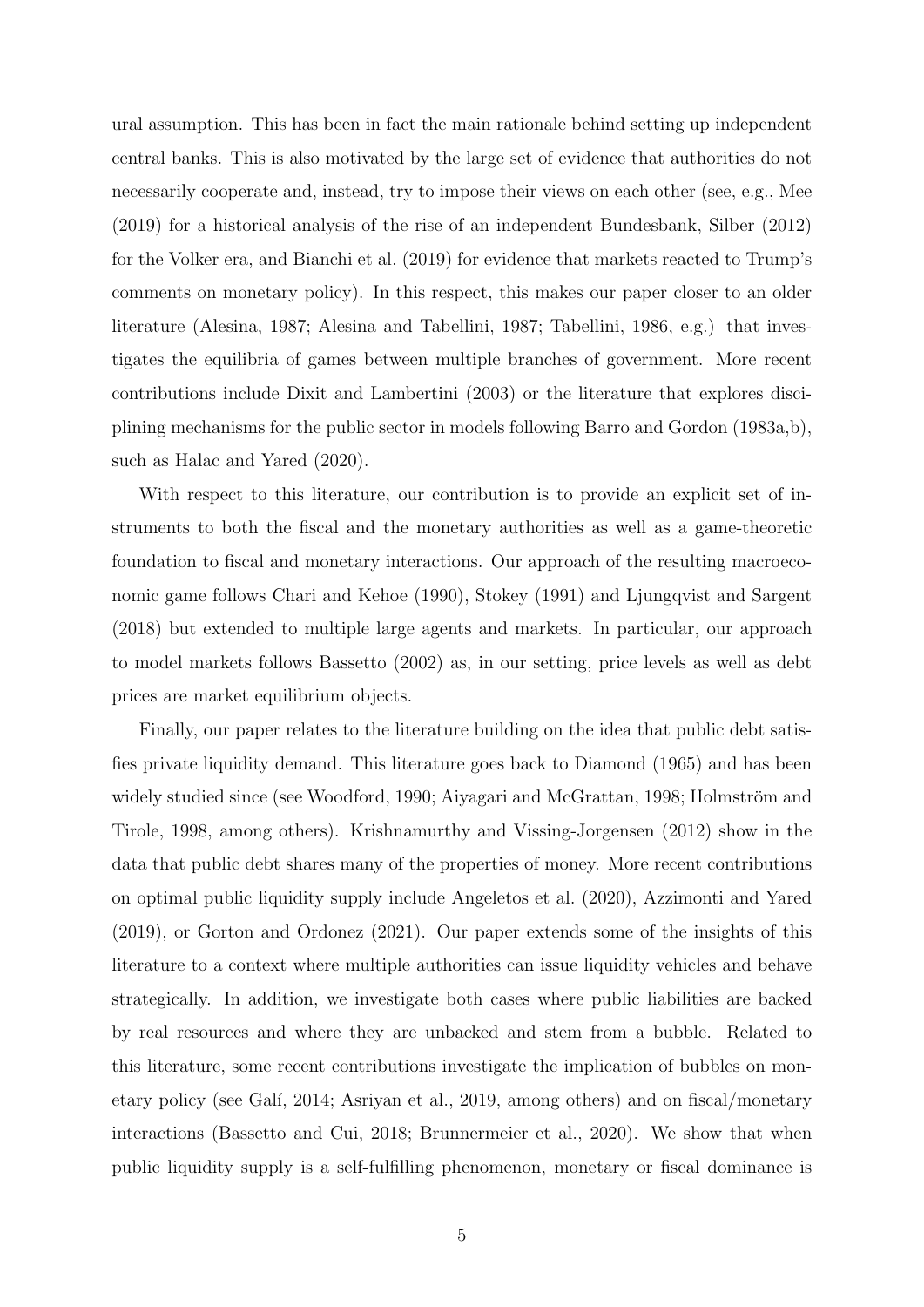essentially driven by the private sector's expectations—a situation that we deem "market dominance".

## 2 Model

Our model features a fiscal authority and a monetary one that interact strategically. They also interact with the private sector in the markets for their respective liabilities. The monetary authority issues reserves that are the unit of account of the economy, and seeks to control the price level. The fiscal authority seeks to consume optimally and issues nominal bonds.

### 2.1 Setup

Time is discrete. There is a single consumption good. The economy is populated by a private sector and by a public one.

Private sector. At each date, a unit mass of agents, deemed "savers", are born. They live for two dates and value consumption only when old, at which time they are riskneutral. They are each endowed with one unit of the consumption good when young. A storage technology is available to savers at each date. Each saver can transform  $x$  consumption units into  $f(x)$  units at the next date. We suppose that  $r(.) \equiv f'(.)$  exists and is a decreasing, strictly convex bijection mapping  $(0, 1]$  into  $[r(1), +\infty)$ .<sup>4</sup> This marginal return  $r(.)$  on private storage will play a central role in the analysis as the opportunity cost of public funds. In the absence of other savings vehicles, savers simply save all the endowment in the storage technology and consume  $f(1)$  when old.

**Public sector.** The public sector features a fiscal authority  $F$  and a monetary authority M.

Monetary authority. The monetary authority issues reserves and sets the (gross) nominal interest rate  $R_t$  on them. Reserves are claims of infinite maturity. A unit of reserves at date t is a claim to  $R_t$  units of reserves at date  $t + 1$ . Reserves are the unit of

<sup>4</sup>Here, we assume decreasing returns on storage at the individual level. Our framework and results readily extend to the alternative assumption of decreasing returns at the aggregate level, in which case each individual saver's return on storage is linear.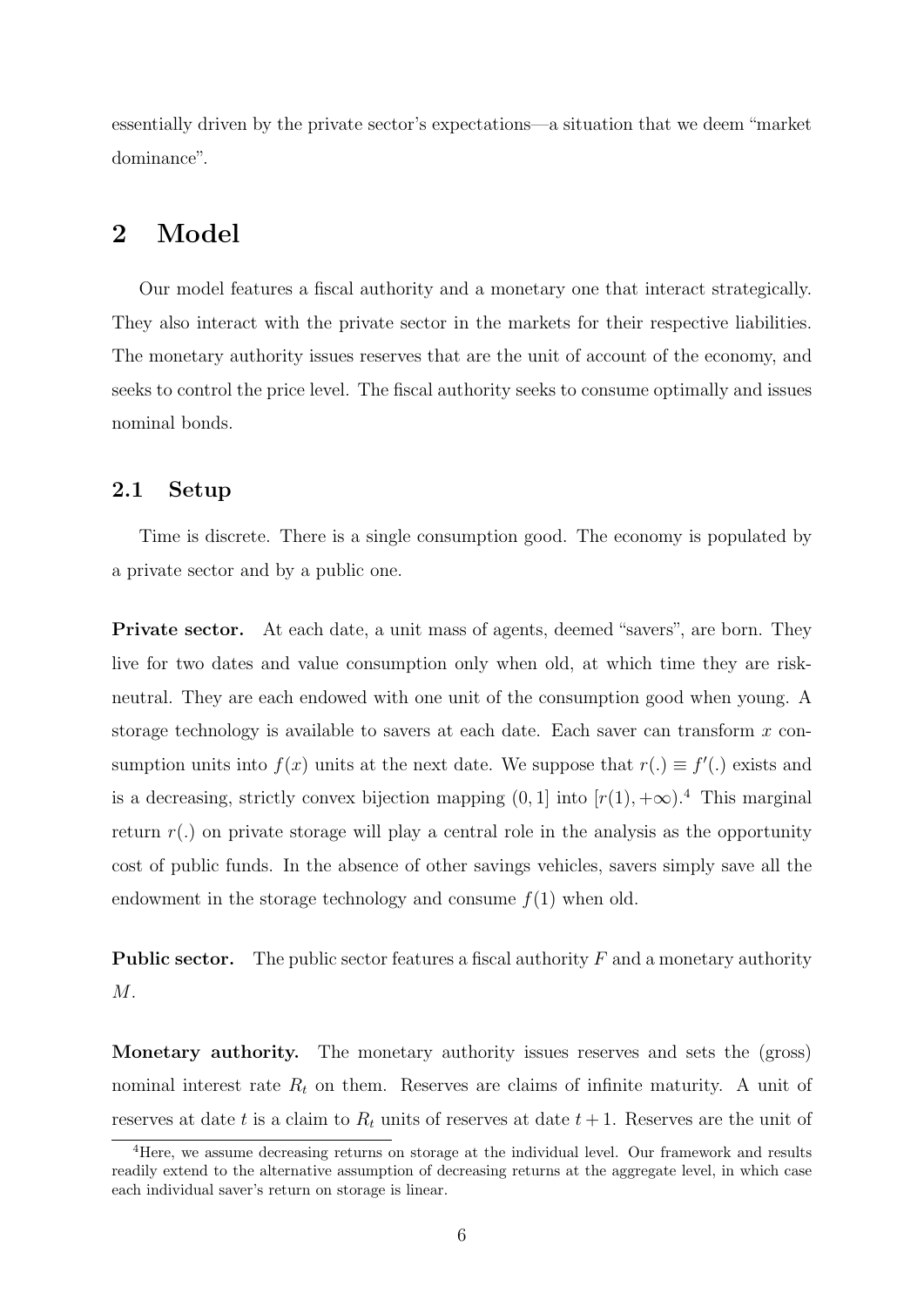account of the economy, and can be traded for the consumption good in the market for reserves. We denote by  $P_t$  the price level—the date-t price of the consumption good in terms of reserves in the market for reserves, by  $X_t \geq R_{t-1}X_{t-1}$  the quantity of outstanding reserves at the end of date  $t$  (resulting from cumulative past issuances between 0 and  $t$ ), and by  $x_t$  the quantity of goods that savers bid for reserves in the date-t market for reserves.

M can also transfer resources to F ("pay a dividend"), and  $\theta_t$  denotes the real date-t transfer from M to F.

Fiscal authority. The fiscal authority issues one-period nominal bonds. A bond issued at date t is a claim to one unit of account at date  $t + 1$ . Both savers and M can trade goods for bonds. Let  $B_t$  denote the number of bonds issued by F at date t,  $Q_t$  the price at which they are sold (in terms of reserves), and  $b_t$  and  $b_t^M$  the respective quantities of goods that savers and M respectively trade for bonds in the bond market.

F decides at each date t on the haircut or loss given default  $l_t \in [0, 1]$  that it applies to the bonds maturing at date t. A haircut l means that bondholders receive  $(1-l)$  units of account per bond. F also consumes. Let  $g_t \geq 0$  denote its date-t consumption.

Interpretation of the condition  $g_t \geq 0$  as a fiscal limit. In a richer model of public finances featuring taxes and other transfers between the fiscal authority and the private sector, the counterpart of  $-g_t$  would be the surplus of the government before transfers from the central bank and net bond issuances, and could be strictly positive. This primary surplus would still admit an upper bound determined by the maximum tax capacity of the government. All that matters for the analysis is that such an upper bound exists, and normalizing it to 0 here as we abstract from taxes is only for expositional simplicity.

Summary of notations. We introduced the following variables: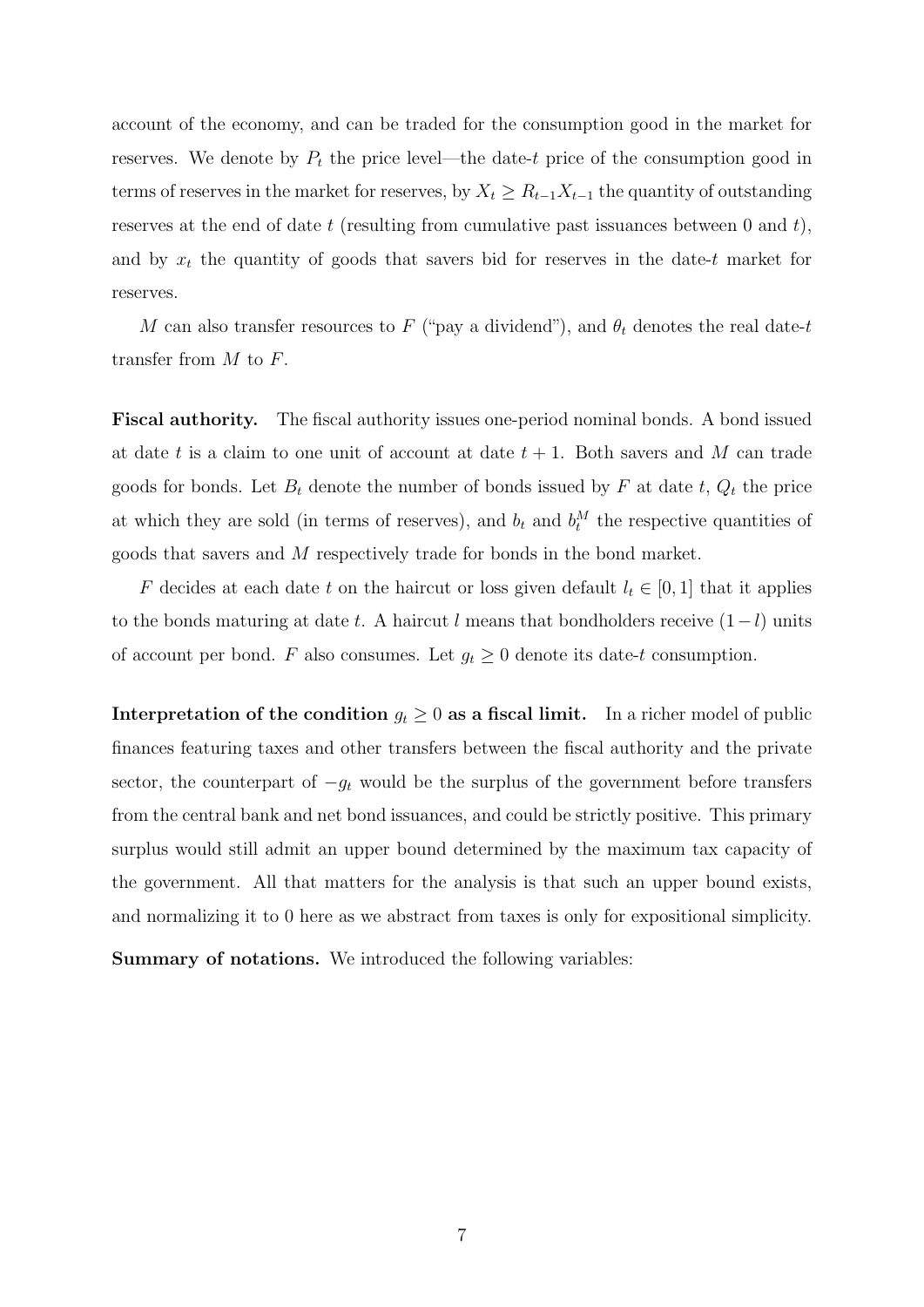| Interest rate on reserves set by $M$                | $R_t$      |
|-----------------------------------------------------|------------|
| Outstanding reserves at the end of date t           | $X_t$      |
| Goods invested by savers in the market for reserves | $x_t$      |
| Price level                                         | $P_t$      |
| Bonds issued by $F$                                 | $B_t$      |
| Goods invested by $M$ in the bond market            | $b_t^M$    |
| Goods invested by savers in the bond market         | $b_t$      |
| Bond price                                          | $Q_t$      |
| (Real) transfer from $M$ to $F$                     | $\theta_t$ |
| Haircut on maturing bonds by $F$                    | $l_t$      |
| Consumption of $F$                                  | $g_t$      |

Let  $\mathcal{E}_t = (R_t, X_t, x_t, P_t, B_t, b_t^M, b_t, Q_t, \theta_t, l_t, g_t)$  denote the vector of all the variables that describe the economy at date  $t$ . Appendix A states the conditions for a sequence  $(\mathcal{E}_t)_{t\in\mathbb{N}}$  to form a competitive equilibrium. The remainder of the paper takes another route and studies full-fledged strategic interactions between the agents. The equilibrium paths  $(\mathcal{E}_t)_{t \in \mathbb{N}}$  resulting from these interactions will all form a competitive equilibrium, though.

The rest of this section outlines the game in a standard fashion. We first define the objectives of the agents. We then present the extensive form of the game. We finally state our equilibrium concept, which is that in Ljungqvist and Sargent (2018). In order to encompass versions of the model with both finite and infinite horizons, we introduce a terminal date  $T \in \mathbb{N} \cup \{+\infty\}.$ 

## 2.2 Objectives

Young savers' objective. Young savers born at  $t < T$  seek to maximize their expected consumption at  $t + 1$ .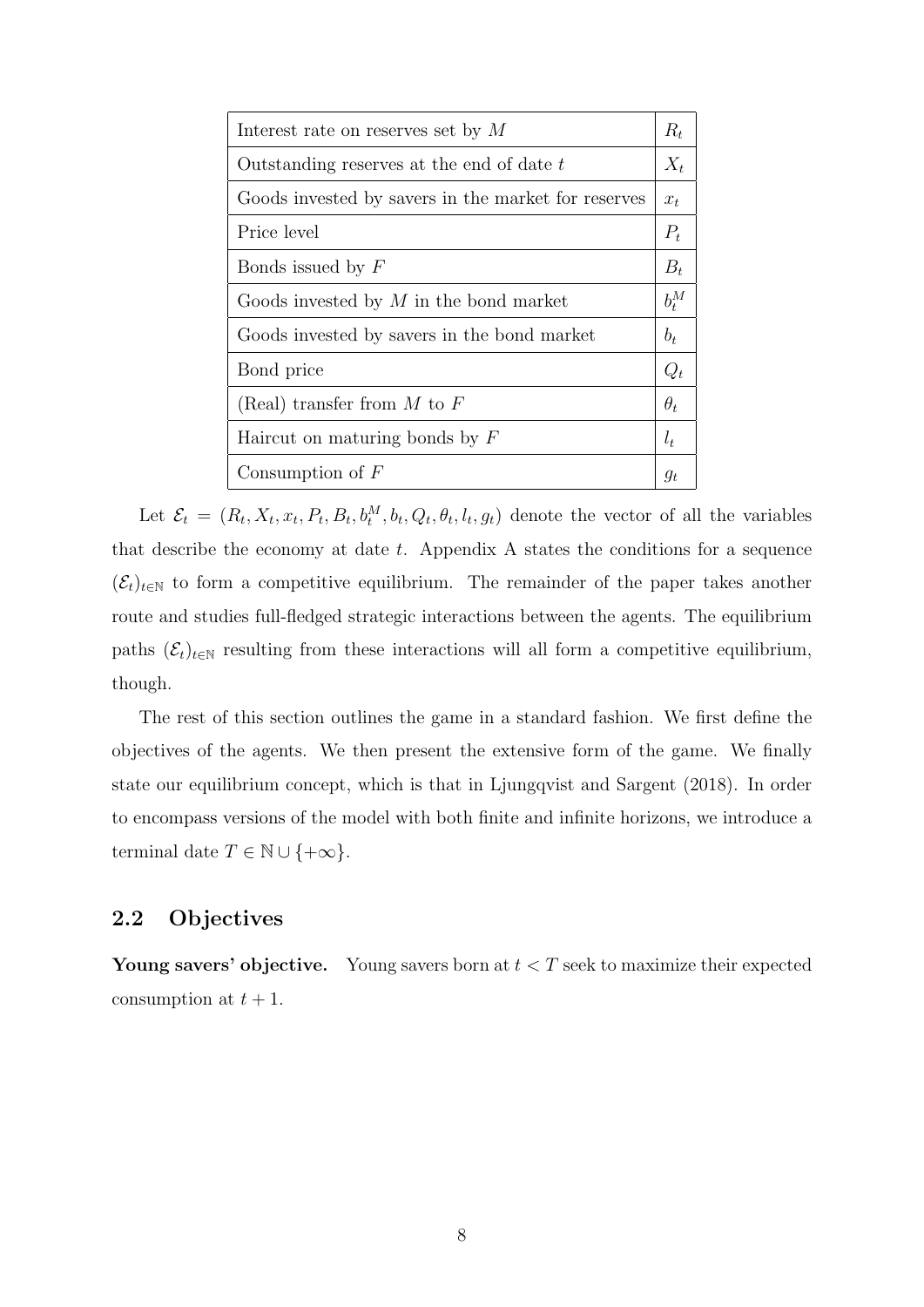Objectives of F and M. For all  $t < T$  and at T if  $T \in \mathbb{N}$ , the respective date-t objectives of  $F$  and  $M$  are:

$$
U_t^F = \sum_{s=t}^T \beta^{s-t} (g_s - \alpha_F \delta_s), \tag{1}
$$

$$
U_t^M = -\sum_{s=t}^T \beta^{s-t} (|P_s - P_s^M| + \alpha_M \delta_s), \tag{2}
$$

where  $\delta_s = \mathbb{1}_{\{l_s > 0\}}, \ \beta \in (0, 1), \ \alpha_F, \alpha_M > 0, \text{ and } P_s^M > 0$ .<sup>5</sup> In words, the variable  $\delta_t$  is equal to 1 in case of an outright default on a government bond due at date  $t$ , and to 0 otherwise. In sum, each authority  $X \in \{F; M\}$  incurs a cost  $\alpha_X$  in case of sovereign default.<sup>6</sup> The fiscal authority also values consumption (but does not care about the price level), whereas the monetary authority also finds it costly to deviate from a given target  $P_t^M$  for the date-t price level.<sup>7</sup> Our results would carry over if we assumed that M and F both cared about price level and government expenditures, albeit with sufficiently different weights. The assumed stark difference in objectives simplifies the exposition.

We will focus for brevity on the case in which  $\alpha_F$  is arbitrarily large. In other words,  $F$  is willing to do whatever it takes to avoid sovereign default. Accordingly, we will see that the only situation in which  $F$  is forced to default at date  $t$  is when repaying maturing bonds would violate the positivity constraint on government consumption  $g_t \geq 0.8$ 

Finally, we assume that holding  $(2)$  fixed, M prefers to maximize  $(1)$ . Such lexicographic preferences only serve to eliminate equilibria that would crucially rely on M not caring at all about the government's consumption.

### 2.3 Extensive-form game

For a given date  $0 \le t < T$ , consider a history  $h_t = (R_s, X_s, x_s, B_s, b_s^M, b_s, l_s, g_s)_{s < t}$ .<sup>9</sup> Date- $t$  is split into three consecutive stages: the reserve market, the bond market, and

<sup>&</sup>lt;sup>5</sup>Different discount factors for  $M$  and  $F$  would not qualitatively affect the analysis.

<sup>6</sup>Costs from outright default are exogenous here. Section 5 discusses equilibria in which savers create endogenous default costs.

<sup>7</sup>Results would be similar with an inflation target. Section 3.6 explains why the creation of a monetary authority with such an objective is ex-ante desirable.

 ${}^{8}$ In a more general model in which F faces several options (raising some taxes, cutting some subsidies), it would default when it is less costly than exercizing any of these options.

<sup>&</sup>lt;sup>9</sup>Notice that  $(P_s)_{s \le t}$  and  $(Q_s)_{s \le t}$  are not in  $h_t$  because, as shown below, they are derived from  $h_t$  out of market-clearing conditions. Nor is  $(\theta_s)_{s \leq t}$  which is also given by  $h_t$ , and by the flow budget constraint of M.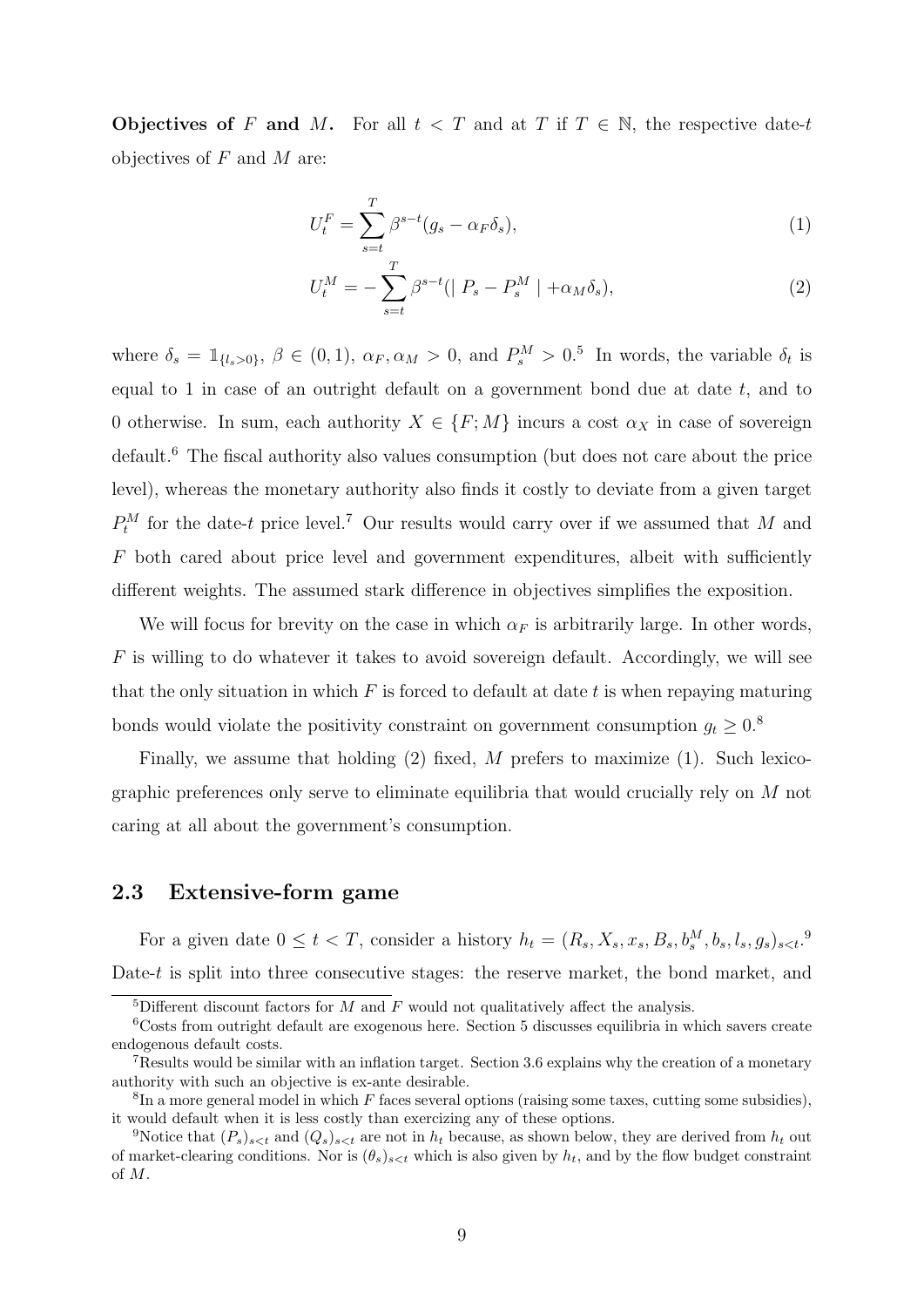finally default and consumption decisions by  $F$ . Old date-t savers sell their reserves in the reserve market, redeem their maturing bonds at the final stage, collect their proceeds from private storage, and consume.<sup>10</sup> The other agents— $F$ ,  $M$ , and young savers interact as described below. As is standard, the notation  $a(b)$  below means that action a is conditional on the information set b. A strategy profile must then describe for each action a the mapping  $a(.)$  of every possible information set into an action choice. We deem "action" of the private sector the aggregate quantity that it invests in reserve and bond markets, a natural abuse of language given our equilibrium concept below.

#### Stage 1: Market for reserves.

- 1. M selects  $R_t(h_t) \geq 0$  and  $X_t(h_t) \geq R_{t-1}X_{t-1}$ , issuing new reserves  $X_t(h_t) R_{t-1}X_{t-1}$ on top of  $R_{t-1}X_{t-1}$  sold by old savers.
- 2. Young savers invest an aggregate quantity  $x_t(h_t, R_t, X_t) \in [0, 1]$  of consumption units in the market for reserves. The price level  $P_t$  is given by  $P_t x_t = X_t$ , with the convention that it is infinite if  $x_t = 0$ .

#### Stage 2: Bond market.

- 3. F issues  $B_t(h_t, R_t, X_t, x_t) \geq 0$  bonds.
- 4. M invests  $b_t^M(h_t, R_t, X_t, x_t, B_t) \in [0, (X_t R_{t-1}X_{t-1})/P_t]$  consumption units in the bond market.
- 5. Young savers invest  $b_t(h_t, R_t, X_t, x_t, B_t, b_t^M) \in [0, 1 x_t]$  aggregate consumption units in the bond market. The bond price  $Q_t$  is given by  $Q_t B_t = P_t(b_t + b_t^M)$ , with the convention that it is infinite if  $B_t = 0$ .

#### Stage 3: Default and consumption.

6. F selects a haircut on maturing bonds  $l_t(h_t, R_t, X_t, x_t, B_t, b_t^M, b_t) \in [0, 1]$  and consumption  $g_t(h_t, R_t, X_t, x_t, B_t, b_t^M, b_t) \geq 0$  such that

$$
Q_t B_t + P_t \theta_t = P_t g_t + (1 - l_t) B_{t-1},
$$
\n(3)

<sup>&</sup>lt;sup>10</sup>At date 0, old savers sell reserves  $R_{-1}X_{-1} > 0$ , and, for simplicity, we assume away any legacy bonds  $(B_{-1} = 0).$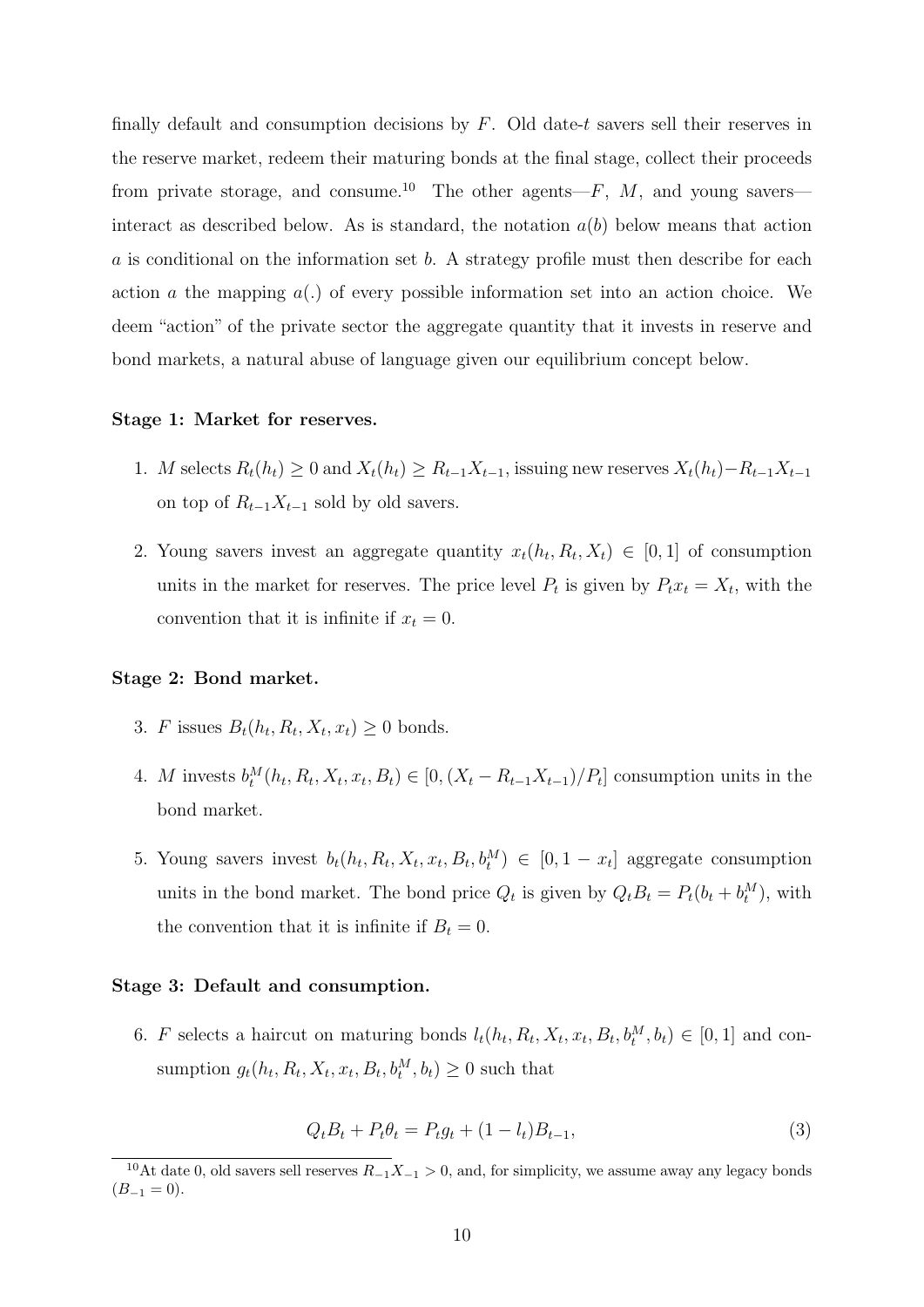where

$$
\theta_t = \frac{X_t - R_{t-1}X_{t-1}}{P_t} - b_t^M + \frac{(1 - l_t)b_{t-1}^M P_{t-1}}{Q_{t-1}P_t}.
$$
\n
$$
(4)
$$

A date-t strategy profile  $\sigma_t = (R_t, X_t, x_t, B_t, b_t^M, b_t, l_t, g_t)$  describes all the above date-t actions of each agent given all possible information sets. Figure 1 summarizes these three stages.



Figure 1: Intradate timing of the game.

If  $T = +\infty$  then this generic date t fully describes the extensive form of the infinitehorizon game. Otherwise, there is also a terminal date  $T$ :

**Terminal date T.** If  $T \in \mathbb{N}$ , then no savers are born at T and this terminal date T features two stages. Let  $\bar{x}, \bar{b} > 0$ .

- 1. M receives an exogenous terminal demand for reserves  $\bar{x}$  from unmodelled agents and issues  $X_T(h_T) - R_{T-1}X_{T-1} \geq 0$ . The price level  $P_T$  solves  $P_T\bar{x} = X_T$ .
- 2. F receives an exogenous fiscal income  $\bar{b}$ , and decides on  $l_T(h_T, X_T) \in [0, 1]$  and  $g_T(h_T, X_T) \geq 0$  such that

$$
g_T = \bar{b} + \theta_T - \frac{(1 - l_T)B_{T-1}}{P_T}, \quad \theta_T = \frac{X_T - R_{T-1}X_{T-1}}{P_T} + \frac{(1 - l_T)b_{T-1}^M P_{T-1}}{Q_{T-1}P_T}.
$$
 (5)

A strategy profile for the whole game is a sequence  $\sigma = (\sigma_t)_{t \leq T}$  if  $T \in \mathbb{N}$  and  $\sigma =$  $(\sigma_t)_{t\in\mathbb{N}}$  otherwise.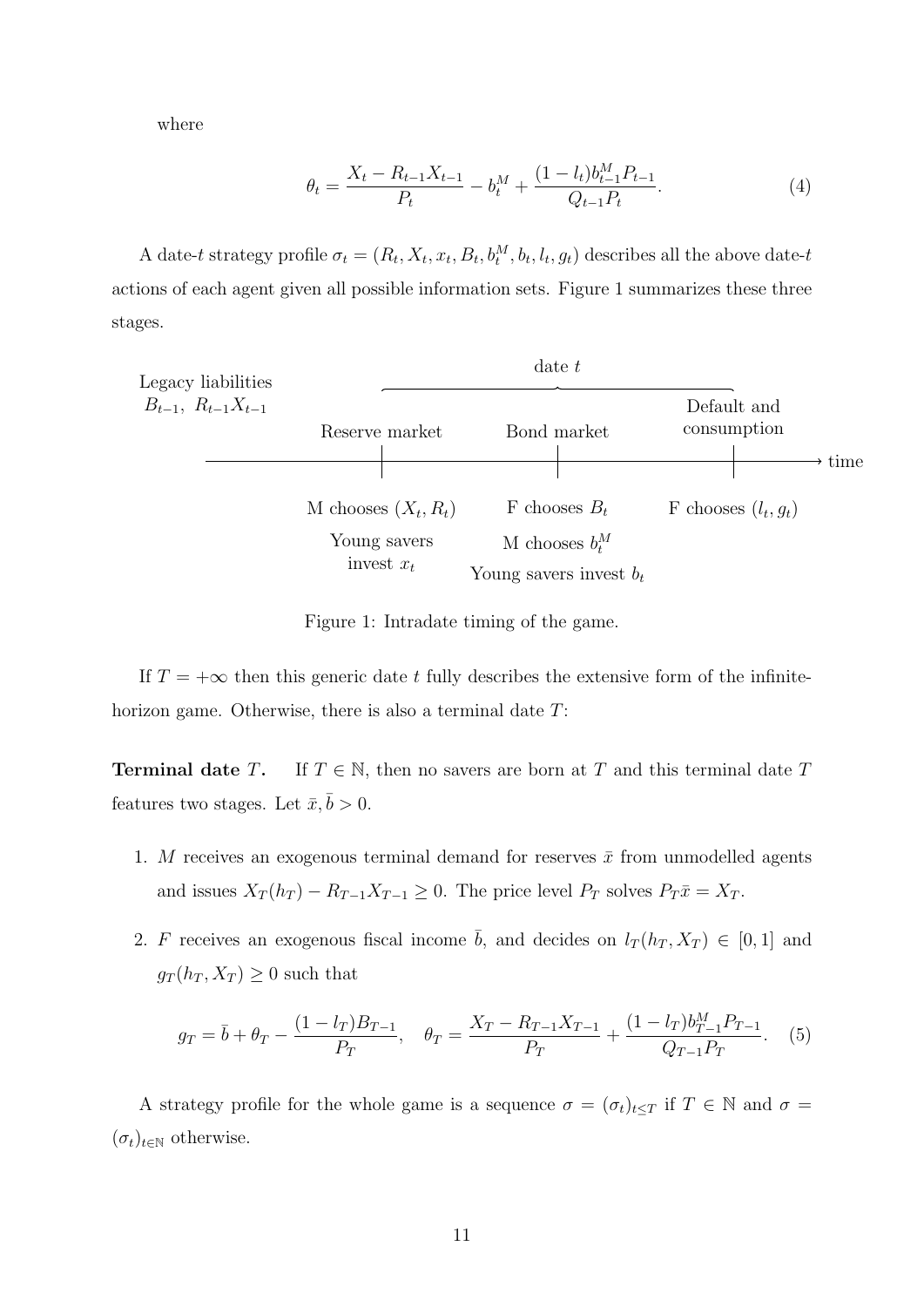**Remarks.** Two remarks are in order. First, the assumption that  $F$  is first-mover in the bond market (formally  $B_t$  is in the information set of M when it decides on  $b_t^M$ ) is only to fix ideas: The results are similar when M moves first instead in the bond market. Similarly, the order of  $b_t^M$  and  $b_t$  is immaterial.<sup>11</sup> Second, F makes haircut and consumption decisions understanding that the transfer  $\theta_t$  that it receives from M is affected by the haircut. In other words,  $F$  must satisfy its flow budget constraint  $(3)$ when choosing  $l_t$  and  $g_t$  understanding that  $\theta_t$  must satisfy that of M given by (4).

Relationship to the competitive equilibrium. Five relations satisfied at each date define a standard competitive equilibrium in Appendix A: reserve and bond market clearing, the flow budget constraints of  $F$  and  $M$ , and the requirement that young savers invest optimally. The flow-budget constraints are built in the action sets of F and M and so are satisfied for all feasible actions, on and off the equilibrium path, from (3) and (4). Similarly, reserve and bond markets clear on and off the equilibrium path by construction of  $P_t$  and  $Q_t$ . The last condition, the optimal behavior of price-taking savers, is part of the equilibrium definition that follows.

### 2.4 Equilibrium concept

**Definition 1.** (**Equilibrium**) An equilibrium is a strategy profile  $\sigma$  such that:

- 1. Each action by F and M is optimal given its information set and its beliefs that the future actions are taken according to the strategy profile.
- 2. Date-t young saver  $i \in [0,1]$  optimally invests  $x_t^i = x_t$  in the reserve market given  $(h_t, R_t, X_t)$ ,  $P_t$ , and the strategy profiles for all future actions, and optimally invests  $b_t^i = b_t$  in the bond market given  $(h_t, R_t, X_t, x_t, B_t, b_t^M)$ ,  $Q_t$ , and the strategy profiles for all future actions.

Our equilibrium concept is that of Ljungqvist and Sargent (2018), which adapts plain game-theoretic subgame perfection to the situation in which a "large" player interacts with Walrasian agents. We extend this concept to the case in which there are two such large players, a monetary and a fiscal authority. Very intuitively,  $F$  and  $M$  play against

<sup>&</sup>lt;sup>11</sup>All that matters is that  $M$  and savers do not move simultaneously in the bond market as this would generate multiple equilibria.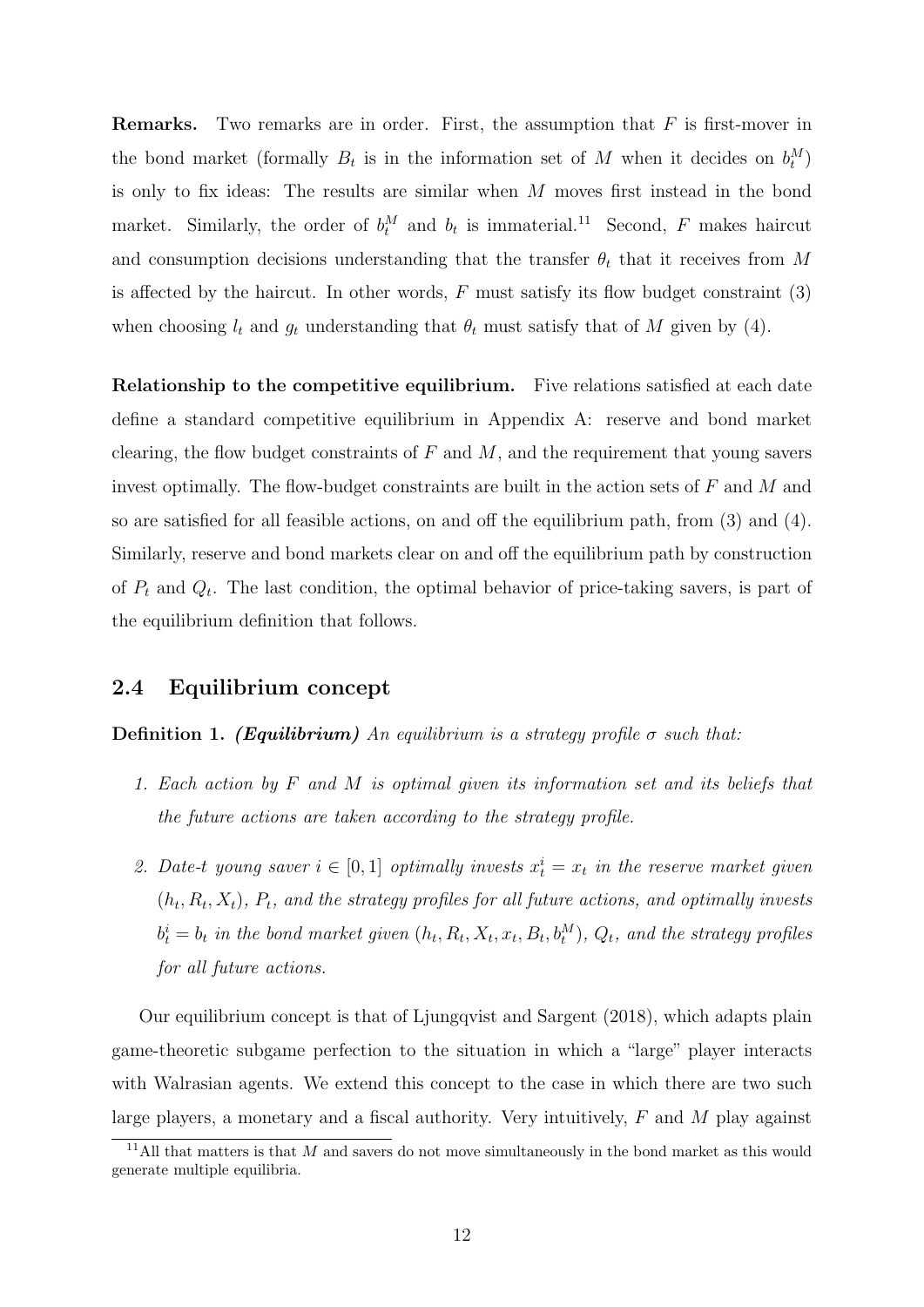"the private sector", which responds to their supply of reserves and bonds with aggregate demands in reserve and bond markets. Reserve and bond prices then result from market clearing. In equilibrium, these "actions" of the private sector correspond to prices and aggregate quantities that are consistent with optimal behavior by each individual saver given fiscal and monetary policies. Appendix C offers a formal version of this equilibrium definition that formally spells out the objective of each agent at each step.

Backed versus unbacked public liabilities. It is important to stress that in the finite-horizon version of the model, the exogenous demand for money  $\bar{x}$  and fiscal revenue b will back reserves and bonds. The incompleteness inherent to overlapping generations plays no role in the rise of public liabilities, and we could dispense with it. Conversely, the infinite-horizon model assumes away such backing and public liabilities must be bubbles enabled by dynamic inefficiency. We could consider a third case in which the public sector has real revenue and the horizon is infinite, possibly creating room for a bubbly component in the price of backed public liabilities. We would however not gain any insight relative to the two polar cases studied here—finite horizon with backed liabilities and infinite horizon with unbacked liabilities.

The rest of the paper analyzes the game in three steps. Section 3 first solves for the finite-horizon game with two dates  $(T = 1)$ . This enables us to introduce the central insights of the paper in the simplest environment. Section 4 then extends the two-date analysis to all finite games. In these cases of finite horizon, subgame perfection boils down to sequential rationality, and so we can solve the game using backwards induction. Finally, Section 5 tackles the infinite-horizon game.

# 3 Two-date game  $(T = 1)$

This section shows in the simplest two-date game why and how the fiscal authority may seek to force the monetary authority away from its price-level objectives. It also shows how the monetary authority may be able to deter such fiscal behavior.

We solve the game backwards. We first characterize how the fiscal authority  $F$  decides on default at the final stage of date 1, and then how the monetary authority  $M$ , rationally anticipating this, optimally sets the date-1 price level in the date-1 reserve market. We then move on to date 0, studying date-0 debt issuance decision by the fiscal authority.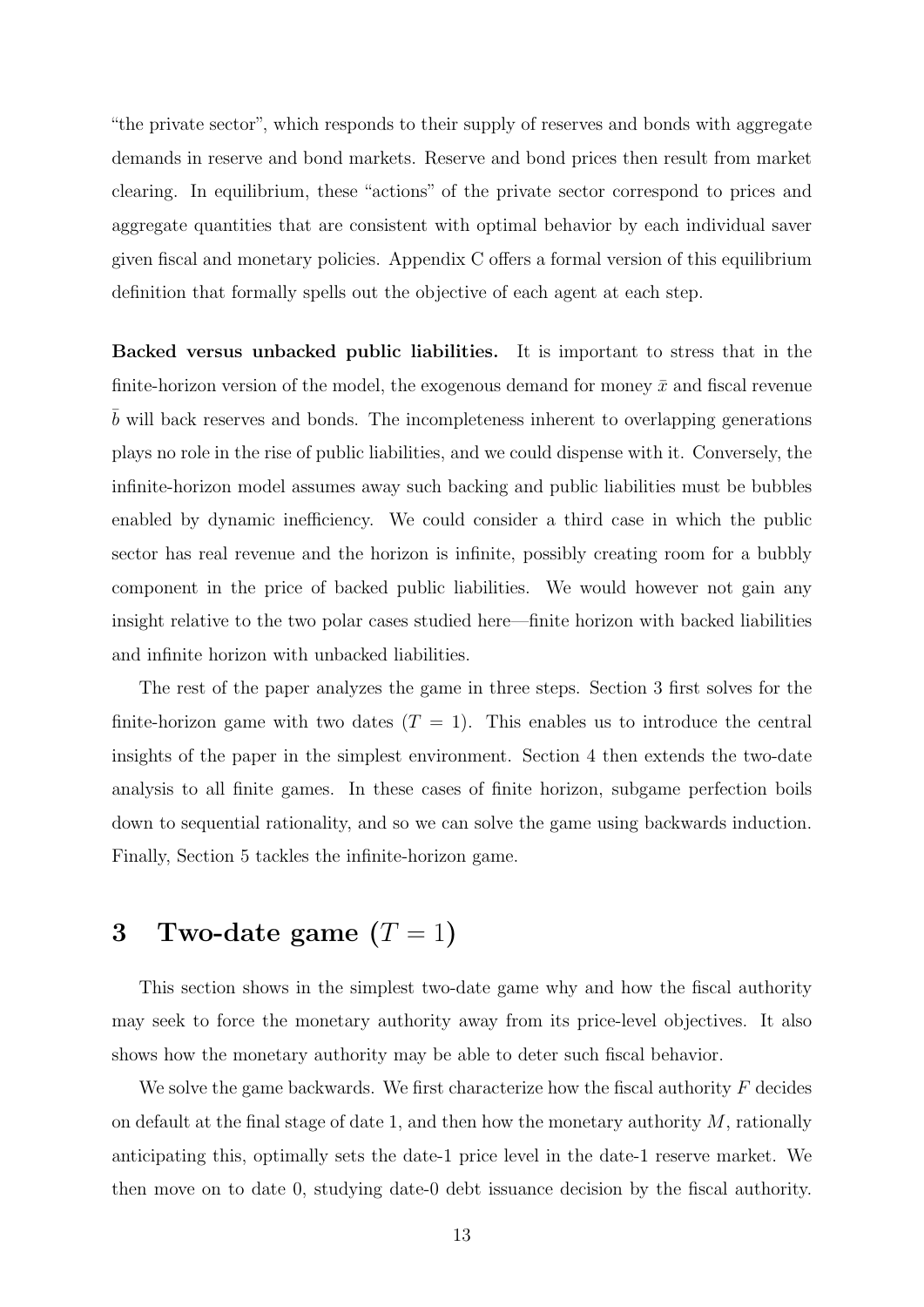This is the keystone of the analysis, showing how date-0 public debt issuance may lead to either fiscal or monetary dominance at date 1. Finally, we analyze monetary policy in the initial reserve market and characterize the equilibrium outcome.

#### 3.1 Date-1 price level

At the terminal stage of date 1, the fiscal authority  $F$  prefers to honor its debt whenever possible since it otherwise incurs an arbitrarily large fixed cost of default  $\alpha_F$ . The only constraint possibly preventing repayment is that date-1 government consumption  $g_1$ be positive. Formally, F avoids default if and only if setting the haircut  $l_1$  to  $l_1 = 0$  is compatible with  $g_1 \geq 0$ . Condition (5) expressing F's terminal consumption as a function of all other actions shows that this is equivalent to the solvency constraint:

$$
P_1(\bar{x} + \bar{b}) \ge R_0 X_0 + B_0 - \frac{b_0^M P_0}{Q_0}.
$$
\n<sup>(6)</sup>

Condition (6) admits a straightforward interpretation. The left-hand term is the nominal value of total public resources at date 1 and the right-hand term are the net total liabilities of the public sector, that is, the liabilities in the hands of the private sector, equal to the gross liabilities  $R_0X_0 + B_0$  minus holdings of government debt by the monetary authority  $b_0^M P_0/Q_0.$ 

In the date-1 reserve market, the monetary authority  $M$  can, by setting  $X_1$  sufficiently large, raise the price level  $P_1$  so that (6) holds. A larger price level  $P_1$  frees up resources available for bond repayments by eroding the real value of outstanding reserves  $R_0X_0$ , and reduces the real value of maturing bonds  $B_0$ . We denote by  $P<sup>F</sup>$  the smallest price level such that solvency constraint (6) holds:

$$
P^{F} \equiv \frac{R_0 X_0 + B_0 - \frac{b_0^M P_0}{Q_0}}{\bar{x} + \bar{b}}.\tag{7}
$$

By construction, the fiscal authority does not consume  $(g_1 = 0)$  as soon as  $P_1 = P^F$  so that (6) holds with equality.

Whether the monetary authority is willing to set a sufficiently high price level to avoid default  $(P_1 \geq P^F)$  depends on its preferences given by its cost of default  $\alpha_M$  and by its date-1 price level objective  $P_1^M$ . The following proposition describes the optimal policy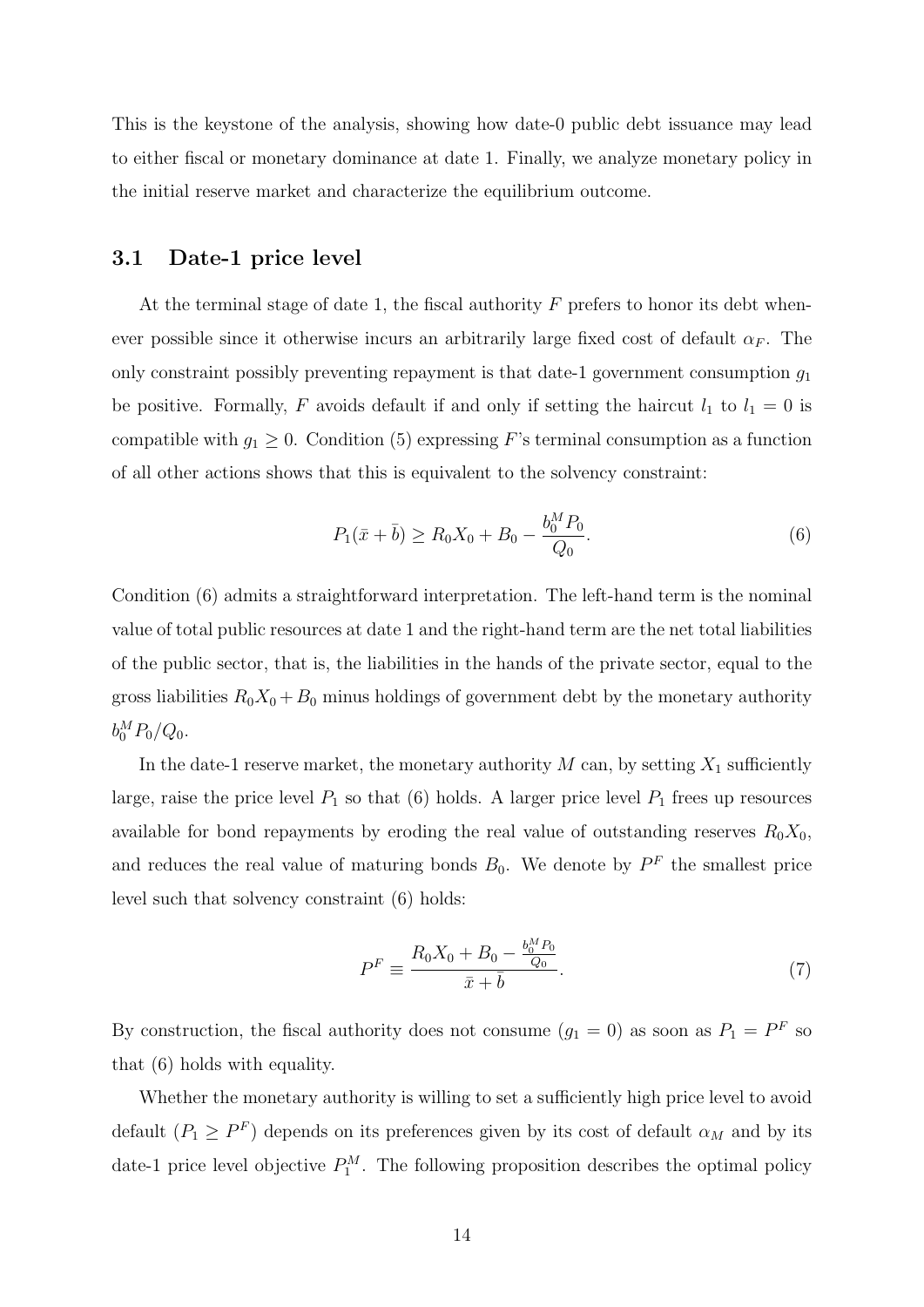of the monetary authority in the date-1 reserve market and the resulting continuation equilibrium. Depending on the history  $h_1$  at the outset of date 1, this equilibrium is of one of three types: monetary dominance, fiscal dominance, or default.

**Proposition 1. (Terminal date 1)** Let  $\underline{P}_1 \equiv \max\left\{P_1^M; R_0X_0/\bar{x}\right\}$ . Given history  $h_1 = (R_{-1}, X_{-1}, R_0, X_0, x_0, B_0, b_0^M, b_0, l_0, g_0)$ , date 1 unfolds as follows.

- 1. Monetary dominance: If  $P^F \leq P_1$ , M sets the date-1 price level at  $P_1$  by setting  $X_1 = \bar{x} \underline{P}_1$ . F fully repays maturing bonds:  $l_1 = 0$ , and consumes  $g_1 = \bar{x} + \bar{b}$  $(B_0 - b_0^M P_0/Q_0 + R_0 X_0) / P_1$ .
- 2. Fiscal dominance: If  $\underline{P}_1 < P^F \leq \underline{P}_1 + \alpha_M$ , M sets the date-1 price level at  $P^F$ . F fully repays maturing bonds:  $l_1 = 0$ , and does not consume:  $g_1 = 0$ .
- 3. Default: Otherwise, M sets the date-1 price level at  $\underline{P}_1$ . F fully defaults on  $B_0$ :  $l_1 = 1$ , and consumes  $g_1 = \bar{x} + \bar{b} - R_0 X_0 / \underline{P}_1$ .

Proof. See Appendix B.1.

Figure 2 illustrates how the date-1 price level  $P_1$  evolves as net public liabilities  $R_0X_0+$  $B_0 - b_0^M P_0/Q_0$  increase.

The case of "monetary dominance". When net public liabilities are sufficiently low that  $P<sup>F</sup>$  is lower than  $\underline{P}_1$ , F can satisfy its solvency constraint even when the monetary authority M sets the price level at  $\underline{P}_1$ . This situation corresponds to the left-hand part of Figure 2.

The subcase of "reserve overflow". The reserves sold by old savers  $R_0X_0$  might be strictly larger than  $\bar{x}P_1^M$ , so that the price level must be at least equal to  $R_0X_0/\bar{x} =$  $P_1 > P_1^M$ . In this case, M has manufactured its own lower bound on the date-1 price level when deciding on  $(R_0, X_0)$  at date 0, thereby barring itself from reaching its date-1 price level target. We will see below that, given the perfect-foresight environment and in the absence of a zero lower bound on the interest rate, M can ensure that this does not occur along the equilibrium path, that is,  $\underline{P}_1 = P_1^M$  in equilibrium when there is either monetary dominance or default at date  $1.^{12}$ 

 $\Box$ 

 $12$ We will also see that there exist cases in which M deliberately uses this to commit to a date-1 price level that it finds ex-post excessive (see Proposition 6).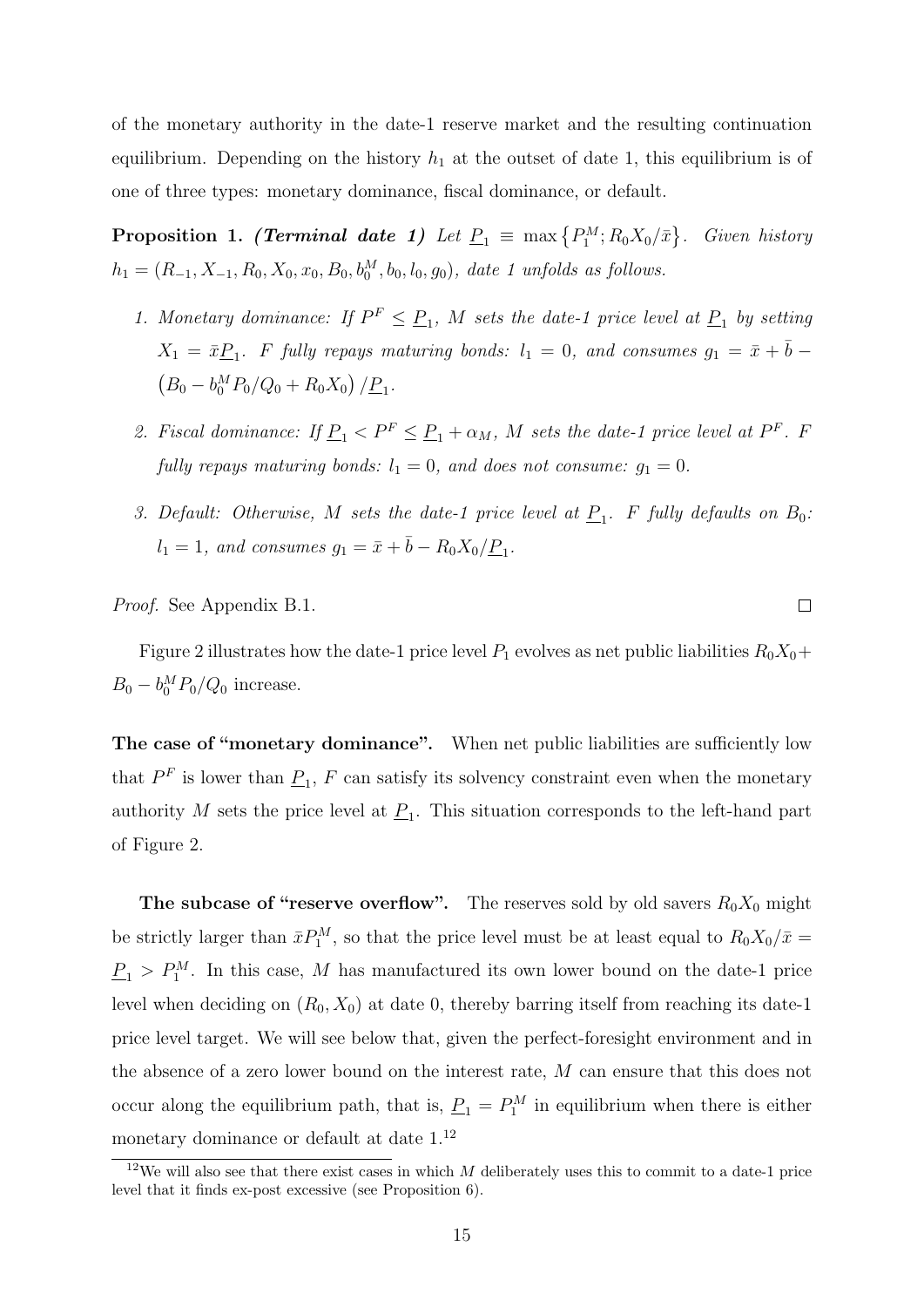

Figure 2: Date-1 price level  $P_1$  as a function of net public liabilities held by the private sector  $(B_0 - b_0^M P_0/Q_0 + R_0 X_0)$ .

The case of "fiscal dominance". Suppose to fix ideas that  $P_1^M \ge R_0 X_0 / \bar{x}$  so that  $\underline{P}_1 = P_1^M$ . When net public liabilities are such that  $P^F$  exceeds  $P_1^M$ , the monetary authority cannot set the price level at its objective without pushing the fiscal authority to default. If the monetary authority lets  $F$  default, it is able to set the price level on target, and so its date-1 utility is  $-\alpha_M$ . As a result, the monetary authority accepts to raise the price level to any  $P^F \leq P_1^M + \alpha_M$ . This situation is one of fiscal dominance in which the price level strays away from the target of the monetary authority, and is dictated by the overall budget constraint of the public sector. This situation corresponds to the middle part in Figure 2.

An important feature of the fiscal-dominance case is that date-1 government consumption equals 0  $(g_1 = 0)$ : As  $P_1 = P^F$ , net public liabilities equal net public resources so that there are no resources left for the government to consume. To see why no terminal consumption is a necessary condition for date-1 fiscal dominance, suppose otherwise that the equilibrium is such that  $P_1 > P_1^M$  and  $g_1 > 0$ . Then M could elicit a slightly smaller date-1 price level in the reserve market. The fiscal authority would then find it optimal to reduce its consumption so as to remain solvent, and so  $M$  would be strictly better off, a contradiction.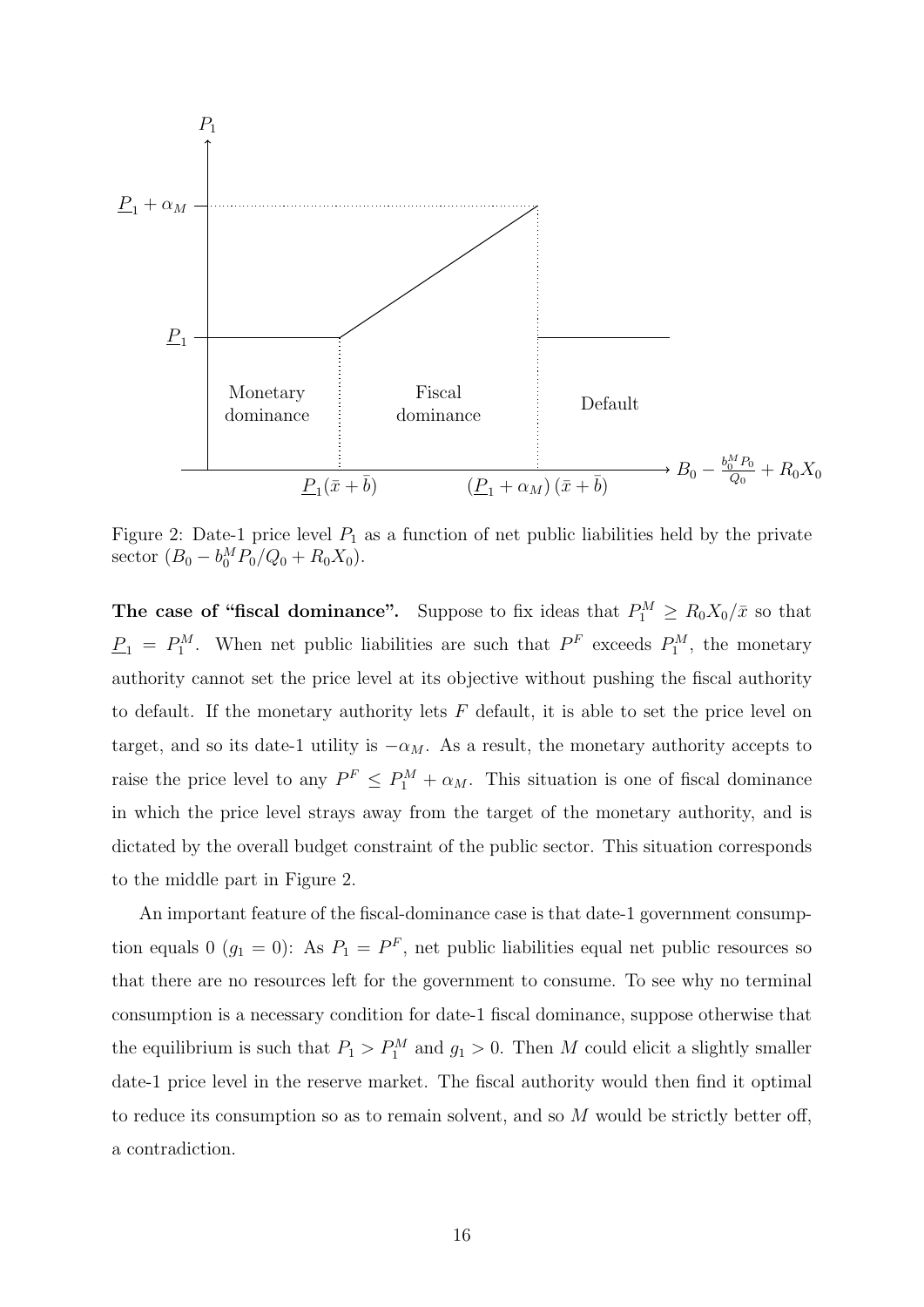The case of "default". Proposition 1 also shows that if the cost for  $M$  to avert default exceeds  $\alpha_M$ , then M prefers to set the price at  $\underline{P}_1$ , and to let F default. The cost of averting default exceeds  $\alpha_M$  when net public liabilities are large so that  $P^F > \underline{P}_1 + \alpha_M$ . This situation corresponds to the right-hand part of Figure 2. We will see below that default never occurs in equilibrium, but that the requirement that public liabilities be such that  $P^F \leq \underline{P}_1 + \alpha_M$  to avoid default plays a central role in the strategy of F.

#### 3.2 Date-0 government consumption

Having solved for date 1, we now move on to date 0 solving backwards for its various stages. Start with the third stage in which  $F$  decides on its consumption.<sup>13</sup> The transfer to the fiscal authority F from the monetary authority M is  $\theta_0 = x_0 - R_{-1}X_{-1}/P_0 - b_0^M$ , equal to the resources from reserve issuances  $x_0 - R_{-1}X_{-1}/P_0$  net of bond purchases  $b_0^M$ . F consumes these resources on top of the amount  $b_0 + b_0^M$  collected in the bond market. F thus consumes  $x_0 + b_0 - R_{-1}X_{-1}/P_0$ , independent of the resources spent by the monetary authority to purchase bonds  $b_0^M$ .

### 3.3 Date-0 bond market

The second stage of date 0, the market for government bonds, is central to the analysis. It showcases the following central insight of the paper. The fiscal authority can always use the date-0 bond issuance to force fiscal dominance at date 1, thereby generating resources from inflating away reserves  $R_0X_0$ . However, it does not want to do so when this frontloads its consumption too much relative to fiscal policies that lead to monetary dominance at date 1. To arrive at this insight, we first briefly describe the impact of M's intervention  $b_0^M$  in the bond market. We then analyze F's optimal bond issuance problem. We show that solving this problem boils down to comparing the utilities of F from two simple issuance policies, one which is consistent with monetary dominance at date 1—the "price-level taking" debt level— and one that is consistent with date-1 fiscal dominance—the "Sargent-Wallace" debt level.

<sup>&</sup>lt;sup>13</sup>Given the assumed absence of debt maturing at date 0 ( $B_{-1} = 0$ ), there is no date-0 default decision, and the value of the haircut  $l_0$  is immaterial.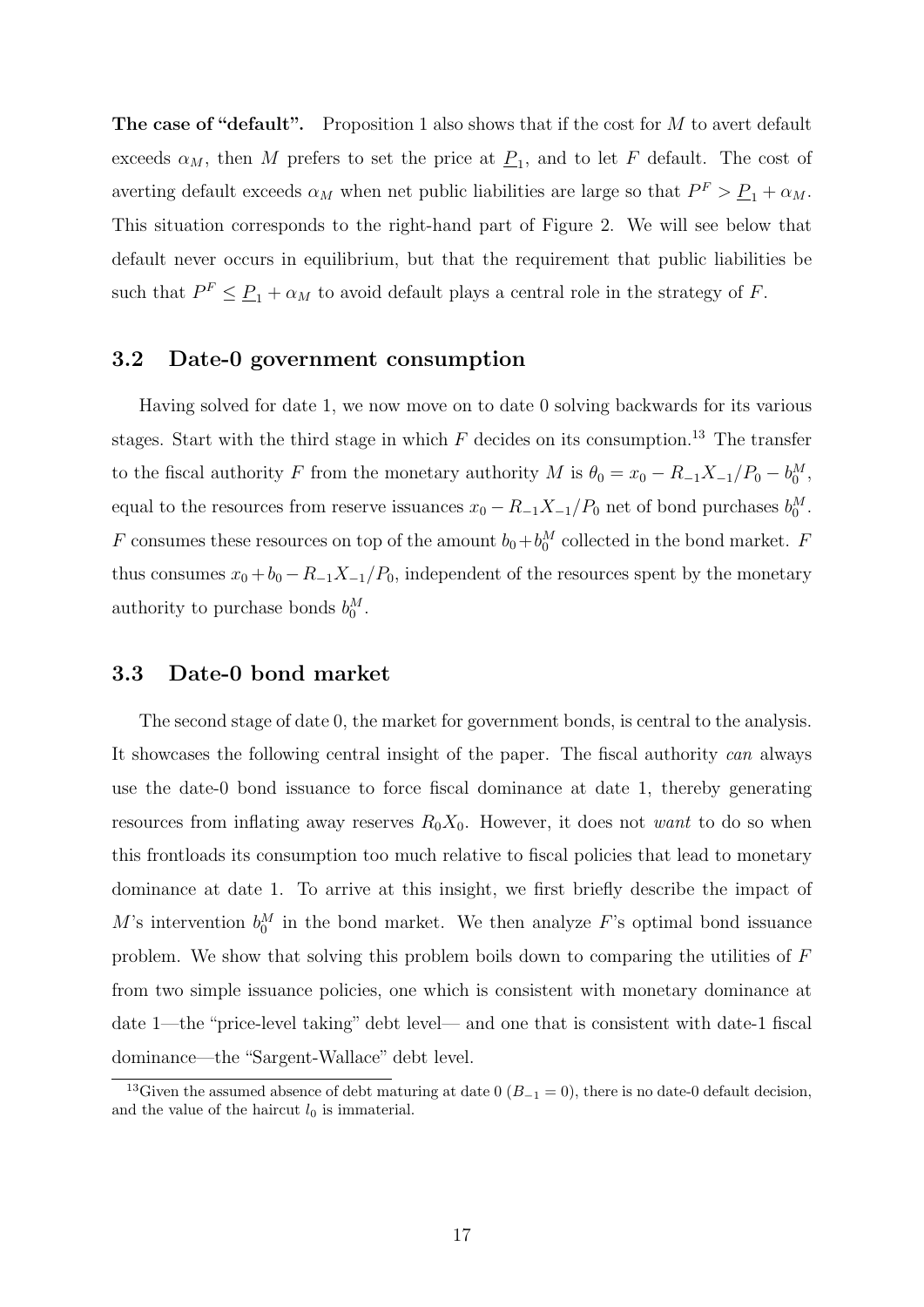**Bond purchases by M.** As mentioned above, M's bond purchases  $b_0^M$  have no impact on F's date-0 consumption since F receives as date-0 dividends the fraction of  $M$ 's resources that it does not collect in the bond market. Yet bond purchases are relevant since date-1 net public liabilities  $R_0X_0 + B_0 - b_0^M P_0/Q_0$  decrease with respect to  $b_0^M$ .<sup>14</sup> Thus, from Proposition 1, bond purchases affect the date-1 outcome. Referring to the three areas in Figure 2, M strictly benefits from increasing its date-0 bond purchases either if it moves the date-1 equilibrium leftward out of the default area into the fiscal or monetary dominance areas, or if it shifts the equilibrium to the left within the fiscaldominance area. Changes in  $b_0^M$  that leave the outcome within the monetary-dominance area have no impact on the date-1 price level.<sup>15</sup>

**Bond issuance.** We now describe how much debt  $F$  issues in the bond market. From Proposition 1, depending on the amount  $B_0$  of bonds issued by F and on purchases by M, the date-1 continuation will be such that there is monetary dominance, fiscal dominance, or default. It is easy to see that default cannot be an equilibrium outcome. Since default is total  $(l_1 = 1)$  when it occurs from Proposition 1, savers' optimality would imply  $b_0 = 0$ in case of date-1 default, and  $F$  would receive (at best) only resources from  $M$  in the bond market against an empty promise. But then  $F$  would be strictly better off not issuing bonds  $(B_0 = 0)$  and receiving these resources as a dividend from M at stage 3 of date 0, as this averts default leaving  $g_0$  and  $g_1$  unchanged. Thus we focus on bond issuances that lead to either monetary or fiscal dominance. We now describe optimal debt issuance by F conditional on each of these regimes. Namely, we first study which debt level grants  $F$  the highest date-0 utility among all the levels that lead to date-1 monetary dominance. We then describe the optimal debt level among those that generate date-1 fiscal dominance.

Monetary dominance. A first option for the fiscal authority is to issue debt taking as given the future price level  $\underline{P}_1$ . As mentioned above,  $b_0^M$  does not affect the price level within the monetary dominance area, and so, without loss of generality, one can assume that  $b_0^M = 0.16$  The fiscal authority F then seeks to optimally consume taking

<sup>&</sup>lt;sup>14</sup>An increase in demand  $b_0^M$  raises the bond price  $Q_0$ . Yet Appendix B.1 shows that  $b_0^M P_0/Q_0$  overall increases with respect to  $b_0^M$ .

<sup>&</sup>lt;sup>15</sup>Notice that the utility of M is still affected by such bond purchases in the monetary-dominance area through its lexicographic preferences because these purchases affects the utility of F.

<sup>&</sup>lt;sup>16</sup>More precisely, M and F both agree to maximize the utility of F given future monetary dominance. Thus any continuation equilibrium featuring monetary dominance in which  $b_0^M > 0$  is payoff-equivalent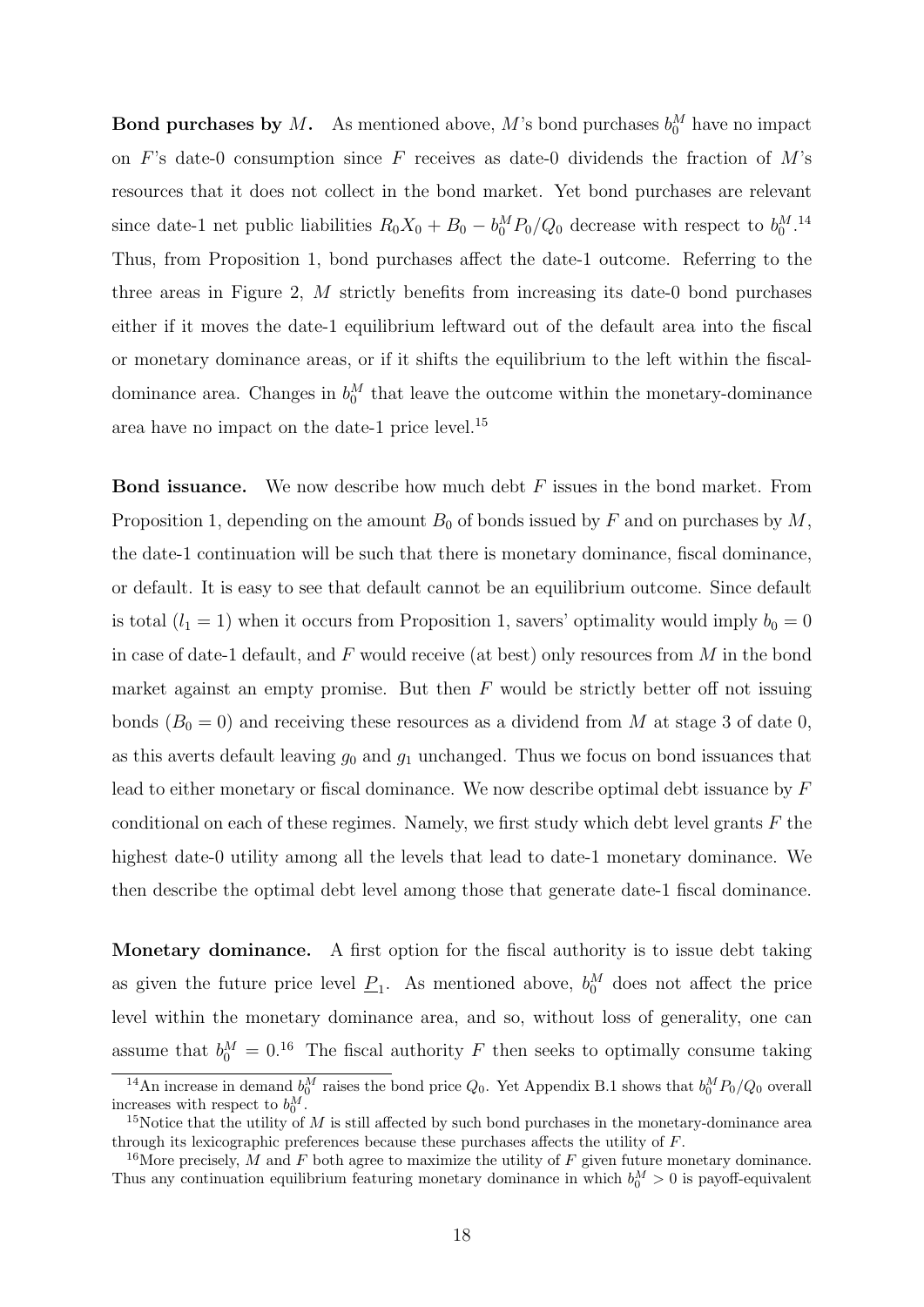the date-1 price level as given, and thus issues the "price-level taking" debt level  $B_0 =$  $\underline{P}_1 r(1 - b^{PT}(x_0) - x_0) b^{PT}(x_0)$ , where

$$
b^{PT}(x_0) \equiv \arg\max_b \{g_0 + \beta g_1\} \tag{8}
$$

s.t. 
$$
g_0 = x_0 + b - \frac{R_{-1}X_{-1}}{P_0}
$$
, (9)

$$
g_1 = \bar{x} + \bar{b} - \frac{R_0 X_0}{\underline{P}_1} - r(1 - x_0 - b)b,\tag{10}
$$

$$
0 \le b < 1 - x_0, \quad 0 \le g_1. \tag{11}
$$

We let  $(g_0^{PT}(x_0), g_1^{PT}(x_0))$  denote the consumption stream of F resulting from this program. Notice that  $F$  takes the date-1 price level as given but internalizes the impact of its bond issuance on the interest rate. The convexity of the interest rate schedule  $r(.)$  leads to a consumption-smoothing motive between dates 0 and 1. This first option corresponds (in the case of an interior solution) to the blue point  $(g_0^{PT}, g_1^{PT})$  in Figure 3.<sup>17</sup>

Fiscal dominance. A second option for the fiscal authority is to issue debt so that there is fiscal dominance at date 1: The date-1 price level  $P_1$  satisfies  $P_1 = P^F > P_1$ , where  $P^F$  is given by (7). It must be that  $P^F \in (\underline{P}_1, \underline{P}_1 + \alpha_M]$  otherwise M would prefer default. Notice that fiscal dominance implies that  $F$  cannot consume at date 1 from Proposition 1. Thus, denoting  $(g_0^{\text{SW}}, g_1^{\text{SW}})$  the optimal consumption pattern that F can obtain conditionally on date-1 fiscal dominance, it must be that  $g_1^{SW} = 0$  and that  $g_0^{SW}$  maximizes date-0 consumption over all the debt levels leading to date-1 fiscal dominance. We state in the proposition below that the fiscal authority optimally selects a debt level—that we deem the "Sargent-Wallace" debt level—such that the date-1 price level is  $\underline{P}_1 + \alpha_M$ , the largest value of  $P^F$  that does not trigger default. This Sargent-Wallace debt level and the associated government consumption is depicted by the red point on Figure 3. That  $g_1^{SW} = 0$  of course means that this point is on the x-axis. The gain in terms of resources for the public sector associated with a price level  $P<sup>F</sup>$  larger than  $\underline{P}_1$  implies that this red point is to the right of the intersection of the x-axis with the feasibility frontier in the case of the price-level taking debt level.

to one in which F issues a smaller amount and  $b_0^M = 0$ .

<sup>&</sup>lt;sup>17</sup>We are grateful to Vladimir Asriyan for suggesting this graphical representation of our results.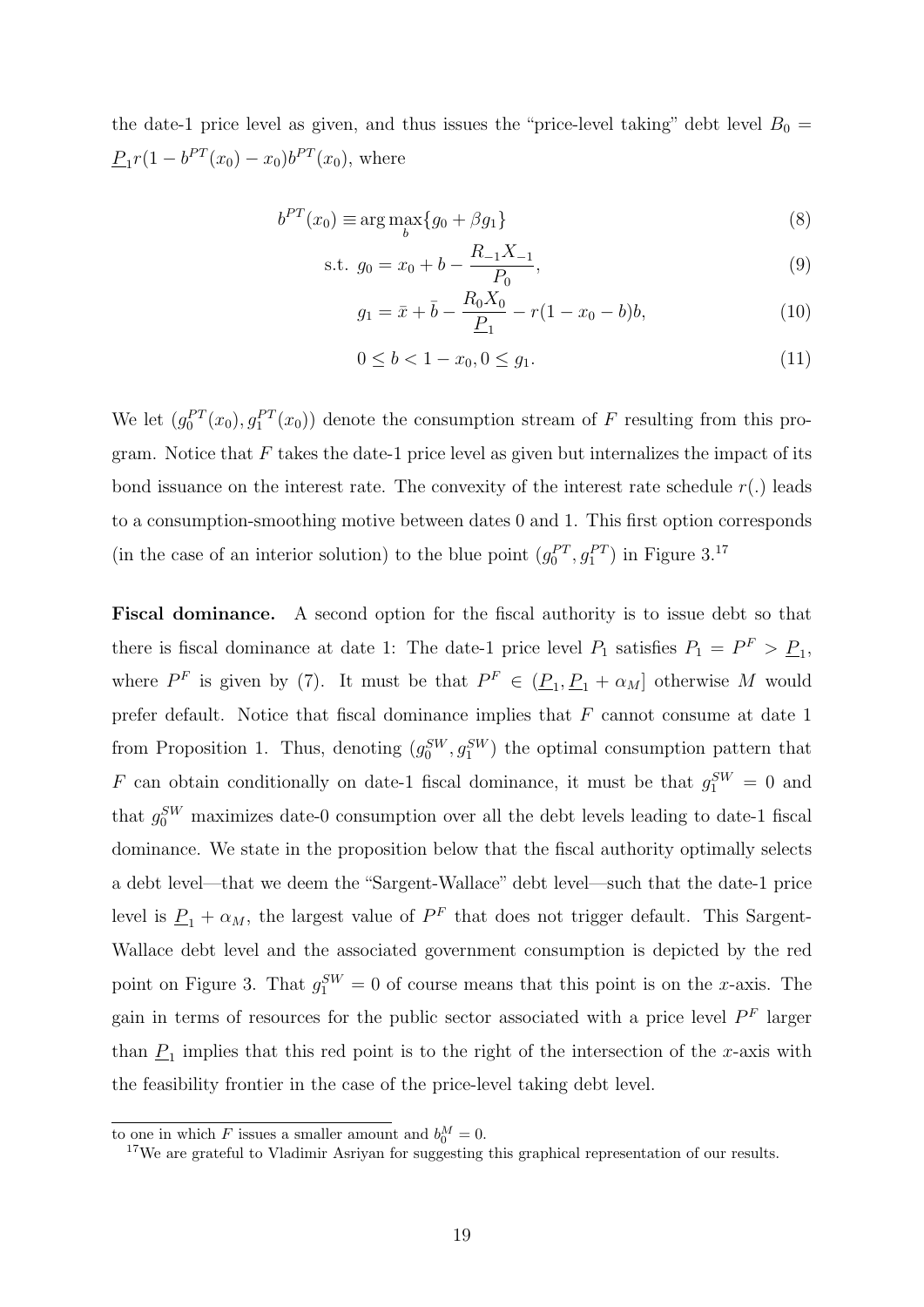Proposition 2. (Debt issuance in the date-0 bond market) Given  $(h_1, R_0, X_0, x_0)$ , F issues one of either debt level:

- Price-level taking debt level:  $F$  issues bonds so as to optimize its consumption pattern taking the date-1 price level  $\underline{P}_1$  as given. In this case, F raises an amount  $b^{PT}(x_0)$  of real resources. M's bond purchases are immaterial. There is no default at date 1.
- Sargent-Wallace debt level: F issues a larger amount in the bond market, front-loading consumption as much as possible  $(g_1^{SW}=0)$  and raises a real amount  $b^{SW}(x_0) \ge b^{PT}(x_0)$ , so as to force a date-1 price level given by fiscal dominance. M buys back as many bonds as possible:  $b_0^M = x_0 - R_{-1}X_{-1}/P_0$ , but not the whole issuance. The date-1 price level is above target, equal to  $\underline{P}_1 + \alpha_M$ . There is no default at date 1.

F selects the "price-level taking" debt level whenever  $\Delta \equiv g_0^{PT}(x_0) + \beta g_1^{PT}(x_0) - g_0^{SW} >$ 0.

Proof. See Appendix B.1.

The "Sargent-Wallace" debt level whereby  $F$  floods the bond market with paper so as to force  $M$  to "chicken out" and inflate away outstanding reserves at date 1 in order to ensure public solvency is closely related to that underlying the unpleasant monetarist arithmetic in Sargent and Wallace (1981).  $F$  creates a deficit that forces  $M$  to generate income in an inflationary way, simply by inflating away the value of reserves here. Proposition 2 states that this need not be  $F$ 's preferred debt level as this may require an overly inefficient distortion of its consumption relative to consumption under the "price-level taking" debt issuance.

Using  $b^{SW}(x_0)$  the real amount that F collects in the date-0 bond market when issuing the Sargent-Wallace debt level and  $b^{PT}(x_0)$  this real amount when issuing the price-level taking debt level, one can rewrite F's utility differential  $\Delta$  between the two debt levels

 $\Box$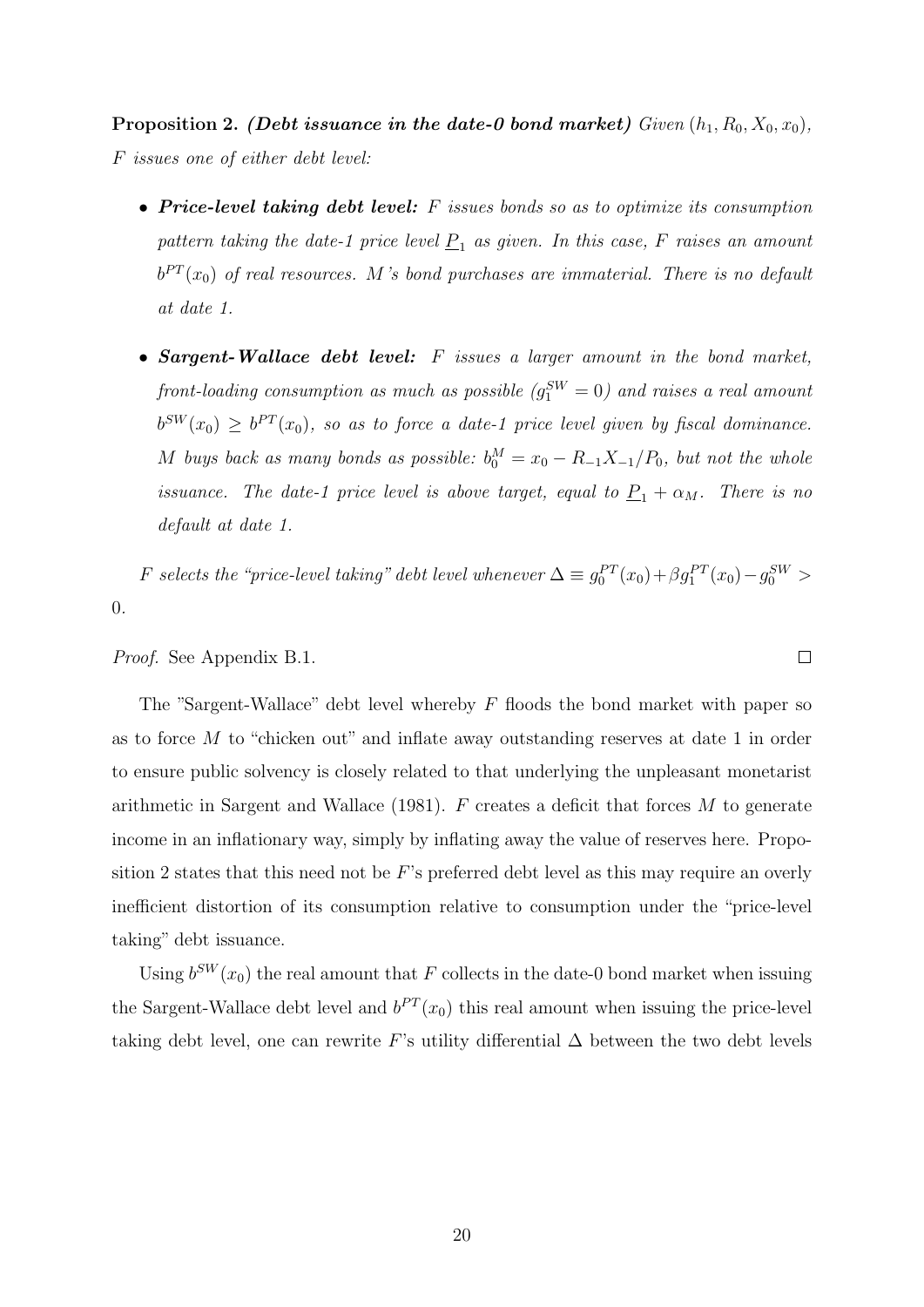

Figure 3: Problem faced by F on the date-0 debt market. The red circle corresponds to consumption associated with Sargent-Wallace debt issuance. The blue circle corresponds to consumption pattern associated with the price level taking debt level with high  $\beta$  and the green circle with low  $\beta' < \beta$ .

as:

$$
\Delta = \underbrace{b^{PT}(x_0)(1 - \beta r(1 - x_0 - b^{PT}(x_0))) - b^{SW}(x_0)(1 - \beta r(1 - x_0 - b^{SW}(x_0)))}_{A}
$$
\n
$$
- \underbrace{\beta R_0 X_0 \left(\frac{1}{P_1} - \frac{1}{P_1 + \alpha_M}\right)}_{B}.
$$
\n(12)

Term A measures the difference in utility from allocating consumption over time in different ways across these actions. The sign of  $A$  is ambiguous as the allocation is suboptimal under the Sargent-Wallace debt level—the interest rate is too high relative to that in the price-level taking debt level since  $b^{SW}(x_0) \geq b^{PT}(x_0)$ —but the total to be allocated is larger due to the lower value of reserves. Term  $B$  is positive. It is the benefit from eroding the value of reserves  $R_0X_0$  with inflation.

The value of  $\Delta$  can directly be observed on Figure 3: it corresponds to the distance along the x-axis between the red point, which corresponds to the payoff from the Sargent-Wallace debt level as there is no future consumption in this case  $(g_1^{SW} = 0)$ , and the intersection between the x-axis and the iso-utility associated with the consumption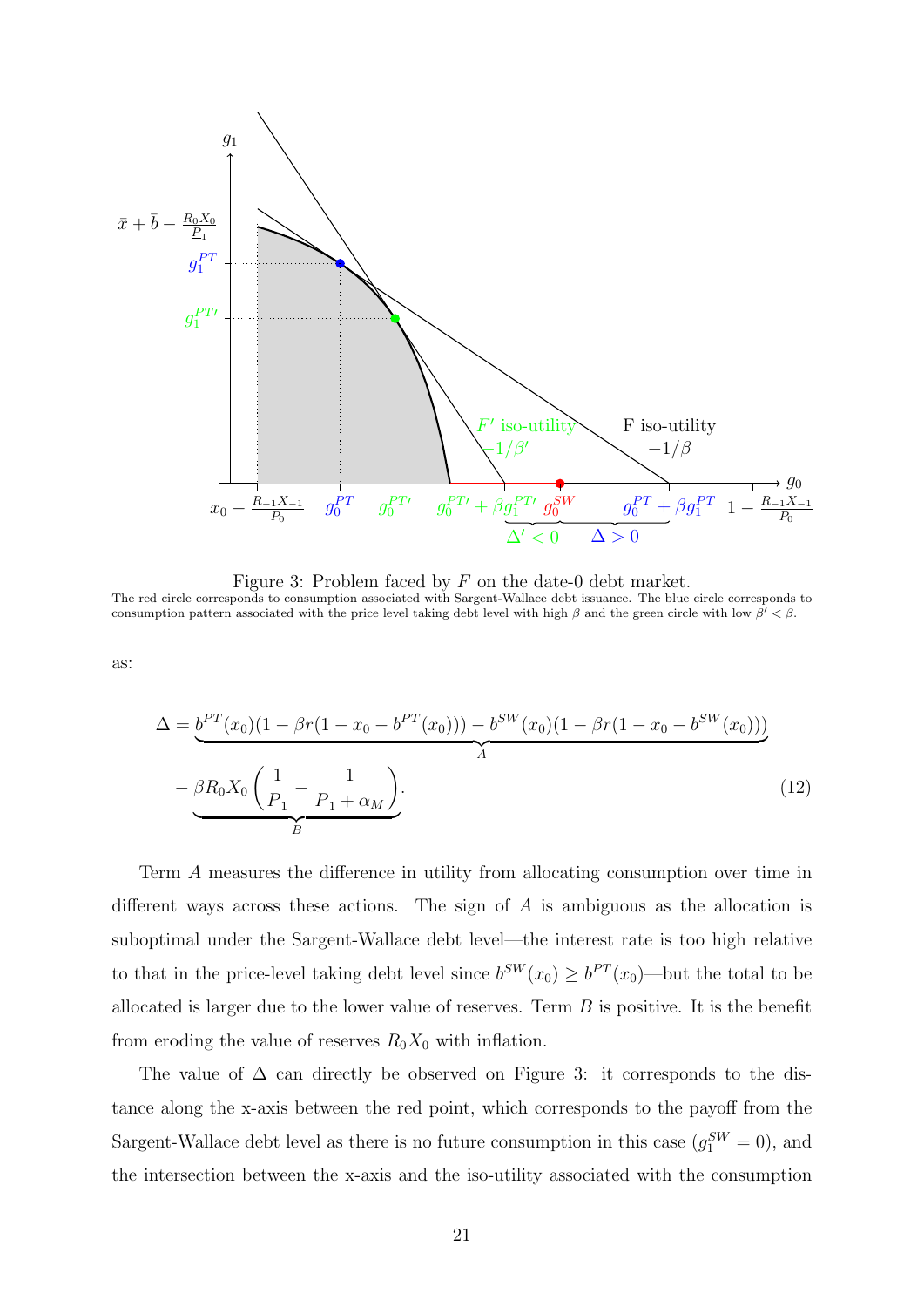pattern  $\{g_0^{PT}, g_1^{PT}\}$  obtained through the price-taking debt level. Figure 3 displays two situations, one in which  $F$  prefers the price-level taking debt level, and one in which  $F$ is more impatient  $(\beta' < \beta)$  and prefers the Sargent-Wallace debt level.

#### 3.4 Date-0 reserve issuance

The final step is the determination of the action of  $M$  in the date-0 market for reserves. We show that  $M$  has an incentive to minimize the circulation of reserves so as to curb the fiscal authority's incentives to issue the Sargent-Wallace debt level.

#### Proposition 3. (The determinants of monetary dominance)

If  $g_1^{PT}(0) > 0$ , there exists a threshold  $\overline{RX} > 0$  such that if  $R_{-1}X_{-1} \leq \overline{RX}$ , the unique equilibrium is such that the price level is on target at each date— $P_0 = P_0^M$  and  $P_1 = P_1^M$ , and such that M minimizes the amount of reserves in circulation  $(X_0 = R_{-1}X_{-1})$ .

If  $g_1^{PT}(0) = 0$ , any equilibrium is such that F issues the Sargent-Wallace debt level implying  $P_1 = \underline{P}_1 + \alpha_M$ . M (and thus F) is indifferent across several levels of reserves  $X_0$ .

Proof. See Appendix B.1.

Proposition 3 offers two insights. First, it exhibits conditions under which M reaches its price-level objective at each date. Notice that M does so without any fiscal support and without any ability to commit to future actions. The first of these conditions is that legacy reserves be sufficiently small. The second one is that  $F$  finds frontloading consumption sufficiently costly in the sense that  $g_1^{PT}(0) > 0$ . The second insight is that this latter condition is actually necessary: The fiscal authority always enters into the Sargent-Wallace strategy when it fails to hold. The equilibrium is essentially unique in this case, as the only source of multiplicity is the fact that  $M$  is indifferent between several levels of reserves that are payoff equivalent for both authorities.<sup>18</sup>

The key reserve policy that may allow the monetary authority to impose its price-level targets is to minimize the amount of reserves in circulation by setting  $X_0 = R_{-1}X_{-1}$ .<sup>19</sup> To see why this policy favors monetary dominance, notice from (12) that as  $R_{-1}X_{-1}$ 

 $\Box$ 

<sup>&</sup>lt;sup>18</sup>This is because F borrows against whichever fraction of  $\bar{x}$  is left on the table by M, and which authority borrows against it has no impact on the equilibrium outcome.

<sup>&</sup>lt;sup>19</sup>It would be straightforward to extend the model to a situation in which  $M$  has real resources at date 0, in which case it would use them to buy reserves back thereby reducing their circulation even further.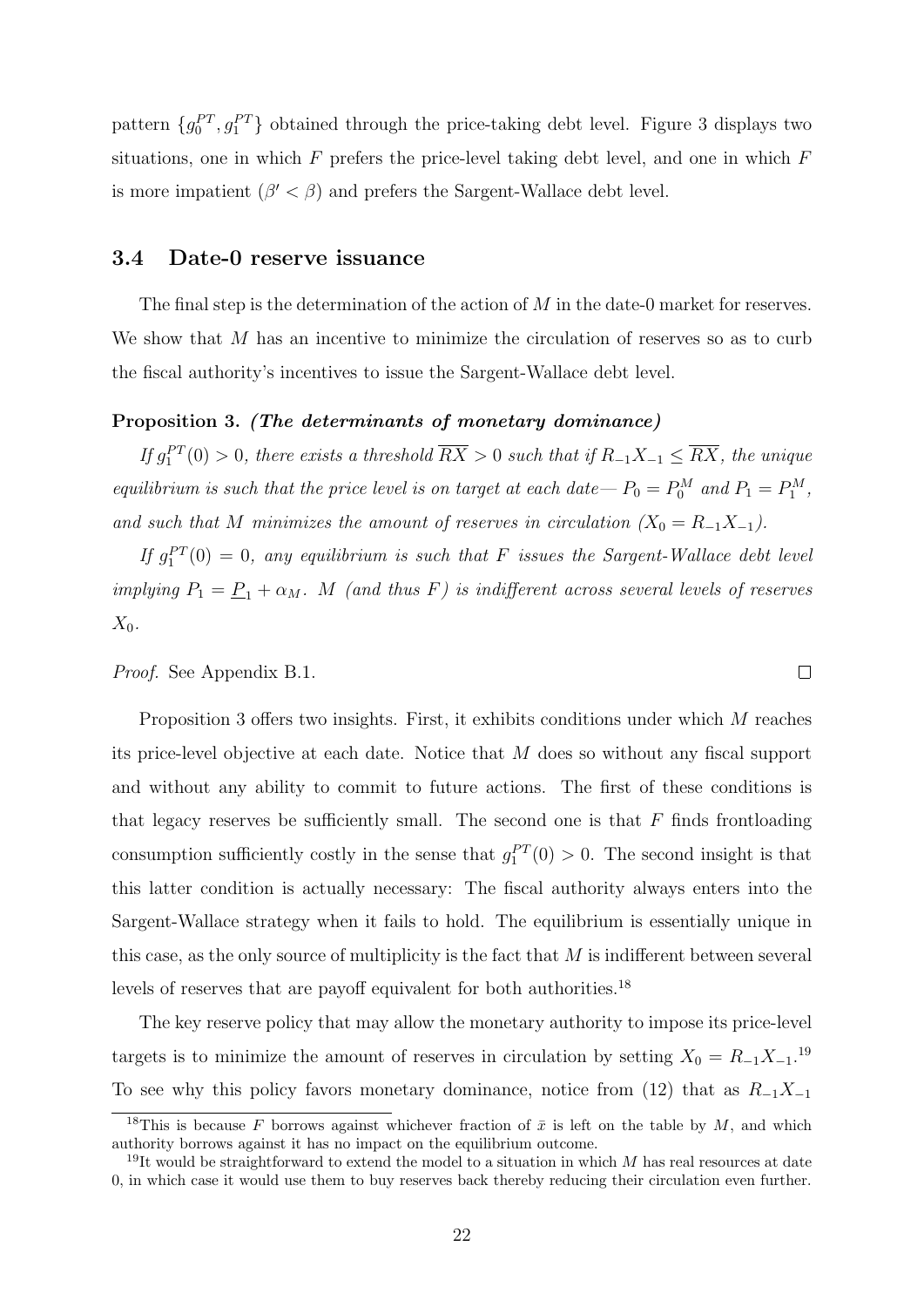tends to zero, the sign of  $\Delta$  becomes that of term A provided it stays away from zero. When  $g_1^{PT}(0) > 0$ , term A is strictly positive for  $R_{-1}X_{-1}$  sufficiently small as it reflects that the Sargent-Wallace debt level entails excessive borrowing against essentially fixed date-1 resources. In contrast, when  $g_1^{PT}(0) = 0$ , the Sargent-Wallace debt level pays off for any level of legacy reserves  $R_{-1}X_{-1}$  as F is willing to borrow more at a higher rate as soon as it can avail itself of more resources at date 1.

Proposition 3 fully characterizes the equilibrium provided legacy reserves  $R_{-1}X_{-1}$  are sufficiently small other things being equal, a natural benchmark in which large public liabilities are all endogenously issued.<sup>20</sup> Still, Proposition 3 is silent on the equilibrium outcome when  $g_1^{PT}(0) > 0$  and legacy reserves are not as small as needed other things being equal for monetary dominance to prevail. Whereas we found the analysis of this case intractable in our general model, Section 3.5 below tackles it under the simplifying assumption of a constant return on private storage.

Some empirical and policy implications. Proposition 3 states that a necessary condition for the central bank to be able to fulfill its mandate is that the fiscal authority find it costly to pledge its entire future fiscal capacity  $(g_1^{PT}(0) > 0)$ . This is so when the solution  $b$  to the first-order condition associated with  $(8)$ ,

$$
r(1-b) - br'(1-b) = \frac{1}{\beta},
$$
\n(13)

is such that

$$
br(1-b) < \bar{x} + \bar{b},\tag{14}
$$

and this in turn depends only on the values of  $r(.)$ ,  $\bar{x} + \bar{b}$ , and  $\beta$ . Simple comparative statics with respect to these parameters then yield:

Corollary 4. (Empirical and policy implications) Monetary dominance prevails for sufficiently small legacy reserves when, ceteris paribus,

(i) The distortionary cost of increasing debt is sufficiently large  $(r)$  is sufficiently steep).

<sup>&</sup>lt;sup>20</sup>We could simply have assumed  $R_{-1}X_{-1} = 0$  throughout. We would then have needed an additional assumption (e.g., indivisibility) to ensure that the optimal strategy of  $M$ , that consists in issuing "as small as possible but strictly positive"  $X_0$ , has a well-defined solution.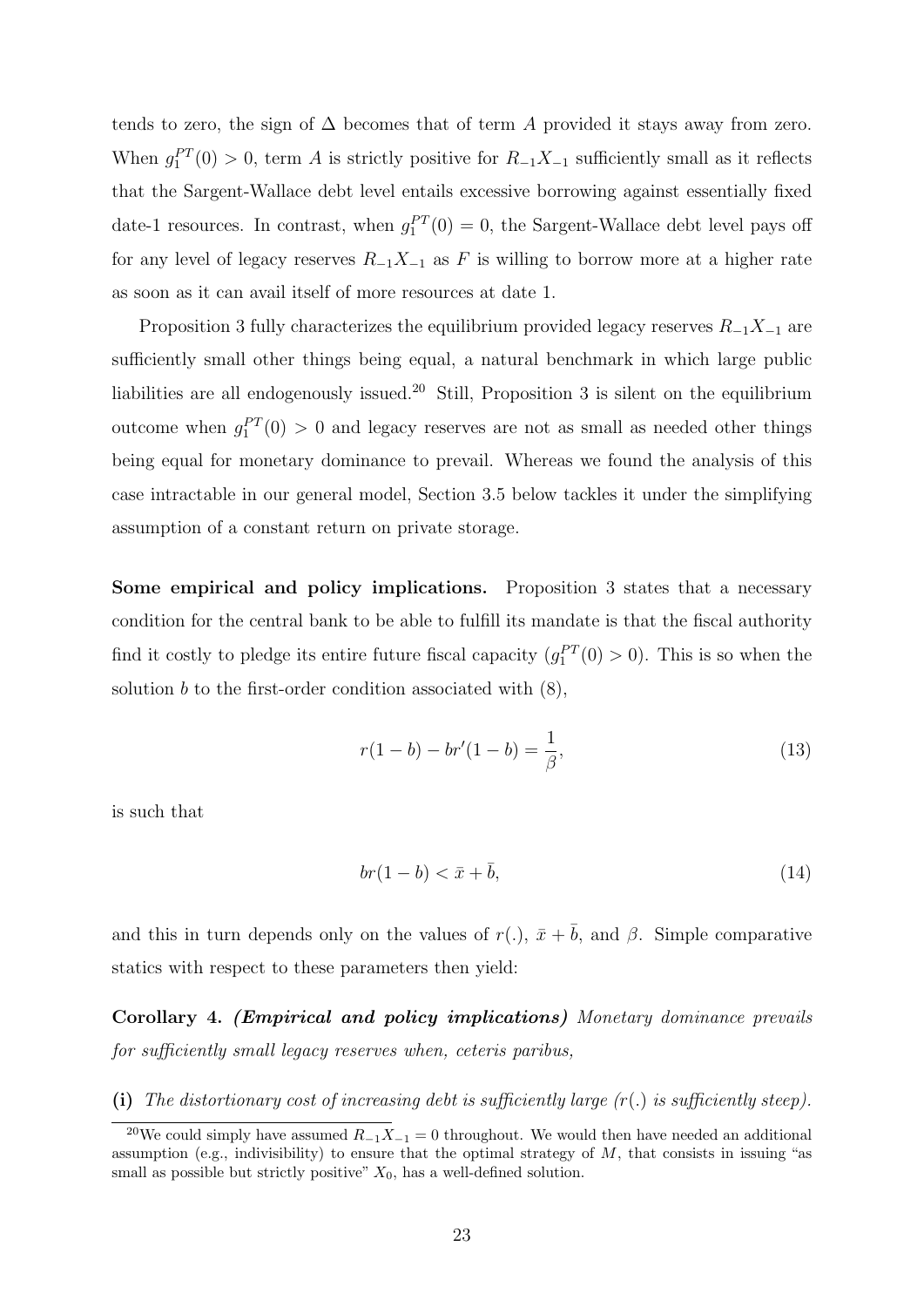- (ii) Future fiscal capacity  $\bar{x}+\bar{b}$  is sufficiently large.
- (iii) The fiscal authority is sufficiently forward-looking, that is,  $\beta$  is sufficiently close to 1.

*Proof.* The solution to (13) is decreasing in  $\beta$  and in upwards shifts in r', and condition (14) has more slack as  $\bar{x} + \bar{b}$  increases.  $\Box$ 

A sufficiently steep interest rate schedule  $r(.)$  ( $r'$  large in absolute terms) discourages issuing debt at the Sargent-Wallace level and leads to monetary dominance. It is important to stress that monetary dominance may prevail no matter the value that the interest rate takes in equilibrium. All that is needed is that a deviation from the equilibrium whereby  $F$  issues the Sargent-Wallace debt level would lead to a sufficiently large increase in the interest rate.

Holding the function  $r(.)$  fixed, monetary dominance is also warranted when the future public resources  $\bar{x}+\bar{b}$  are important all else equal, so that forcing M to chicken out requires draining large private savings out of private investments. Finally, and in connection with political-economy considerations, an impatient  $F$  ( $\beta$  small) is ceteris paribus more likely to be constrained, and thus to find the Sargent-Wallace issuance attractive.

Notice that the linear preferences of  $F$  over consumption stack the deck in favor of fiscal dominance. In contrast, if  $F$  had strictly concave preferences, it would find the Sargent-Wallace debt level costly not only because it raises the marginal interest rate but also because it would shift its intertemporal marginal rate of substitution down and thus away from this marginal interest rate.

**Fiscal requirements.** It is worthwhile highlighting that when  $g_1^{PT}(0) = 0$  and F enters into the Sargent-Wallace behavior, F does not derive any seigniorage income from it in equilibrium. Bonds and reserves are perfect substitutes in this setup and must earn the same equilibrium return. M anticipates a date-1 price equal to  $\underline{P}_1+\alpha_M$  in the announced rate  $R_0$ . As a result, if  $F$  could commit at the outset of the game to a fiscal requirement capping its nominal borrowing in the date-0 bond market, it would be happy to do so in order to tie its hands and avoid the Sargent-Wallace debt level.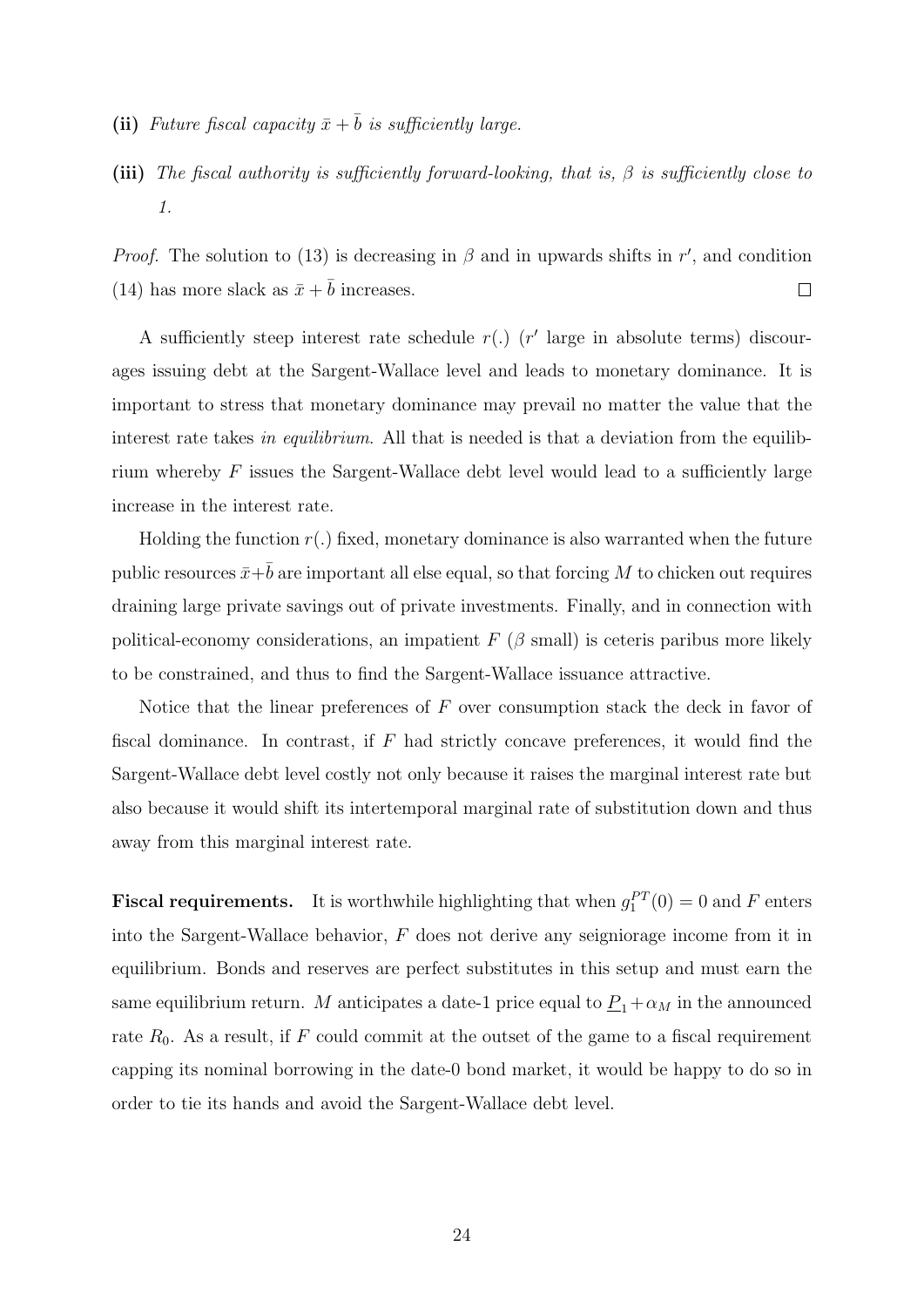### 3.5 The case of a constant return on private storage

To further characterize date-0 decisions by the monetary authority in the case in which  $g_1^{PT}(0) > 0$  and the legacy reserves  $R_{-1}X_{-1}$  cannot be taken arbitrarily small, we consider in this subsection the simpler case in which the return on private storage is constant. Proposition 5 first fully characterizes the circumstances under which M reaches its price-level objective at each date. Proposition 6 then details the equilibrium outcome when these circumstances are not met. In particular, it sheds light onto optimal date-0 monetary policy in the presence of large legacy reserves  $R_{-1}X_{-1}$ .

Suppose thus that the return on private storage is a constant  $r > 0$ . This version of the model can be interpreted as a small open economy facing the world interest rate in which the fiscal authority borrows in the local currency. Suppose also that:

$$
\bar{x} + \bar{b} < r. \tag{15}
$$

$$
\frac{R_{-1}X_{-1}}{P_0^M} < \frac{\bar{x}}{r}.\tag{16}
$$

Condition (15) rules out the unrealistic case in which the public sector can drain the whole savings in the economy. The assumption that  $r \rightarrow_0 +\infty$  precludes this in the general model. Condition (16) ensures that M need not be off target at date 0 because  $R_{-1}X_{-1}$ is too large relative to its date-1 resources. In other words, it rules out the uninteresting case of exogenous "reserve overflow" at date 0.

Monetary dominance. We first spell out necessary and sufficient conditions for M to be able to set the price level on target at both dates.

Proposition 5. (Characterization of monetary dominance) The equilibrium is such that price levels are on target  $(P_0 = P_0^M$  and  $P_1 = P_1^M$ ) if and only if

$$
\beta r > 1,\tag{17}
$$

and

$$
\frac{\bar{x} + \bar{b}}{r} \ge \left(\frac{\beta r - \frac{P_1^M}{P_1^M + \alpha_M}}{\beta r - 1}\right) \frac{R_{-1}X_{-1}}{P_0^M}.
$$
\n(18)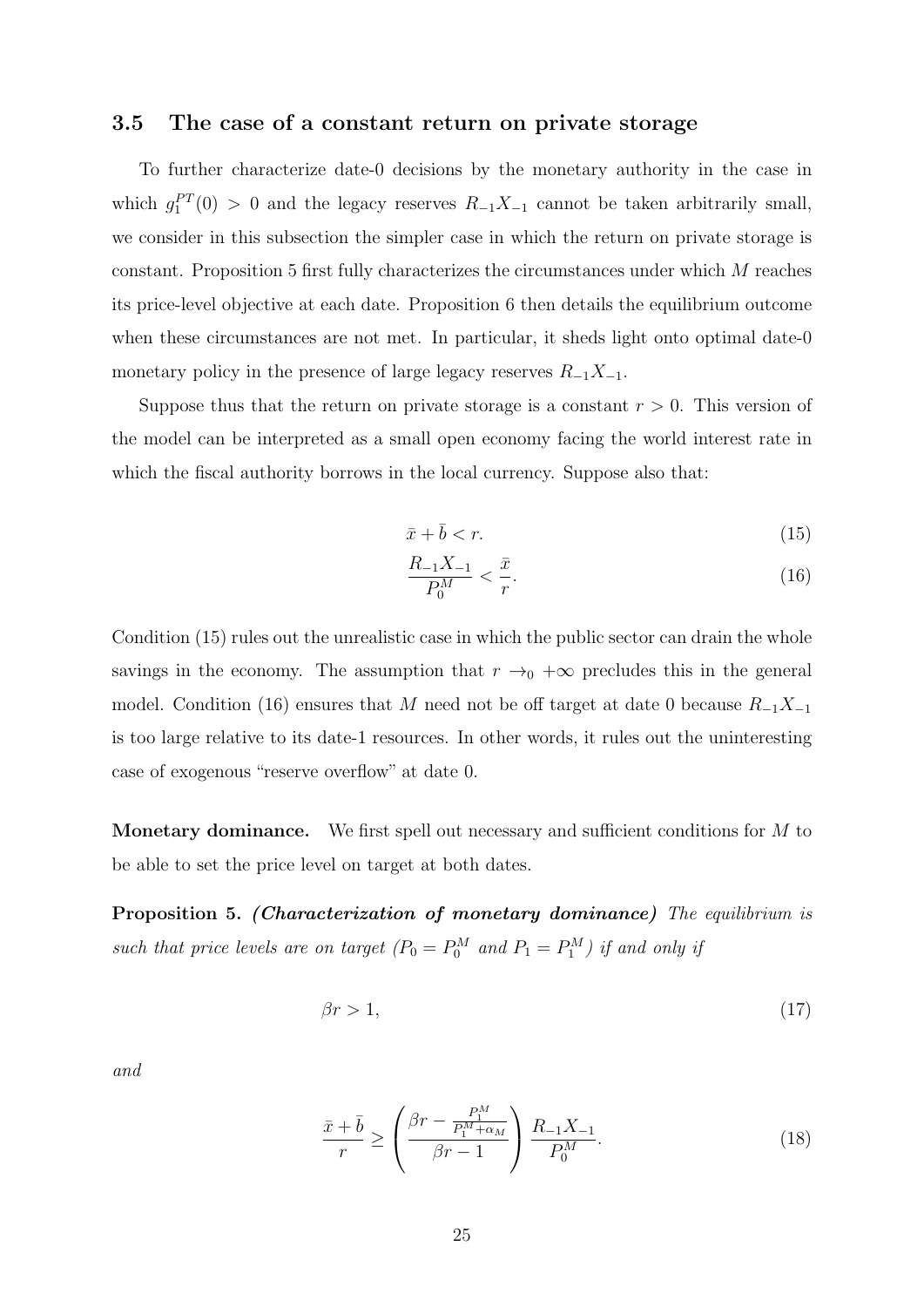Proof. See Appendix B.2.

Monetary dominance requires two conditions. First,  $\beta r > 1$  ensures that F strictly prefers to postpone consumption to date 1 rather than consuming everything at date 0 holding the date-1 price level fixed. It is the exact counterpart, in the presence of a fixed rate, of condition  $g_1^{PT}(0) > 0$  in the general model. Second, it is useful to rewrite condition (18) as follows:

$$
\underbrace{(\beta r - 1)}_{\text{Unit cost of frontloading } g} \times \underbrace{\left(\frac{\bar{x} + \bar{b}}{r} - \frac{R_{-1}X_{-1}}{P_0^M}\right)}_{\text{Net public wealth}} \ge \underbrace{\left(1 - \frac{P_1^M}{P_1^M + \alpha_M}\right) \frac{R_{-1}X_{-1}}{P_0^M}}_{\text{Fiscal-dominance gains}}.\tag{19}
$$

Monetary dominance requires that the cost of frontloading consumption exceeds the gains from forcing fiscal dominance. With constant interest rates, the cost of frontloading consumption simply depends on net public wealth—future resources net of initial public liabilities— and the value of the real interest rate r relatively to the discount rate  $\beta$ . The gains from fiscal dominance depend on legacy nominal liabilities  $R_{-1}X_{-1}/P_0^M$  and on the relative price level increase in case of fiscal dominance  $P_1^M/(P_1^M + \alpha^M)$ . In particular, monetary dominance always prevails when the central bank does not care about default  $(\alpha^M = 0)$ , in which case the right hand term boils down to 0 and the inequality is trivially satisfied. In contrast, monetary dominance is made impossible when rates are low  $(\beta r < 1)$  as there is no cost to frontload consumption.

In sum, condition (19) states that the central bank is independent if the public sector is "super solvent", or has a sufficiently large net wealth. Comparative statics properties with respect to public net wealth  $(\bar{x} + \bar{b})/r - R_{-1}X_{-1}/P_0^M$  suggest that negative shocks to it induce shifts from monetary dominance to fiscal dominance. Such shifts will arise in the time series as public net wealth endogenously fluctuates in Section 4 in which  $T > 1$ .

Remark 1. Notice that in our model, the fiscal-dominance gains apply only to a basis equal to the real value of legacy reserves  $R_{-1}X_{-1}/P_0^M$ . In a more general setting, this gain could apply to other legacy nominal public liabilities, including long-term debt. Also, net public wealth on the left-hand of (19) would account for all commitments by the public sector, including real ones such as indexed bonds.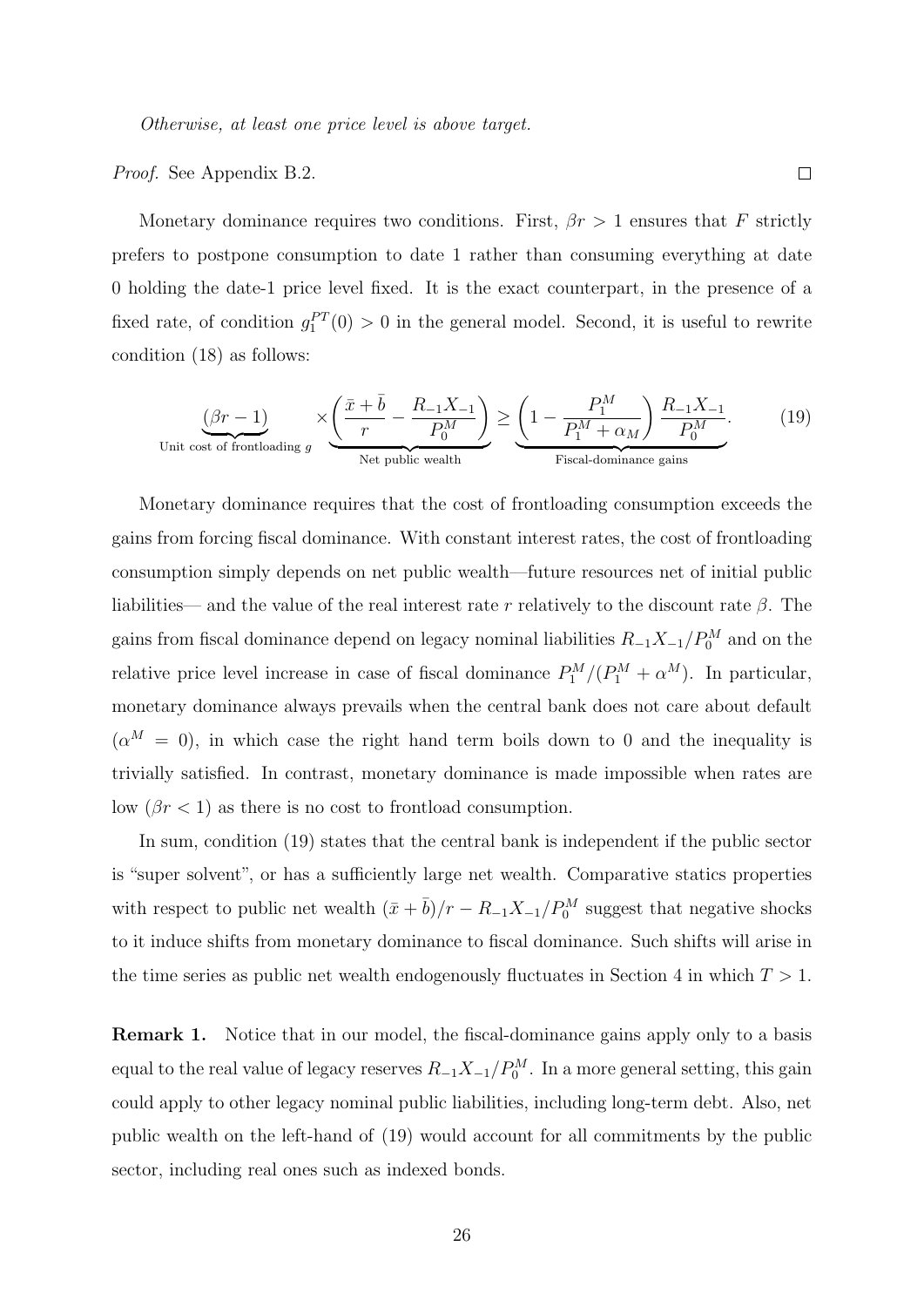Remark 2. Interpreting the fixed-rate example as a small open economy, Proposition 5 implies that a reduction in interest rates due to international capital inflows leading to  $\beta r < 1$  may contribute to jeopardizing the ability of the central bank to fulfill its price-stability mandate by giving incentives for fiscal authorities to borrow more. This transmission of international rates to domestic ones may take place despite flexible exchange rates as shown by Rey (2016).

Fiscal dominance. When the conditions in Proposition 5 are not met, the monetary authority  $M$  is forced away from its objective either at date 0 or at date 1. We characterize the outcome as a function of legacy reserves  $R_{-1}X_{-1}$  in the following proposition.

Proposition 6. (Optimal monetary policy without monetary dominance) Suppose the conditions in Proposition 5 are not met:

- (i) If  $\beta r \leq 1$ , M sets  $P_0 = P_0^M$ . F issues the Sargent-Wallace debt level, and so the date-1 price level is  $P_1 = P_1^M + \alpha_M;$
- (ii) If  $\beta r > 1$ , there exists a threshold  $\overline{RX}$  such that
	- If legacy reserves satisfy  $R_{-1}X_{-1} \leq \overline{RX}$ , M sets  $P_0$  at the smallest value such that (18) holds when replacing  $P_0^M$  by  $P_0$  so that F does not adopt the Sargent-Wallace debt level, and so  $P_1 = P_1^M$ ;
	- Otherwise M sets  $P_0 = P_0^M$  and either lets F issue at the Sargent-Wallace level so that  $P_1 = P_1^M + \alpha_M$  or, if there exists a solution  $P_1^* \leq P_1^M + \alpha_M$  to

$$
1 + \frac{\bar{b}}{\bar{x}} = \frac{\beta r - \frac{P_1}{P_1 + \alpha_M}}{\beta r - 1},\tag{20}
$$

M sets  $P_1^* > P_1^M$  at date 1, thereby discouraging F from issuing at the Sargent-Wallace level. In this latter case, in order to credibly commit to a date-1 price  $P_1^*$ , M must issue sufficiently large reserves at date 0 that there is reserve overflow at date 1.

Proof. See Appendix B.2.

If  $\beta r \leq 1$ , the Sargent-Wallace debt level comes at no cost to the fiscal authority F because it seeks to borrow as much as possible anyway. The date-1 price level is thus

 $\Box$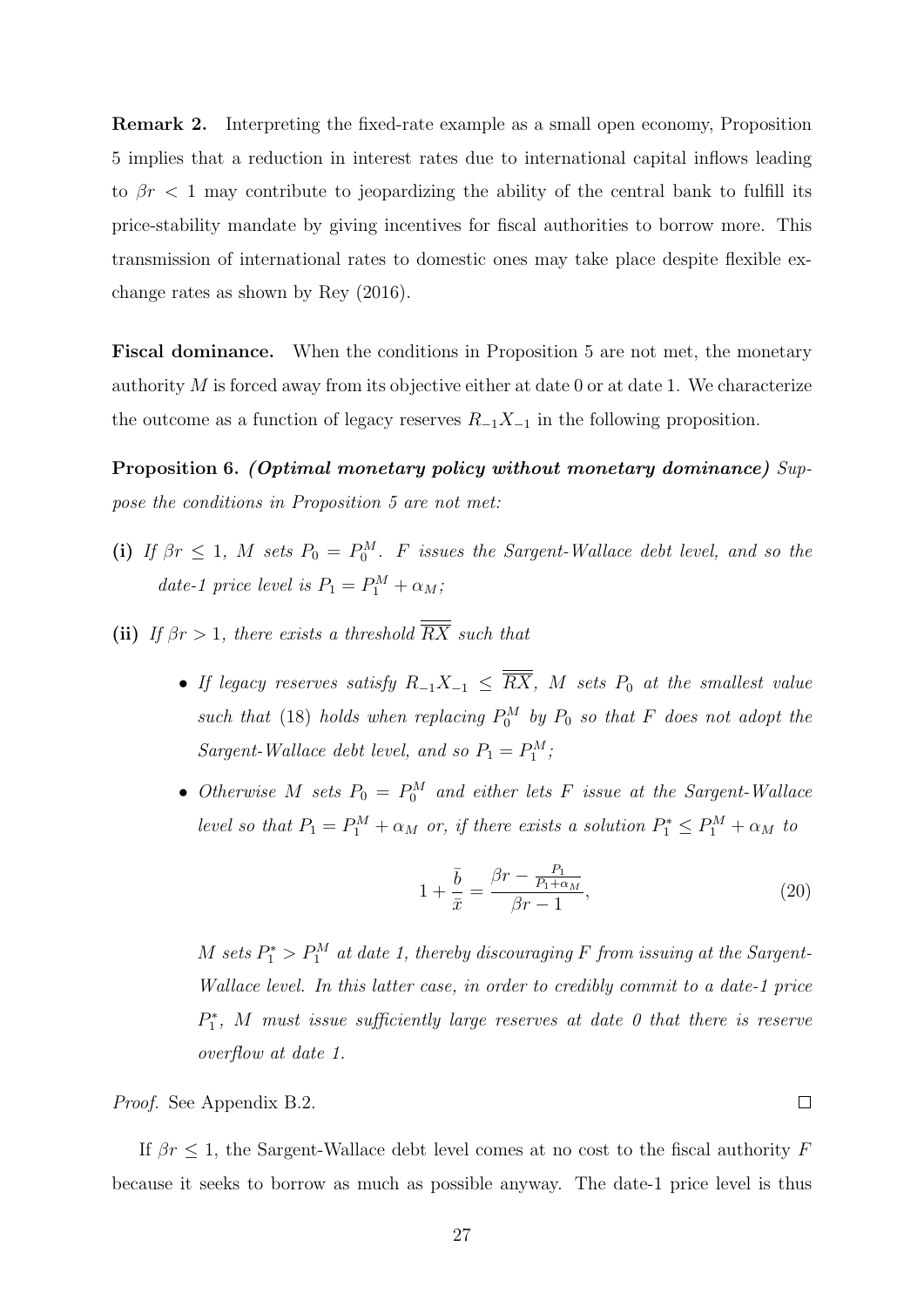$P_1^M + \alpha_M$ . This case is the exact counterpart when the interest rate is constant of the case  $g_1^{PT}(0) = 0$  in Proposition 3.

More interesting is the situation in which  $\beta r > 1$  and condition (18) does not hold. In this case, M compares two different options. On the one hand, M can raise the price level at date 0 to reduce the real value of legacy reserves so that condition (18) is satisfied. As a result, F does not issue the Sargent-Wallace debt level and M can set the price level to target  $P_1^M$  at date 1. On the other hand, M can set the price level on target at date  $0$   $(P_0 = P_0^M)$  but deviate from its date-1 objective. In this latter case, M can either let F issue the Sargent-Wallace debt level or, if this is possible, make sure that the price level at date  $1 P_1^* > P_1^M$  pushes the fiscal authority F to not issue the Sargent-Wallace debt level. In this latter case, the only way M can credibly commit at date 0 to  $P_1^*$  is by issuing sufficiently large reserves  $R_0X_0 = P_1^*\bar{x} > rR_{-1}X_{-1}$ .

The first option leads to a price level  $P_0$  increasing with legacy reserves—more legacy reserves require a higher date-0 price in order to satisfy condition (18). By contrast, the second option leads to a price level  $P_1$  that does not depend on the amount of legacy reserves. As a result, M will then prefer to inflate at date 0 if and only if legacy reserves are sufficiently small. In this latter case, mild inflation is preferred in the short run to reduce legacy liabilities in order to avoid inflating more in the future.

Revisiting fiscal requirements. Proposition 6 states that there are three possible scenarii when monetary dominance does not hold: i)  $F$  issues at the Sargent-Wallace level; ii) M raises  $P_0$  so that F issues at the price-taking level; iii) M raises  $P_1$  so that F issues at the price-taking level. Expecting scenarii i) or iii), F would be happy to commit to a fiscal requirement at the outset if it could do so because it does not benefit ex-ante from inflation. Under scenario ii), by contrast,  $F$  and  $M$  disagree on fiscal requirements as F strictly benefits from inflating away legacy reserves.

**Legacy debt.** It is easy to accommodate for the presence of legacy debt  $B_{-1}$  due at date 0. In this case, if  $\beta r > 1$ , (18) ensuring monetary dominance becomes:

$$
\frac{\bar{x} + \bar{b}}{r} \ge \frac{B_{-1}}{P_0^M} + \left(\frac{\beta r - \frac{P_1^M}{P_1^M + \alpha_M}}{\beta r - 1}\right) \frac{R_{-1}X_{-1}}{P_0^M}.\tag{21}
$$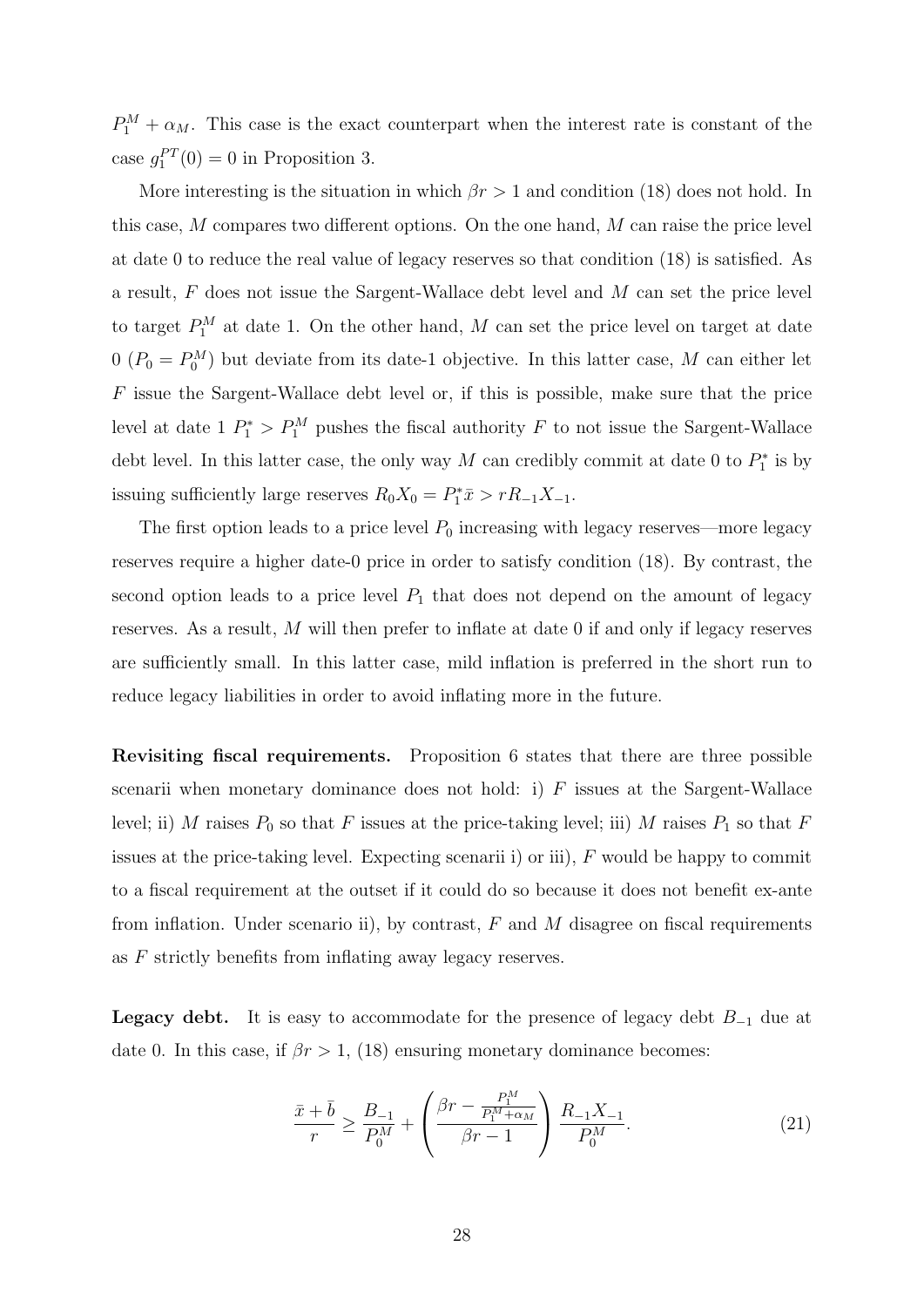Expression (21) yields two insights. First, the coefficient that multiplies legacy reserves does not apply to legacy debt. The reason is that debt is due at date  $0$  whereas  $F$  can only generate fiscal dominance at date 1. The coefficient would apply if legacy debt was long term, due at date 1. Second, even though legacy debt cannot be inflated away, it still makes the Sargent-Wallace debt level relatively more appealing—by appearing on the RHS of (21)—because F needs to borrow to repay  $B_{-1}$  anyway even if  $\beta r > 1$ . The corresponding borrowing thus "comes for free" when issuing at the Sargent-Wallace level.

Return on central bank investments. Holding  $\bar{b}$  and  $R_{-1}X_{-1}$  fixed, monetary dominance is all the more likely because  $\bar{x}$  is large. If one interprets  $\bar{x}$  as including not only an exogenous demand for money but also the return on investments that M funded with the proceeds from issuing  $X_{-1}$  at date  $-1$ , then this implies that monetary dominance benefits from a high expected return viewed from date 0. This shapes the risk-taking incentives of  $M$  when investing at date  $-1$  given the net wealth of the government at this date. In particular, if fiscal dominance is very likely viewed from date −1 conditionally on investing in safe assets, M may be tempted to opt for assets with riskier returns to increase the probability of monetary dominance. Such gambling for resurrection behavior would parallel that of investors subject to limited liability constraints as studied in the finance literature (see Allen and Gale, 2000, among others).

### 3.6 Why set up an independent central bank?

We directly assume for brevity the existence of a central bank with a price-stability mandate that has control over the nominal interest rate and over its balance sheet. It is however important to stress that such an institution is easy to motivate in our context. Suppose that a fiscal authority with preferences (1) is sole in charge of issuing both bonds and the unit of account (reserves). An interpretation of this situation is that  $F$  cannot even commit to let M operate its balance sheet independently.

Proposition 7. (Necessity of an independent central bank) Suppose that F is in charge of the actions of M. Then the price level is infinite at all dates.  $F$  cannot issue any security at date 0.

*Proof.* F sets  $P_1 = +\infty$  in order to maximize its date-1 consumption and rational investors anticipating this do not invest at date 0, which implies  $P_0 = +\infty$  as well.  $\Box$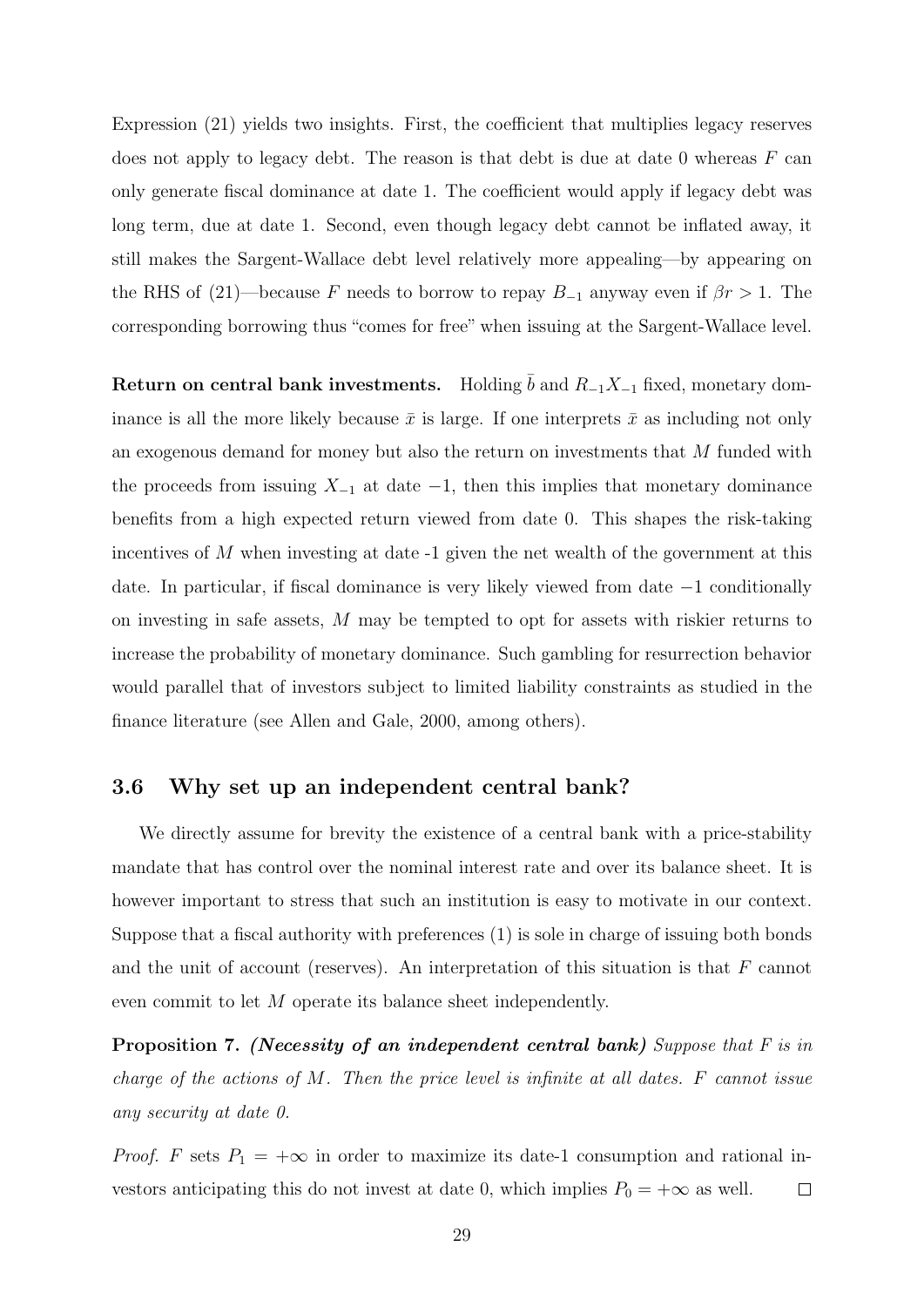To be sure, this extreme result rests on the extreme (and unreasonable) assumption that hyperinflation comes at no exogenous cost for  $F$  whereas outright default does. Still, it is clear that  $F$  faces a standard commitment problem that would persist as long as some inflation is a more insidious way of generating income than outright default. We show that setting up an institution whose objective is to maintain the value of nominal claims may suffice to solve this commitment problem, even if this institution has no fiscal support nor any commitment ability itself. It may be sufficient that market forces such as the crowding out of private investment discourage the type of strategies envisioned by Sargent and Wallace (1981).

## 4 More periods:  $T > 1$

How do our findings extend to multiple periods when debt may evolve over time? This section analyzes debt accumulation and the dynamics of the price level in finite-horizon games such that  $T \geq 2$ . In this case, our model can be interpreted as a situation in which the public sector expects more resources in the remote future  $(\bar{x} + \bar{b})$  at the terminal date T) either because of growth prospects or because of a fiscal adjustment, so that public authorities have to manage debt over a long period of time before this windfall.

In order to describe the equilibria, we introduce the level of real debt that the fiscal authority would optimally borrow at each date in the absence of strategic concerns, were it not constrained by future resources:

$$
b^* \equiv \arg \max_{b \in [0,1)} \{b(1 - \beta r(1 - b))\}.
$$
 (22)

Notice that  $b^*$  coincides with the price-taking level of debt  $b^{PT}(0)$  defined in (8) in the case in which date-1 consumption is strictly positive:  $g_1^{PT}(0) > 0$ . For brevity we restrict the analysis to the case in which  $b^* > 0$ .

The equilibrium crucially depends on the position of the interest rate  $r(1-b^*)$  relative to 1. The case  $r(1 - b^*) < 1$  is the most relevant in the current context of "low rates". We restrict the analysis to the case of arbitrarily small legacy reserves  $R_{-1}X_{-1}$ .

Under these conditions, we obtain two key results on the path of equilibrium real debt. First, real debt is always below  $b^*$ , and so  $r(1-b_t) \leq r(1-b^*) < 1$ . Second, this result that rates are smaller than 1 implies that the date-t present value of date- $T$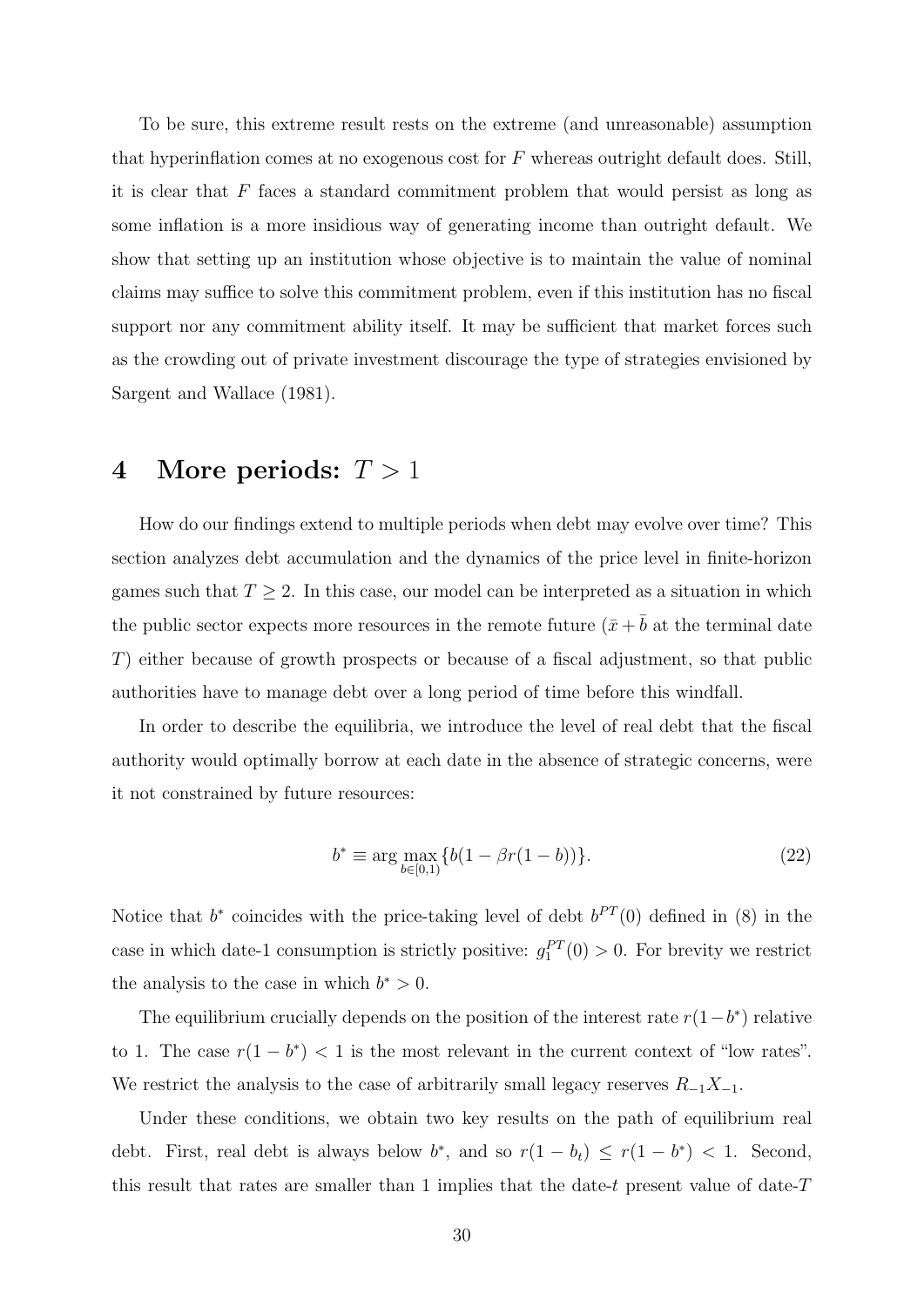public resources decreases with respect to  $t$ . As a result,  $F$  may be able to borrow up to the unconstrained debt level  $b^*$  at early dates, and may become unable to do so as time elapses. Having these results in hand, we can then build upon our previous results. At early dates, the government is unconstrained, and the monetary authority can ensure that the level of reserves is sufficiently low to avoid any temptation by the fiscal authority to issue the Sargent-Wallace debt level. When approaching the final date of the game, the value of future resources decreases and the government becomes constrained. In this case, as in Proposition 3, M cannot deter the government from issuing the Sargent-Wallace debt level. The following proposition formalizes this:

Proposition 8. (Endogenous regime switching when  $r(1-b^*) < 1$ ) Suppose  $r(1-b^*)$  $b^*$ ) < 1. If  $R_{-1}X_{-1}$  is sufficiently small other things being equal, there exists a unique equilibrium. M does not issue new reserves between dates 0 and  $T - 1$ .

There exists  $\tau \in \{0, ..., T\}$  such that for  $t \in \{0, ..., \tau\}$ ,  $g_t > 0$  and there is monetary dominance  $(P_t = P_t^M)$ , whereas for  $t \in {\tau + 1; ...; T}$  (an empty set if  $\tau = T$ ),  $g_t = 0$  and there is fiscal dominance  $(P_t = P_t^M + \alpha_M)$ .

 $\Box$ 

Proof. See Appendix B.3.



Figure 4: Dynamics of price level, debt, and deficit

Figure 4 illustrates the generic dynamics<sup>21</sup> of the price level, debt, and deficit. Borrowing  $b_t$  and government consumption  $g_t$  are constant over  $t \leq \tau - 1$ , and  $P_t = P_t^M$  for

<sup>&</sup>lt;sup>21</sup>By generic we mean for parameter values such that  $1 \leq \tau \leq T - 1$ .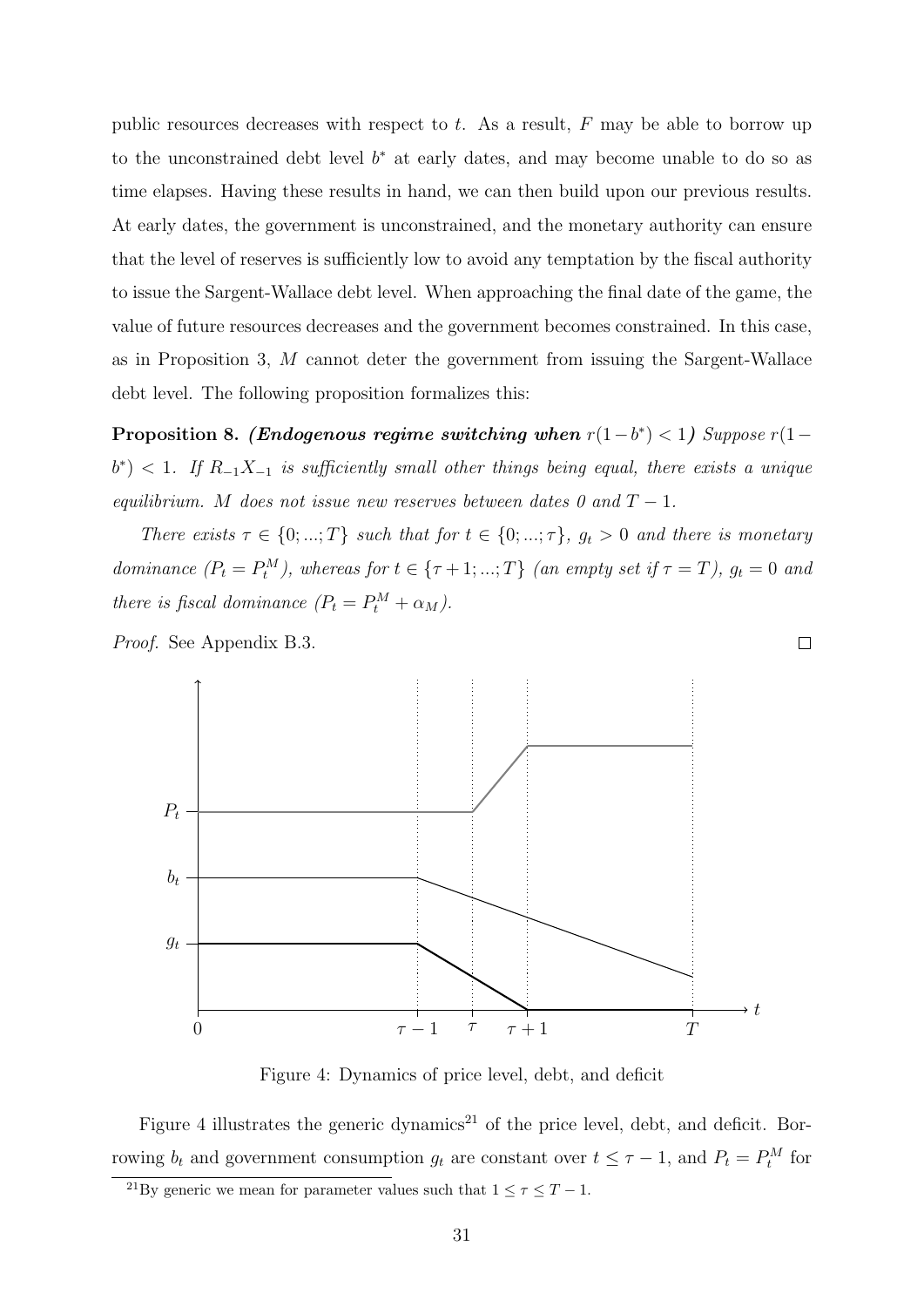$t \leq \tau$ . F can borrow the optimal level  $b^*$  and consume since  $b^*(1-r(1-b^*)) > 0$ . Then at date  $\tau$  debt and consumption tank. At  $\tau+1$ , the price level jumps to the fiscal-dominance level  $P_{\tau+1}^M + \alpha_M$  and F uses its debt issuance to roll over legacy debt, thereby no longer consuming until the terminal date.

As mentioned above, the reason regime switches this way is that the terminal resources  $\bar{x} + \bar{b}$  discounted at  $r(1 - b^*) < 1$  become large at the initial dates, and thus F faces no borrowing constraint at these dates. As the terminal date gets closer, a financial constraint may start binding, and F may as well adopt the Sargent-Wallace debt level from then on. Such regime switching contrasts with rules-based model (e.g., Leeper, 1991), in which the perfect-foresight expectation of future fiscal (or monetary) dominance generates immediate fiscal (or monetary) dominance.

In the current US context of low rates, large deficits, outstanding amounts of public liabilities, and price levels that have yet until very recently remained stable, this latter equilibrium in which a similar situation prevails for a possibly arbitrary long time until it ultimately morphs into one of a constrained public sector and inflation is interesting.

The case  $r(1-b^*) \geq 1$  is more involved as F may find itself forced to roll over a level of legacy debt that is larger than the ex-post optimum  $b^*$ . Generically, dominance switches from fiscal to monetary when  $r(1 - b^*) \geq 1$ —in the opposite direction from that when  $r(1-b^*)$  < 1. Interestingly, unlike when  $T=1$ , fiscal dominance may initially prevail even though F does not borrow against its entire terminal resources  $(g_T > 0)$ . Appendix D offers a detailed treatment of this case  $r(1 - b^*) \geq 1$ .

## 5 Infinite horizon

We now turn to the infinite-horizon version of the model. This entails two significant departures from the economies studied thus far. First, the public sector cannot back reserves and bonds with real resources  $\bar{x}+\bar{b}$ . Public liabilities are therefore pure bubbles. Second, the private sector can enter into strategies that grant it significantly much more influence over fiscal and monetary policies than in the finite-horizon setting.

Both the possibility of bubbles and that of potentially complex history-dependent strategies create room for a plethora of equilibria. There are many possible bubbly paths, and this multiplicity creates in turn room for strategies whereby the bubbly path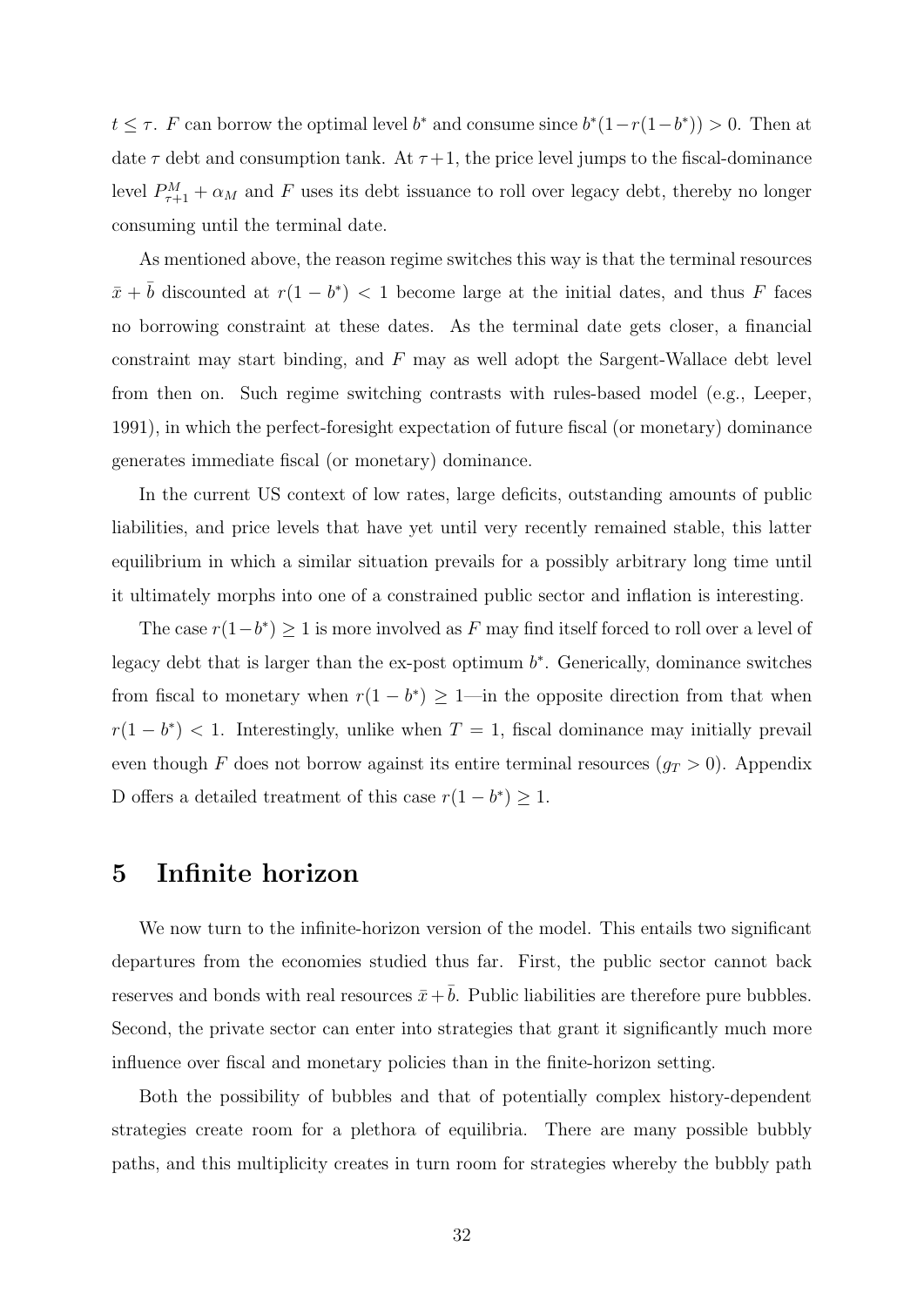on which savers coordinate going forward is history dependent. The goal of this section is to exhibit a non-trivial equilibrium in which both  $F$  and  $M$  can collect resources, and to show that the off-equilibrium-path behavior of the private sector is the true determinant of the price level in this equilibrium.

We suppose in this section that  $r(1) < 1$ , a necessary and sufficient condition for bubbles to exist. We also suppose that  $b^*$  defined in  $(22)$  is strictly positive.

Consider a series of strictly positive numbers  $(\bar{x}_t, \bar{b}_t)_{t \geq 0}$  such that:

$$
\bar{x}_0 > \frac{R_{-1}X_{-1}}{P_0^M},\tag{23}
$$

and for all  $t \geq 0$ 

$$
\bar{x}_t + \bar{b}_t < 1,\tag{24}
$$

$$
\bar{x}_{t+1} > r(1 - \bar{b}_t - \bar{x}_t)\bar{x}_t, \tag{25}
$$

$$
\bar{b}_{t+1} + \bar{x}_{t+1} = r(1 - \bar{b}_t - \bar{x}_t)(\bar{b}_t + \bar{x}_t).
$$
\n(26)

 $\Box$ 

Given that  $r(1) < 1$ , such a series exists if  $R_{-1}X_{-1}/P_0^M$  is sufficiently small, which we assume.

Proposition 9. (Market discipline may enforce monetary dominance) Suppose  $(\bar{x}_t, \bar{b}_t)_{t \in \mathbb{N}}$  admits a sufficiently small upper bound.

- **Fiscal-dominance equilibrium**. There exists an equilibrium in which the price level is  $P_t = P_t^M + \mathbb{1}_{\{t>0\}} \alpha_M$ . No new reserves are issued. The public sector collects  $\bar{b}_t + \bar{x}_t$  at every date t. F consumes at date 0 and rolls over debt afterwards.
- Monetary-dominance equilibrium. There also exists an equilibrium in which the price level is  $P_t = P_t^M$ . No new reserves are issued. The public sector collects  $\bar{b}_t + \bar{x}_t$  at every date t. F consumes at date 0 and rolls over debt afterwards.

Proof. See Appendix B.4.

The fiscal-dominance equilibrium can be viewed as the infinite-horizon extension of a finite-horizon equilibrium in which F is constrained at each date t because  $x_{t+1}$  and  $b_{t+1}$ are sufficiently small, and so it may as well issue debt at the Sargent-Wallace level. The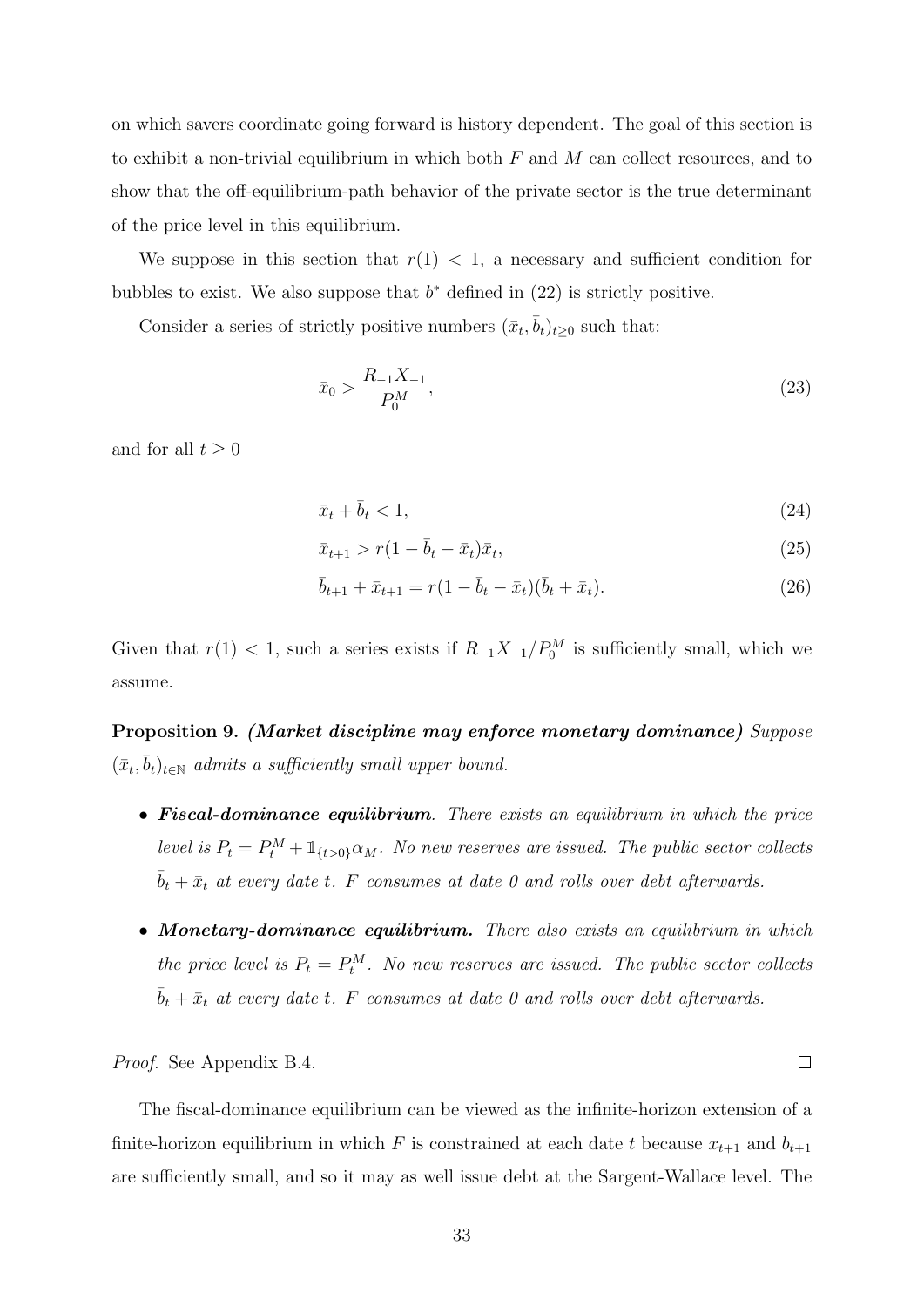monetary-dominance equilibrium features the exact same real quantities and utility of  $F$ as the fiscal-dominance one. The price level is however on target, an outcome that would be out of reach under finite horizon given a constrained fiscal authority.

A difference in savers' strategy profiles across these two equilibria suffices to induce this difference in price levels. As detailed in the proof of Proposition 9, in the fiscaldominance equilibrium, savers are purely forward-looking. Their investment decisions are only based on expected returns given history and strategy profiles. Savers' beliefs about future demand for public securities are self-fulfilling as they define the largest possible bubbles that  $F$  and  $M$  can generate by issuing securities, and that  $F$  and  $M$  do optimally generate in equilibrium.

The monetary-dominance equilibrium adds the feature that if she observes a price level  $P_{t-1} \neq P_{t-1}^M$ , then a saver shuns the reserve market at date t. In other words, savers prick the bubble on reserves if the central bank has missed its target in the past. This does not occur along the equilibrium path but gives commitment power to M, because any attempt at slightly inflating away public liabilities to avoid default would result in the economy embarking on autarky and in the inability of the public sector to issue any nominal claims. M would therefore prefer to default and anticipating this, F avoids Sargent-Wallace issuances. Another way of saying this is that market discipline creates an endogenous value of  $\alpha_M$  equal to 0.

In sum, when an important component of public liabilities is bubbly, there is room for "market dominance": The market has the possibility to determine the price level by exploiting the multiplicity of bubbly paths. In fact, it is easy to see that the market could enforce any price level, regardless of the objectives of  $F$  and  $M$ , as long as autarky minimizes their utilities. It is important to stress that such market discipline would be effective even if the public sector could partially back its liabilities with a stream of future resources. All that matters for this result to hold is that a sufficiently large fraction of the liquidity supplied by the public sector is a self-fulfilling phenomenon that the private sector can credibly make history-dependent. If, on the other hand, a version of the model with infinite horizon and a stream of future resources displayed dynamic efficiency, then the equilibrium would be unique, and this would rule out market dominance.

Unsurprisingly, this market discipline closely relates to that in the sovereign-default literature pioneered by Eaton and Gersovitz (1981), as inflation is a particular form of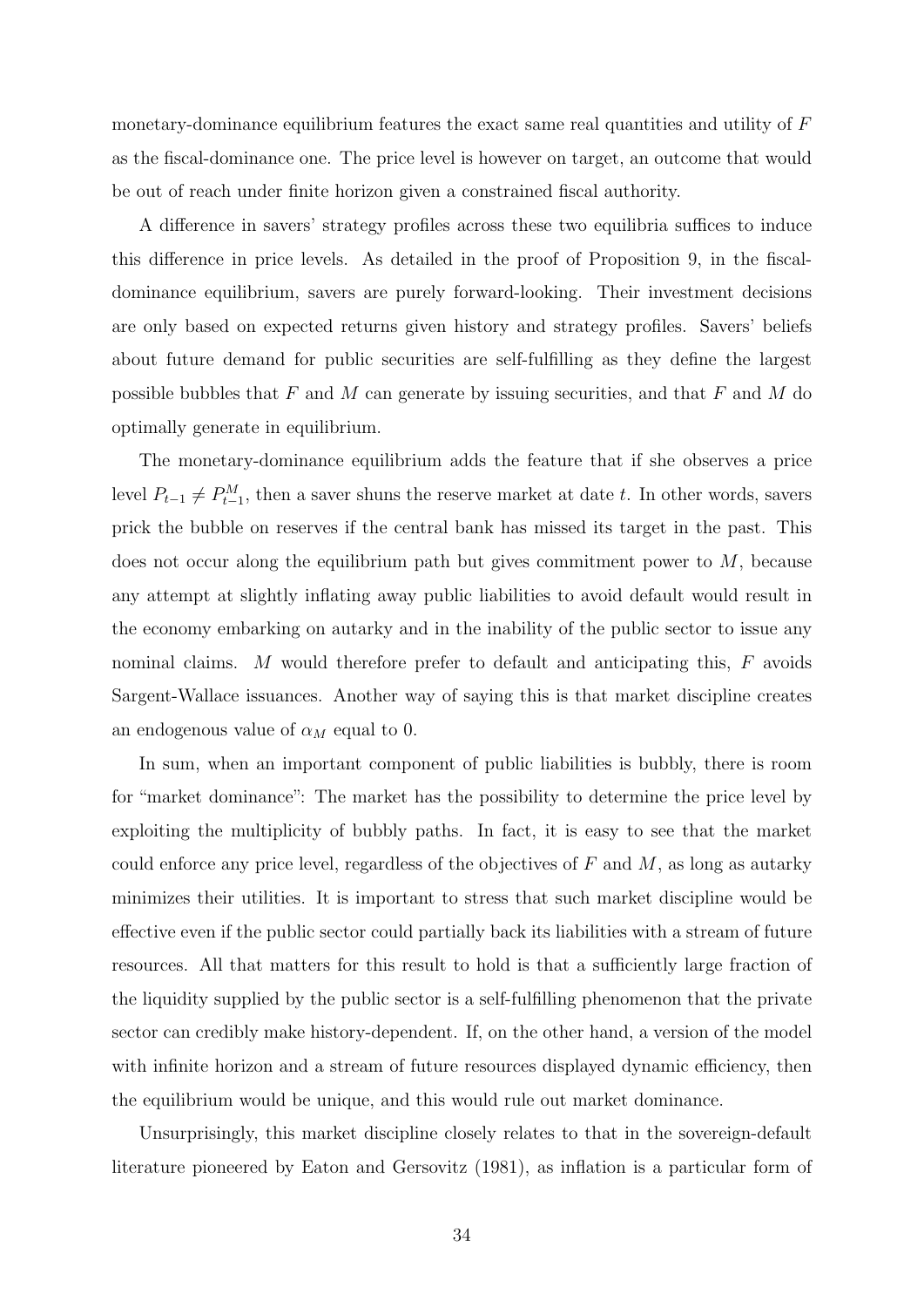default. It also relates to the literature that explores market discipline as a device to enforce fiscal rules (Halac and Yared, 2017, e.g.).

## 6 Concluding remarks

This paper solves a full-fledged model of strategic dynamic interactions between fiscal and monetary authorities with conflicting objectives. Its main goal is to identify which primitives of the economy determine whether the regime is one of fiscal or monetary dominance. We find that a monetary authority that lacks both commitment power and fiscal support may still be in the position of imposing its objectives if market forces make the inflationary fiscal expansion envisioned by Sargent and Wallace unpalatable to the fiscal authority. This is so for example when the market responds to large debt issuances with a high required (real) rate.

We believe that our setting opens many avenues for future research. Notably, a number of assumptions that seem natural for this first pass could be relaxed. In particular, we focus on the case in which public liabilities are perfect substitutes, and prices are flexible. If the liabilities of the central bank provided superior liquidity services, this would boost its ability to generate public revenue, thereby possibly exacerbating the conflict between fiscal and monetary objectives. Also, some price rigidity would grant the monetary authority the ability to manipulate real rates and output: on the one hand, this may give a tool for the central bank to disincentivize government debt issuance but, on the other hand, this would also generate extra incentives for the fiscal authority to lead the monetary authority to chicken out by cutting interest rates. Finally, additional natural routes for future research include the introduction of shocks to public resources or/and government preferences, and that of multiple non-cooperative fiscal authorities.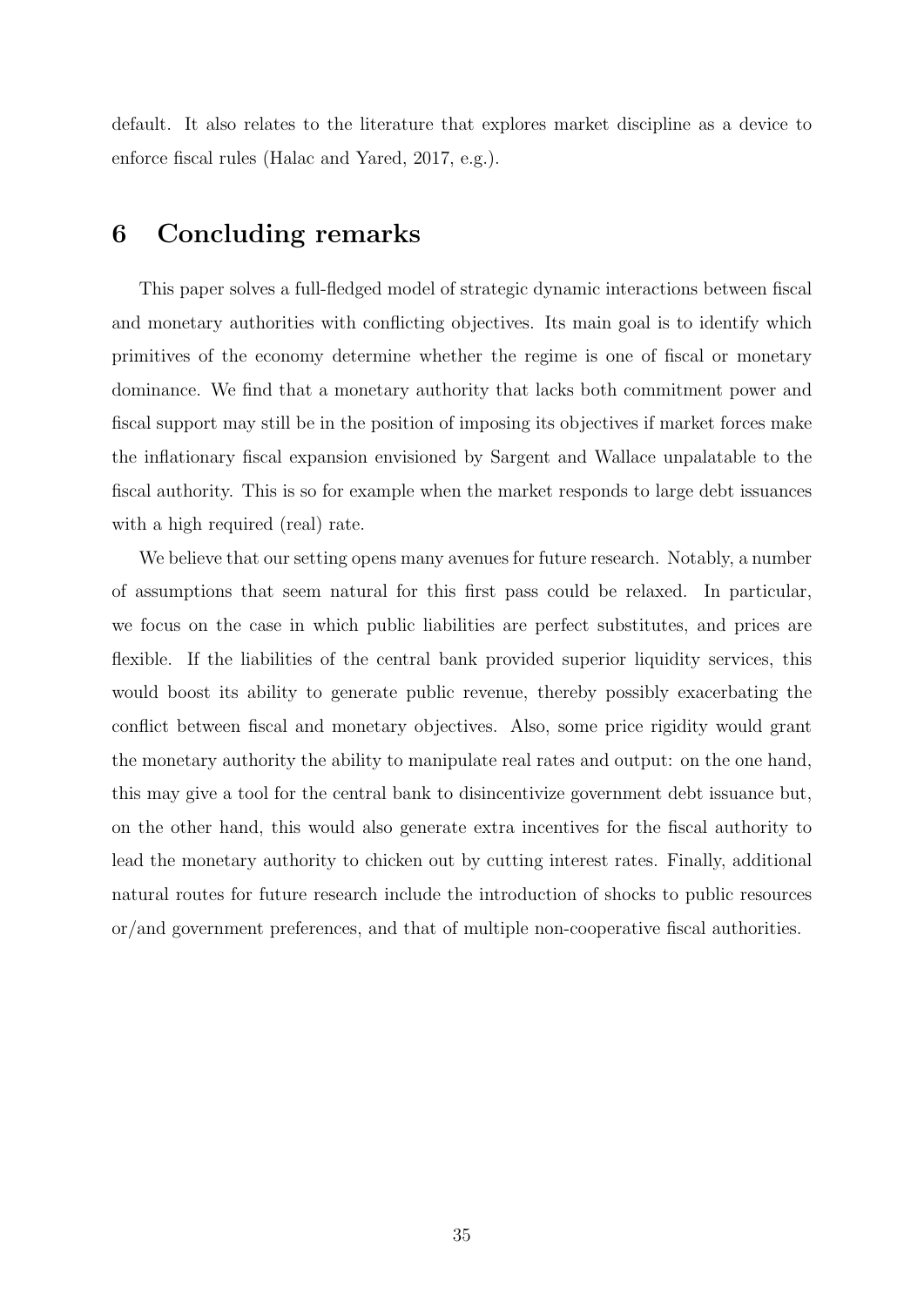## References

- Aiyagari, S. R. and E. R. McGrattan (1998): "The optimum quantity of debt," Journal of Monetary Economics, 42, 447–469.
- Alesina, A. (1987): "Macroeconomic policy in a two-party system as a repeated game," Quarterly Journal of Economics, 102, 651–678.
- Alesina, A. and G. Tabellini (1987): "Rules and discretion with noncoordinated monetary and fiscal policies," *Economic Inquiry*, 25, 619–630.
- ALLEN, F. AND D. GALE (2000): "Bubbles and crises," *Economic Journal*, 110, 236–255.
- Alvarez, F., P. J. Kehoe, and P. A. Neumeyer (2004): "The Time Consistency of Optimal Monetary and Fiscal Policies," Econometrica, 72, 541–567.
- ANGELETOS, G.-M., F. COLLARD, AND H. DELLAS (2020): "Public Debt as Private Liquidity: Optimal Policy," CEPR Discussion Papers 15488, C.E.P.R. Discussion Papers.
- Asriyan, V., L. Fornaro, A. Martin, and J. Ventura (2019): "Monetary Policy for a Bubbly World," CEPR Discussion Papers 13803, C.E.P.R. Discussion Papers.
- AZZIMONTI, M. AND P. YARED (2019): "The optimal public and private provision of safe assets," Journal of Monetary Economics, 102, 126–144.
- BARRO, R. J. AND D. B. GORDON (1983a): "A Positive Theory of Monetary Policy in a Natural Rate Model," Journal of Political Economy, 91, 589–610.

- BASSETTO, M.  $(2002)$ : "A Game-Theoretic View of the Fiscal Theory of the Price Level," Econometrica, 70, 2167–2195.
- BASSETTO, M. AND W. CUI (2018): "The fiscal theory of the price level in a world of low interest rates," Journal of Economic Dynamics and Control, 89, 5–22.
- BASSETTO, M. AND T. MESSER (2013): "Fiscal Consequences of Paying Interest on Reserves," Fiscal Studies, 34, 413–436.

<sup>— (1983</sup>b): "Rules, discretion and reputation in a model of monetary policy," Journal of monetary economics, 12, 101–121.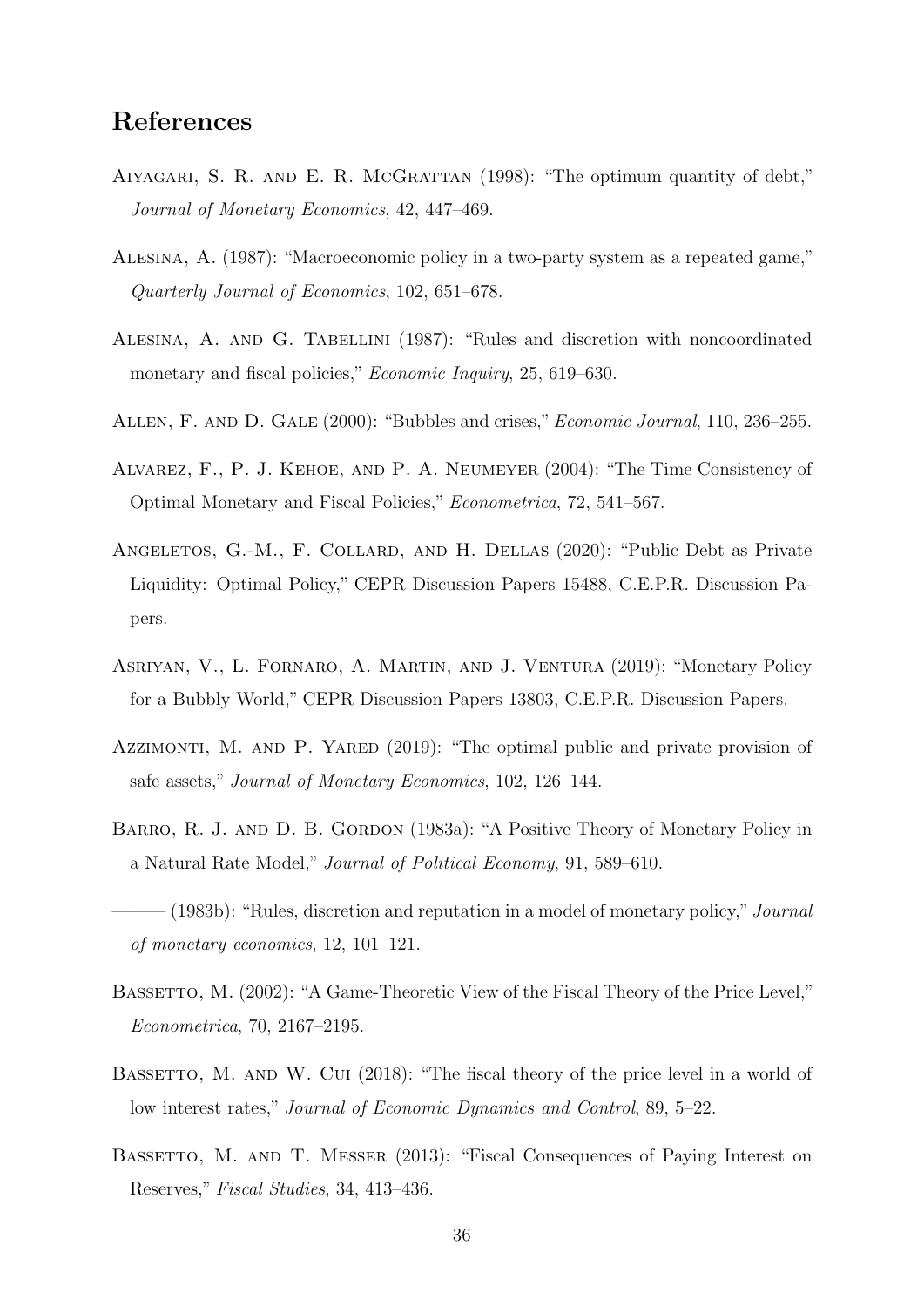- BASSETTO, M. AND T. J. SARGENT (2020): "Shotgun Wedding: Fiscal and Monetary Policy," Working Paper 27004, National Bureau of Economic Research.
- Benigno, P. (2020): "A Central Bank Theory of Price Level Determination," American Economic Journal: Macroeconomics, 12, 258–283.
- BIANCHI, F., H. KUNG, AND T. KIND (2019): "Threats to Central Bank Independence: High-Frequency Identification with Twitter," NBER Working Papers 26308, National Bureau of Economic Research, Inc.
- Brunnermeier, M. K., S. A. Merkel, and Y. Sannikov (2020): "The Fiscal Theory of Price Level with a Bubble,"Working Paper 27116, National Bureau of Economic Research.
- BUITER, W. H. (2002): "The Fiscal Theory of the Price Level: A Critique," *Economic* Journal, 112, 459–480.
- Calvo, G. (1978): "On the Time Consistency of Optimal Policy in a Monetary Economy," Econometrica, 46, 1411–28.
- Chari, V. V. and P. J. Kehoe (1990): "Sustainable Plans," Journal of Political Economy, 98, 783–802.
- Cochrane, J. H. (2001): "Long-Term Debt and Optimal Policy in the Fiscal Theory of the Price Level," Econometrica, 69, 69–116.

 $-(2005)$ : "Money as Stock," Journal of Monetary Economics, 52, 501–528.

- Coibion, O., Y. Gorodnichenko, and M. Weber (2021): "Fiscal Policy and Households' Inflation Expectations: Evidence from a Randomized Control Trial," Tech. rep., National Bureau of Economic Research.
- DIAMOND, P. A. (1965): "National Debt in a Neoclassical Growth Model," American Economic Review, 55, 1126–1150.
- DIXIT, A. AND L. LAMBERTINI (2003): "Interactions of commitment and discretion in monetary and fiscal policies," American Economic Review, 93, 1522–1542.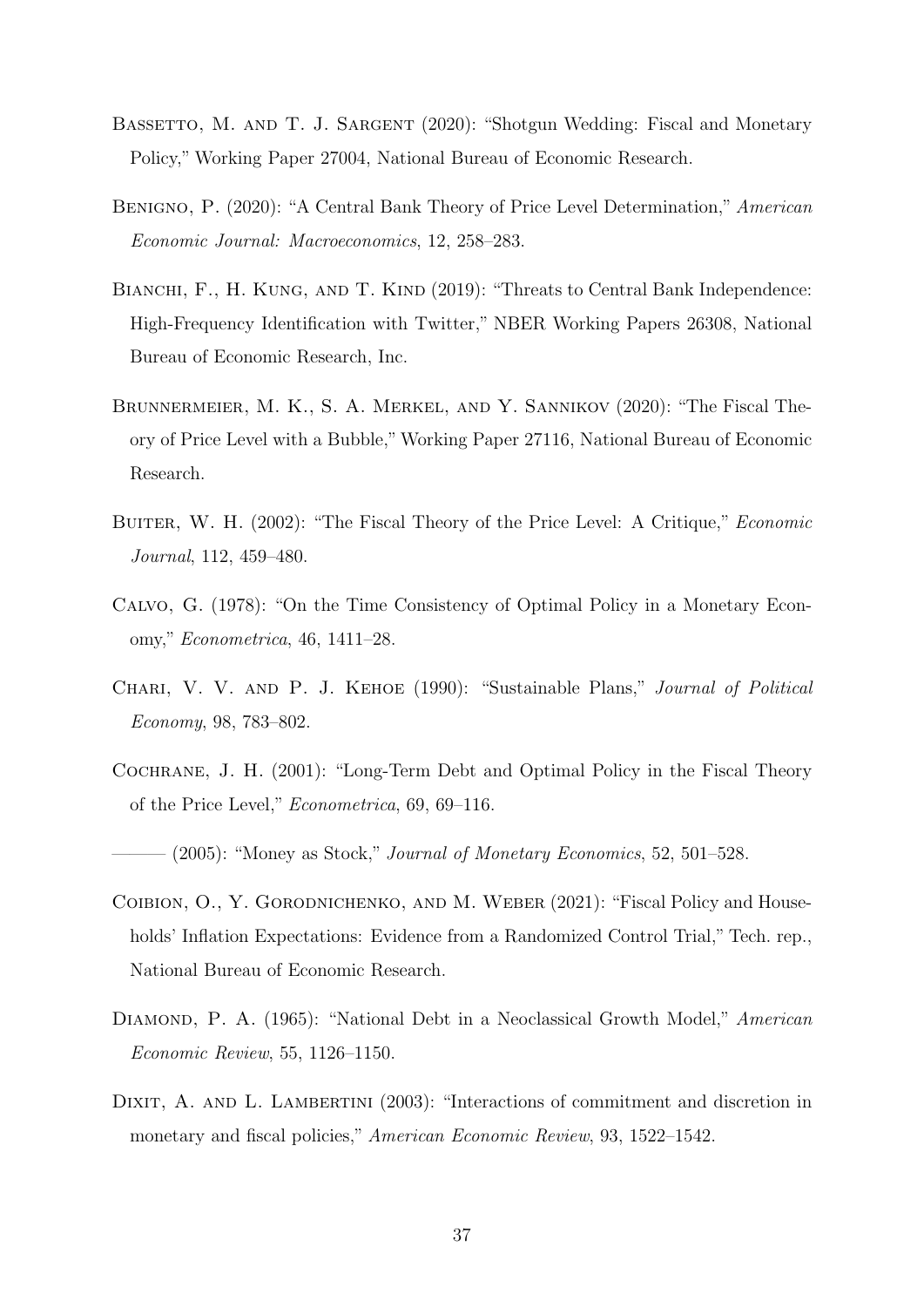- Eaton, J. and M. Gersovitz (1981): "Debt with Potential Repudiation: Theoretical and Empirical Analysis," Review of Economic Studies, 48, 289–309.
- GALÍ, J. (2014): "Monetary Policy and Rational Asset Price Bubbles," American Economic Review, 104, 721–52.
- GORTON, G. AND G. ORDONEZ (2021): "The Supply and Demand for Safe Assets," Mimeo.
- HALAC, M. AND P. YARED (2017): "Fiscal Rules and Discretion under Self-Enforcement," NBER Working Papers 23919, National Bureau of Economic Research, Inc.
- $-$  (2020): "Inflation Targeting under Political Pressure," Independence, Credibility, and Communication of Central Banking, ed. by E. Pastén and R. Reis, Santiago, Chile, Central Bank of Chile, 7–27.
- Hall, R. E. and R. Reis (2015): "Maintaining Central-Bank Financial Stability under New-Style Central Banking," CEPR Discussion Papers 10741, C.E.P.R. Discussion Papers.
- HOLMSTRÖM, B. AND J. TIROLE (1998): "Private and Public Supply of Liquidity," Journal of Political Economy, 106, 1–40.
- Jacobson, M. M., E. M. Leeper, and B. Preston (2019): "Recovery of 1933," NBER Working Papers 25629, National Bureau of Economic Research, Inc.
- Krishnamurthy, A. and A. Vissing-Jorgensen (2012): "The Aggregate Demand for Treasury Debt," Journal of Political Economy, 120, 233–267.
- Leeper, E. M. (1991): "Equilibria under 'active' and 'passive' monetary and fiscal policies," Journal of Monetary Economics, 27, 129–147.
- LJUNGQVIST, L. AND T. J. SARGENT (2018): Recursive Macroeconomic Theory, Fourth Edition, no. 0262038668 in MIT Press Books, The MIT Press.
- Lucas, R. J. and N. L. Stokey (1983): "Optimal fiscal and monetary policy in an economy without capital," Journal of Monetary Economics, 12, 55–93.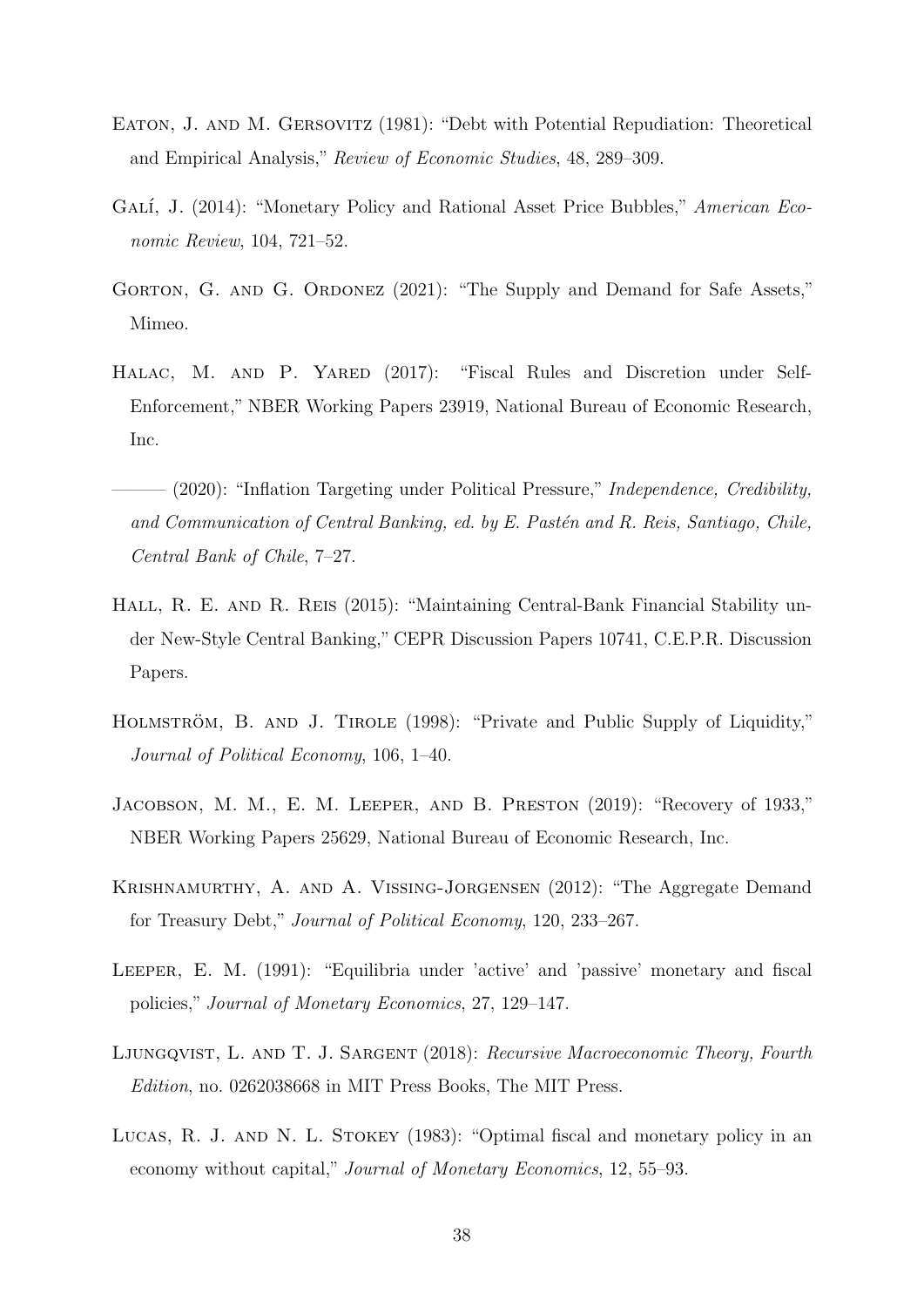- MARTIN, F. M. (2015): "Debt, inflation and central bank independence," *European* Economic Review, 79, 129 – 150.
- McCallum, B. T. (2001): "Indeterminacy, bubbles, and the fiscal theory of price level determination," Journal of Monetary Economics, 47, 19–30.
- Mee, S. (2019): Central Bank Independence and the Legacy of the German Past, Cambridge University Press.
- Niepelt, D. (2004): "The Fiscal Myth of the Price Level," Quarterly Journal of Economics, 119, 277–300.
- Persson, M., T. Persson, and L. E. Svensson (2006): "Time consistency of fiscal and monetary policy: a solution," Econometrica, 74, 193–212.
- Rey, H. (2016): "International Channels of Transmission of Monetary Policy and the Mundellian Trilemma," IMF Economic Review, 64, 6–35.
- Sargent, T. J. and N. Wallace (1981): "Some unpleasant monetarist arithmetic," Quarterly Review.
- SILBER, W. (2012): *Volcker: The Triumph of Persistence*, Bloomsbury Publishing.
- Sims, C. A. (1994): "A Simple Model for Study of the Determination of the Price Level and the Interaction of Monetary and Fiscal Policy," Economic Theory, 4, 381–399.

 $(2003)$ : "Fiscal Aspects of Central Bank Independence," Princeton University.

- Stokey, N. L. (1991): "Credible public policy," Journal of Economic Dynamics and Control, 15, 627–656.
- TABELLINI, G. (1986): "Money, debt and deficits in a dynamic game," *Journal of Eco*nomic Dynamics and Control, 10, 427–442.
- WOODFORD, M. (1990): "Public Debt as Private Liquidity," American Economic Review, 80, 382–388.
- ——— (1994): "Monetary policy and price level determinacy in a cash-in-advance economy," Economic theory, 4, 345–380.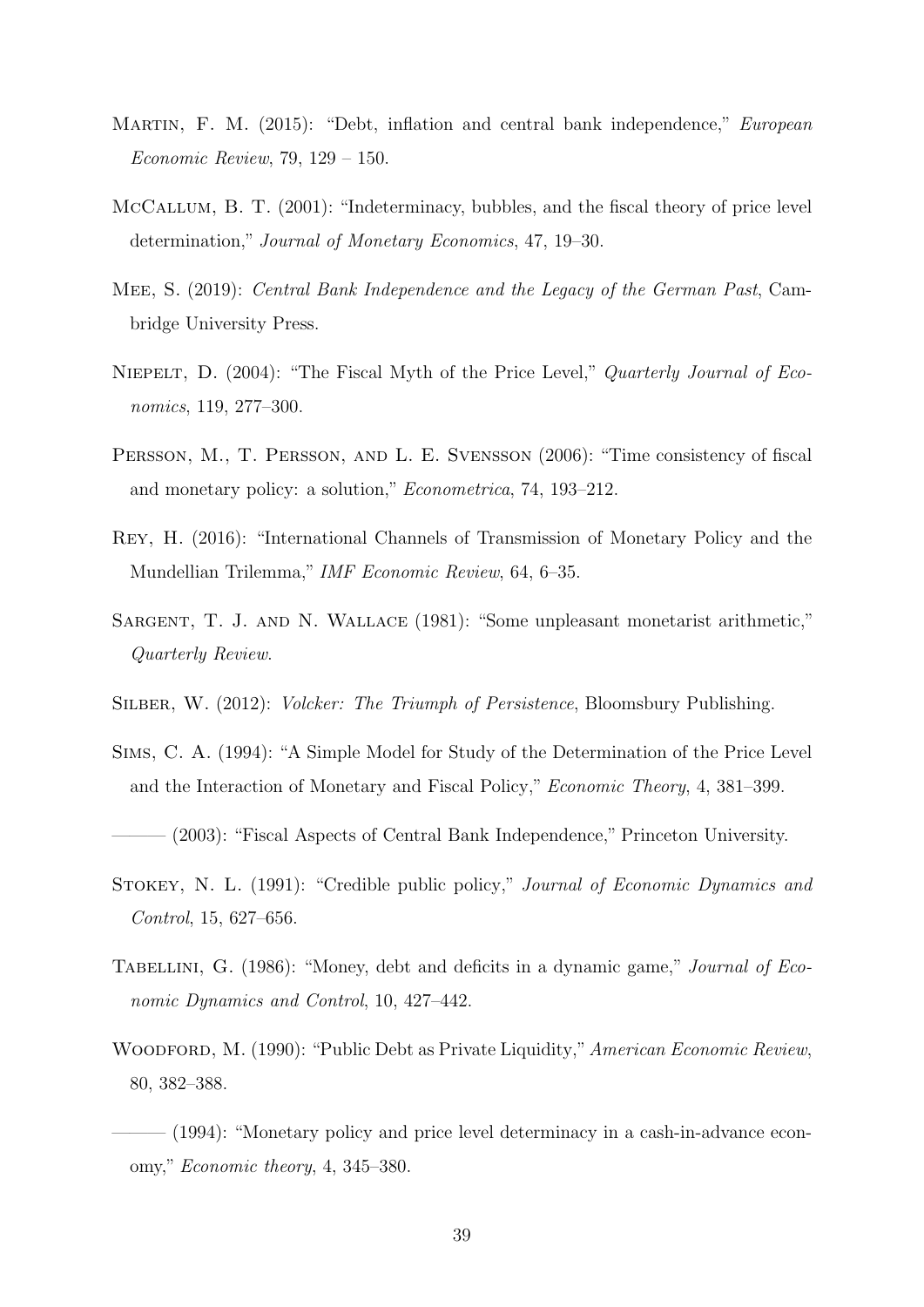- ——— (1995): "Price-level determinacy without control of a monetary aggregate," Carnegie-Rochester Conference Series on Public Policy, 43, 1–46.
	- ——— (2001): "Fiscal Requirements for Price Stability," Journal of Money, Credit and Banking, 33, 669–728.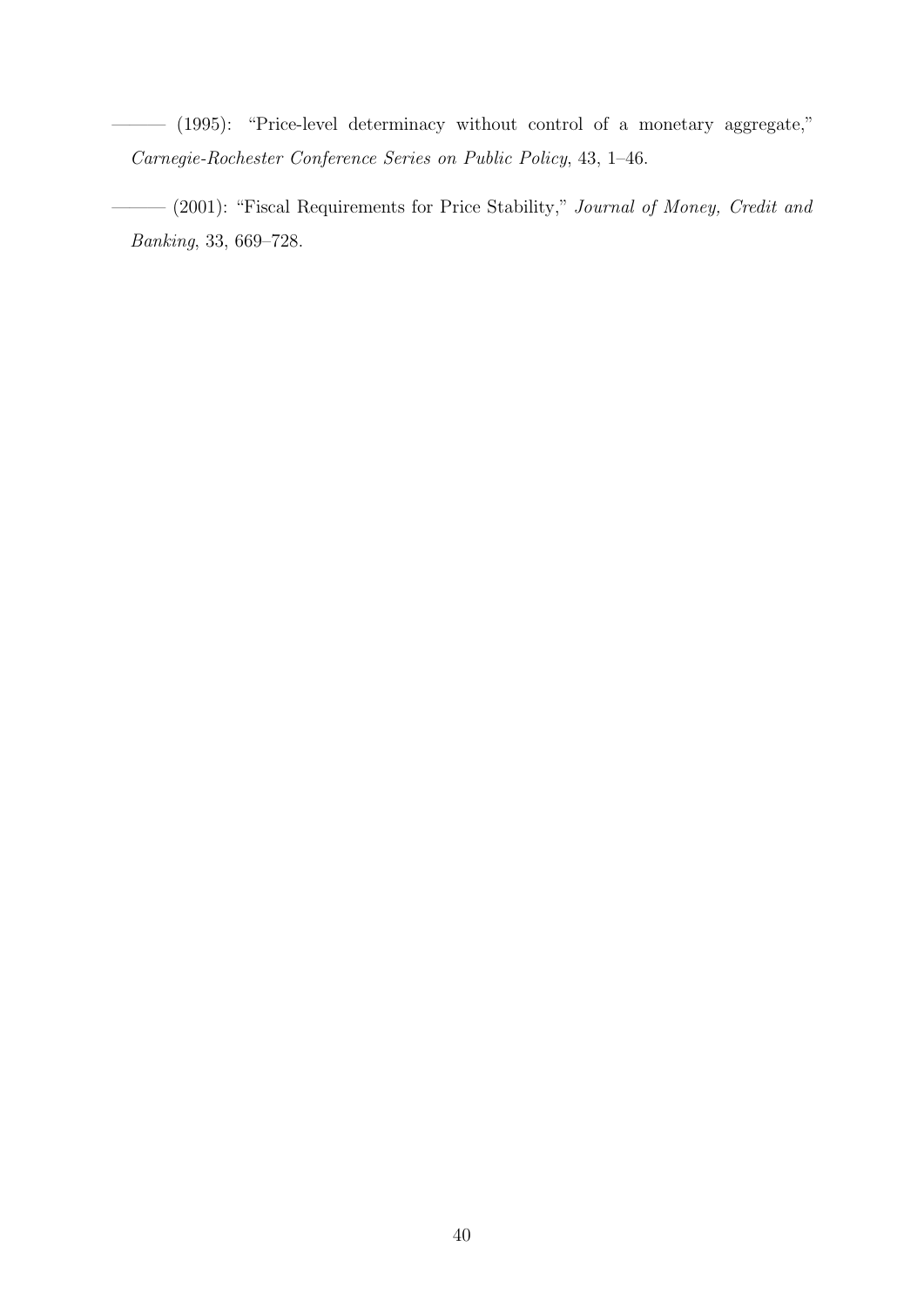## Appendix

## A Perfect-foresight competitive equilibria

Fix  $t \in \mathbb{N}$  and  $(\mathcal{E}_s)_{s a given history with  $B_{-1} = b_{-1}^M = X_{-1} = 0$ . A competitive$ equilibrium from date t on given history  $(\mathcal{E}_s)_{s is a sequence  $(\mathcal{E}_s)_{s\geq t}$  such that at every$ date  $s \geq t$ :

- $X_s \geq X_{s-1}R_{s-1}, B_s \geq 0, b_s^M \geq 0.$
- Budget constraints hold:

$$
X_s - R_{s-1}X_{s-1} + \frac{(1 - l_s)b_{s-1}^M P_{s-1}}{Q_{s-1}} = P_s(\theta_s + b_s^M),\tag{27}
$$

$$
Q_s B_s - (1 - l_s) B_{s-1} + P_s \theta_s = P_s g_s. \tag{28}
$$

• Markets clear:

$$
X_s = P_s x_s,\tag{29}
$$

$$
Q_s B_s = P_s (b_s + b_s^M). \tag{30}
$$

• Savers optimize:

$$
(x_s, b_s) \in \arg\max_{(x,b)\in[0,1]^2} \left\{ \frac{R_s P_s x}{P_{s+1}} + \frac{(1 - l_{s+1})P_s b}{Q_s P_{s+1}} + f(1 - x - b) \right\}
$$
(31)  
s.t.  $x + b \le 1$ .

Condition (27) is the flow budget constraint of M and (28) that of  $F$ , (29) is the reserve-market clearing condition, and (30) that of the bond market.

In the absence of any fiscal backing, a necessary and sufficient condition for the existence of equilibria in which both  $M$  and  $F$  issue nonnegative quantities of liabilities is that  $r(1) < 1$ . In this case, F and M can issue bubbles—unbacked liabilities that can repay themselves. Consider for example the following steady state corresponding to a given fixed price level  $P > 0$  and to the largest possible total demand for public liquidity. Let  $(x, b) \in (0, 1)^2$  such that  $r(1 - x - b) = 1$ . There exists a steady state in which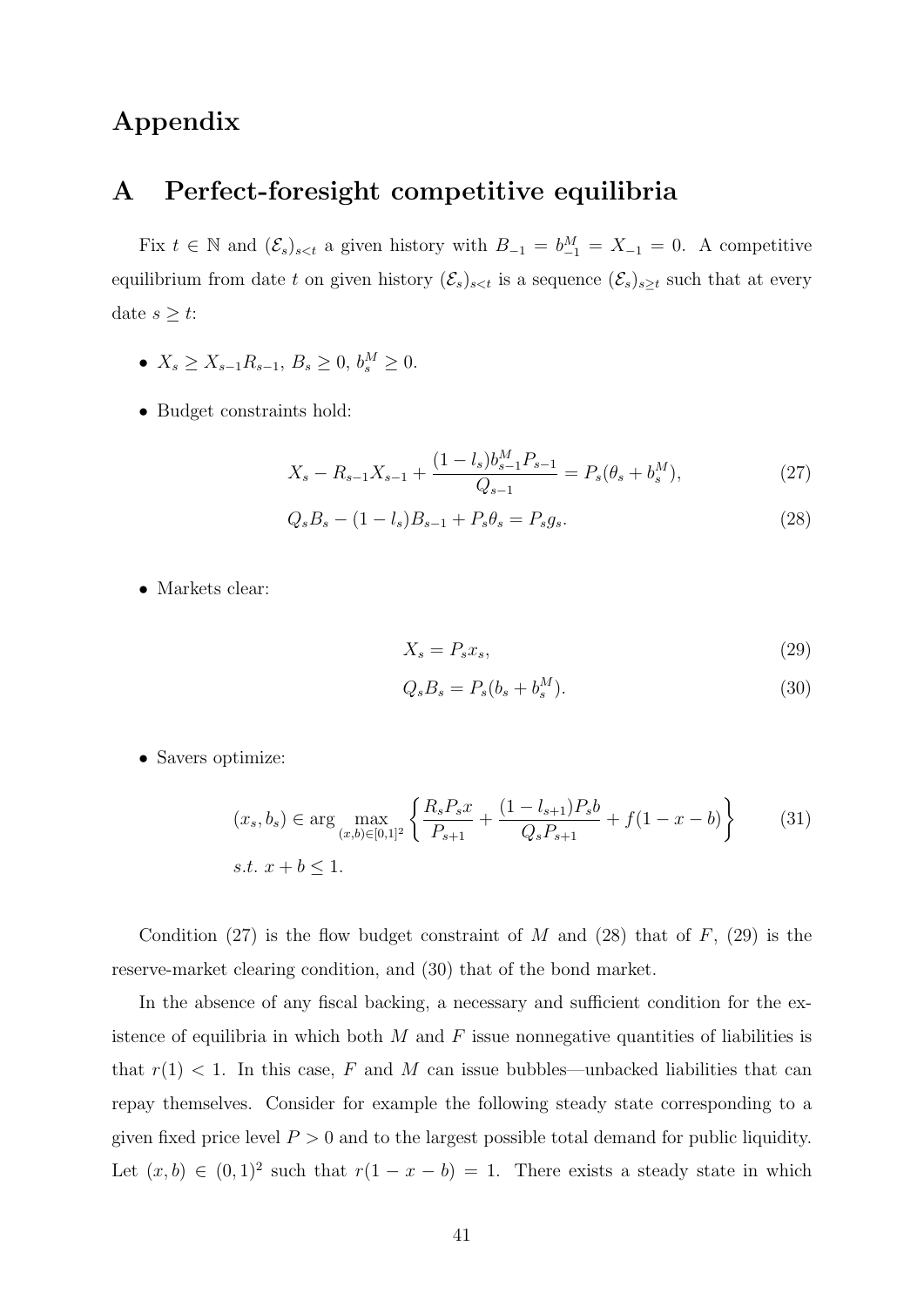savers bid x for reserves and b for bonds at each date. The price level is  $P$ . M issues  $xP$  reserves at date 0 and then none so that  $X_t = Px$ , and announces an interest rate  $R_t = 1$ . F issues  $B_t = bP$  bonds at each date and the bond price is  $Q_t = 1$ . M pays an initial dividend equal to x to F who consumes  $x + b$  at date 0 and then nothing.

## B Proofs

### B.1 Proof of Propositions 1, 2, and 3

This section solves for the whole two-date game using backwards induction, which proves the propositions along the way.

Second stage of date 1. If F chooses a given haircut  $l_1$ , it receives from M

$$
\theta_1(l_1) = \bar{x} - \frac{R_0 X_0}{P_1} + \frac{(1 - l_1)b_0^M P_0}{Q_0 P_1}.
$$
\n(32)

It is therefore optimal for F to set  $l_1 = 0$  if

$$
g_1 = \bar{b} + \theta_1(0) - \frac{B_0}{P_1} = \bar{x} + \bar{b} - \frac{B_0 - \frac{b_0 M P_0}{Q_0}}{P_1} - \frac{R_0 X_0}{P_1} \ge 0
$$
\n
$$
(33)
$$

and  $l_1 = 1$  otherwise, in which case F consumes  $g_1 = \bar{x} + \bar{b} - R_0 X_0/P_1$ .

**First stage of date 1.** Here M can set the price at any level  $P_1 \geq R_0 X_0 / \bar{x}$  by issuing  $X_1 - R_0 X_0 \geq 0$  such that  $X_1 = P_1 \bar{x}$ . So, if the smallest price level that ensures that the net liabilities of the public sector are covered by its resources is too large:

$$
B_0 - b_0^M P_0 / Q_0 + R_0 X_0 > (\bar{x} + \bar{b}) \left( \max \left\{ P_1^M; \frac{R_0 X_0}{\bar{x}} \right\} + \alpha_M \right), \tag{34}
$$

M prefers to force default and sets  $P_1 = \max\{P_1^M; R_0X_0/\bar{x}\}\$ . Otherwise, M averts default by setting

$$
P_1 = \max\left\{P_1^M; \frac{R_0 X_0}{\bar{x}}; P^F\right\},\tag{35}
$$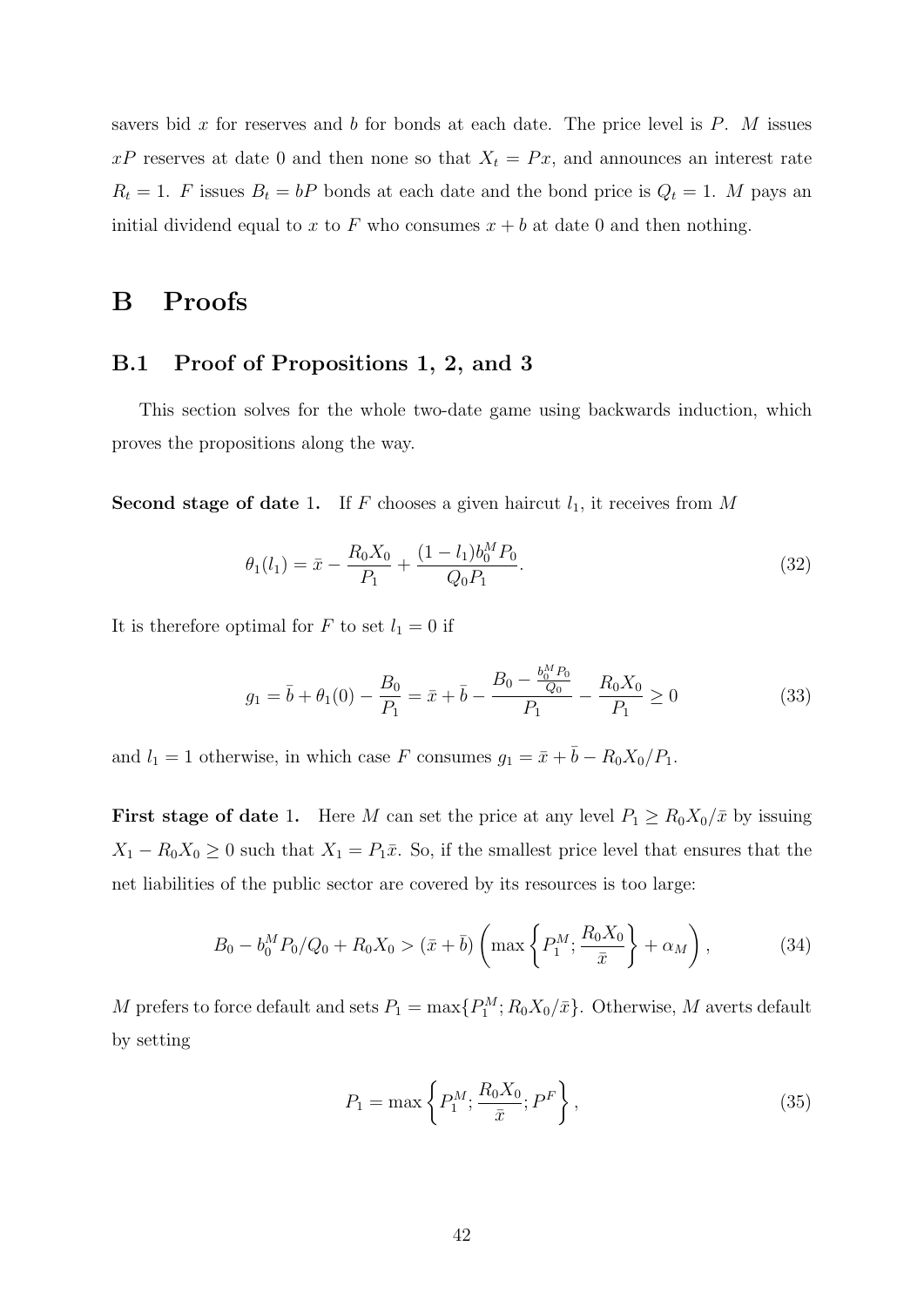where

$$
P^{F} = \frac{B_0 - \frac{b_0^M P_0}{Q_0} + R_0 X_0}{\bar{x} + \bar{b}}.\tag{36}
$$

This proves Proposition 1. Anticipating date 1 as above, agents play date 0 as follows.

Third stage of date 0. M simply transfers  $x_0 - R_{-1}X_{-1}/P_0 - b_0^M$  to F who consumes it on top of the amount  $b_0 + b_0^M$  collected in the bond market. F thus consumes  $x_0 + b_0$  –  $R_{-1}X_{-1}/P_0$ , independent of  $b_0^M$ .

**Second stage of date 0.** Suppose that F issues  $B_0 > 0$  bonds. There cannot be default at date 1: Since  $l_1 = 1$  in case of default from above, savers' optimality implies  $b_0 = 0$  in this case, and F only receives  $b_0^M$  from M in the bond market against an empty promise. But then F would be strictly better off not issuing bonds  $(B_0 = 0)$  and receiving  $b_0^M$  as a transfer from M at stage 3 of date 0, as this averts default leaving  $g_0$  and  $g_1$  unchanged. Furthermore, it must be that  $b_0 > 0$ . Otherwise F might as well not issue bonds and receive  $b_0^M$  as a dividend again since it would not affect neither price nor consumption levels. That it does not affect the date-1 price level stems from the fact that  $P<sup>F</sup>$  depends only on  $B_0 - b_0^M P_0/Q_0$ .

Market clearing in the bond market reads:

$$
Q_0 B_0 = P_0 (b_0 + b_0^M), \tag{37}
$$

and savers' rationality implies  $b_0 + x_0 < 1$  and

$$
\frac{P_0}{P_1 Q_0} = r(1 - b_0 - x_0). \tag{38}
$$

Given the above determination of  $P_1$  by (35), relations (37) and (38) form a system in  $(b_0, Q_0)$  given  $(h_0, R_0, X_0, x_0, B_0, b_0^M)$  that has a unique solution.

To solve for the choice of  $B_0$  by F given history, we proceed in two steps. A given issuance  $B_0$  leads from above either to  $P_1 = P^F$  or  $P_1 > P^F$ . We solve for the optimal action of  $F$  conditionally on each outcome. We then compare  $F$ 's utility in each case in order to derive the unconditionally optimal action.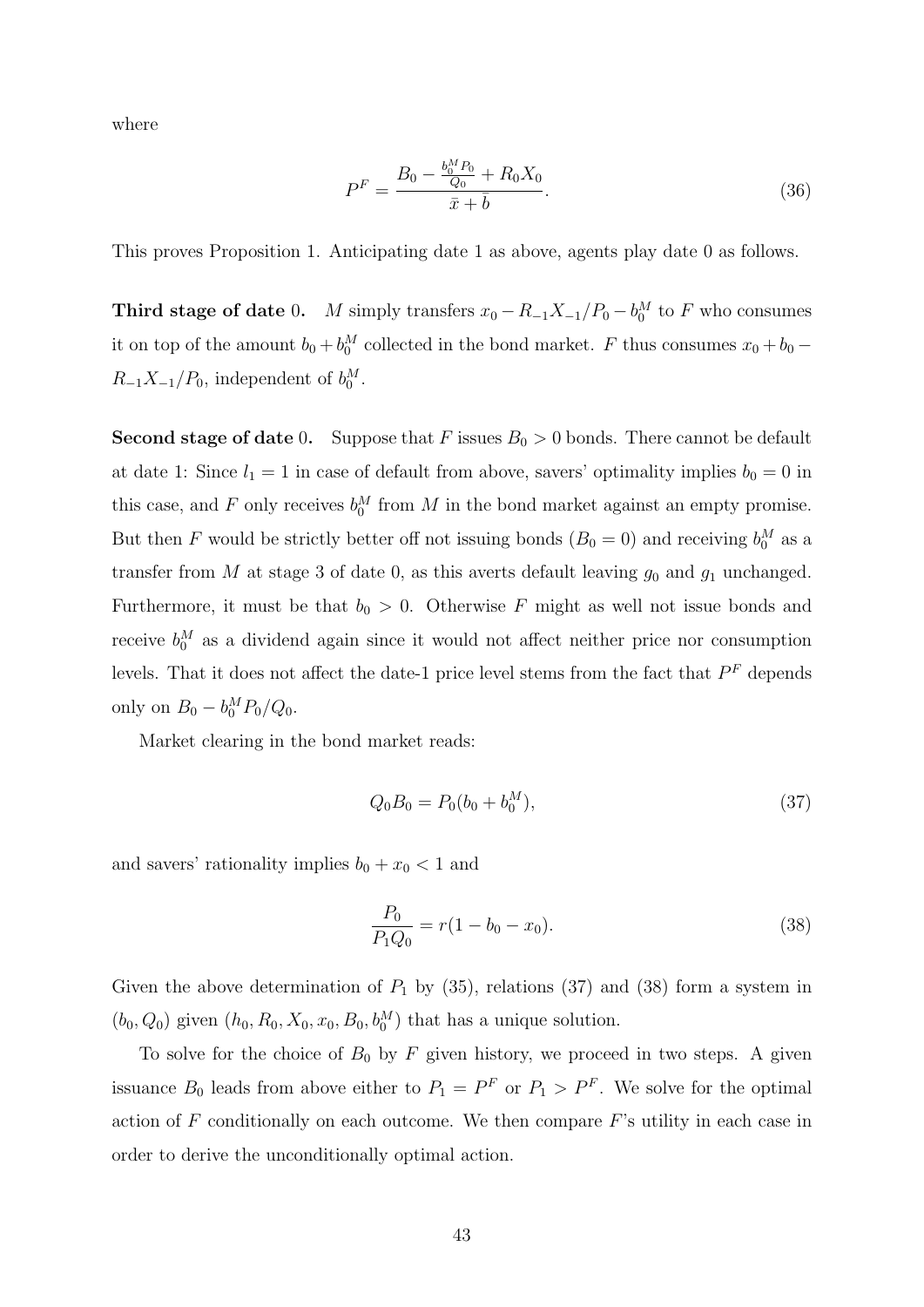Case 1: Optimal  $B_0$  if the solvency condition is not binding at date 1. Suppose first that F selects  $B_0$  such that the continuation of the game satisfies  $P_1 > P^F$ . M and  $F$  both agree to maximize the utility of  $F$  given future monetary dominance. Thus any continuation equilibrium featuring monetary dominance in which  $b_0^M > 0$  is payoffequivalent to one in which F issues a smaller amount  $B_0 - P_0 b_0^M / Q_0$  and  $b_0^M = 0$ , and so we focus on equilibria such that  $b_0^M = 0$  for brevity. Combining (37) and (38) yields

$$
\frac{B_0}{P_1} = r(1 - x_0 - b_0)b_0.
$$
\n(39)

which shows in turn that F by selecting  $B_0$  decides on the real amount  $b_0$  to borrow at the rate  $r(1 - b_0 - x_0)$  taking  $P_1$  as given. It must therefore be that

$$
b_0 = b^{PT}(x_0) = \arg\max_b \{g_0 + \beta g_1\}
$$
\n(40)

s.t.

$$
g_0 = x_0 + b - \frac{R_{-1}X_{-1}}{P_0},\tag{41}
$$

$$
g_1 = \bar{x} + \bar{b} - \frac{R_0 X_0}{P_1} - r(1 - x_0 - b)b,
$$
\n(42)

$$
0 \le b < 1 - x_0, 0 \le g_1. \tag{43}
$$

**Claim 1.**  $b^{PT}(x_0)$  is unique and such that  $b^{PT}(x_0) + x_0$  continuously (weakly) increases  $w.r.t. x_0.$ 

*Proof.* The function  $b \mapsto b(1 - \beta r(1 - x_0 - b))$  is concave and thus admits a unique maximum over  $[0, 1 - x_0)$  since it tends to  $-\infty$  at  $1 - x_0$ , and continuity stems from the continuity of the objective and constraints. The first-order condition reads:

$$
r(1 - x_0 - b) - r'(1 - x_0 - b)b = \frac{1}{\beta}.
$$
\n(44)

Both functions  $r(1-x_0-b)$  and  $-r'(1-x_0-b)b$  on the LHS are increasing in  $x_0$ , b, and so b must decrease and  $x_0 + b$  increase if  $x_0$  increases.  $\Box$ 

Case 2: Optimal  $B_0$  if the solvency condition is binding at date 1. Suppose now that F selects  $B_0$  such that the continuation of the game satisfies  $P_1 = P^F$ . Plugging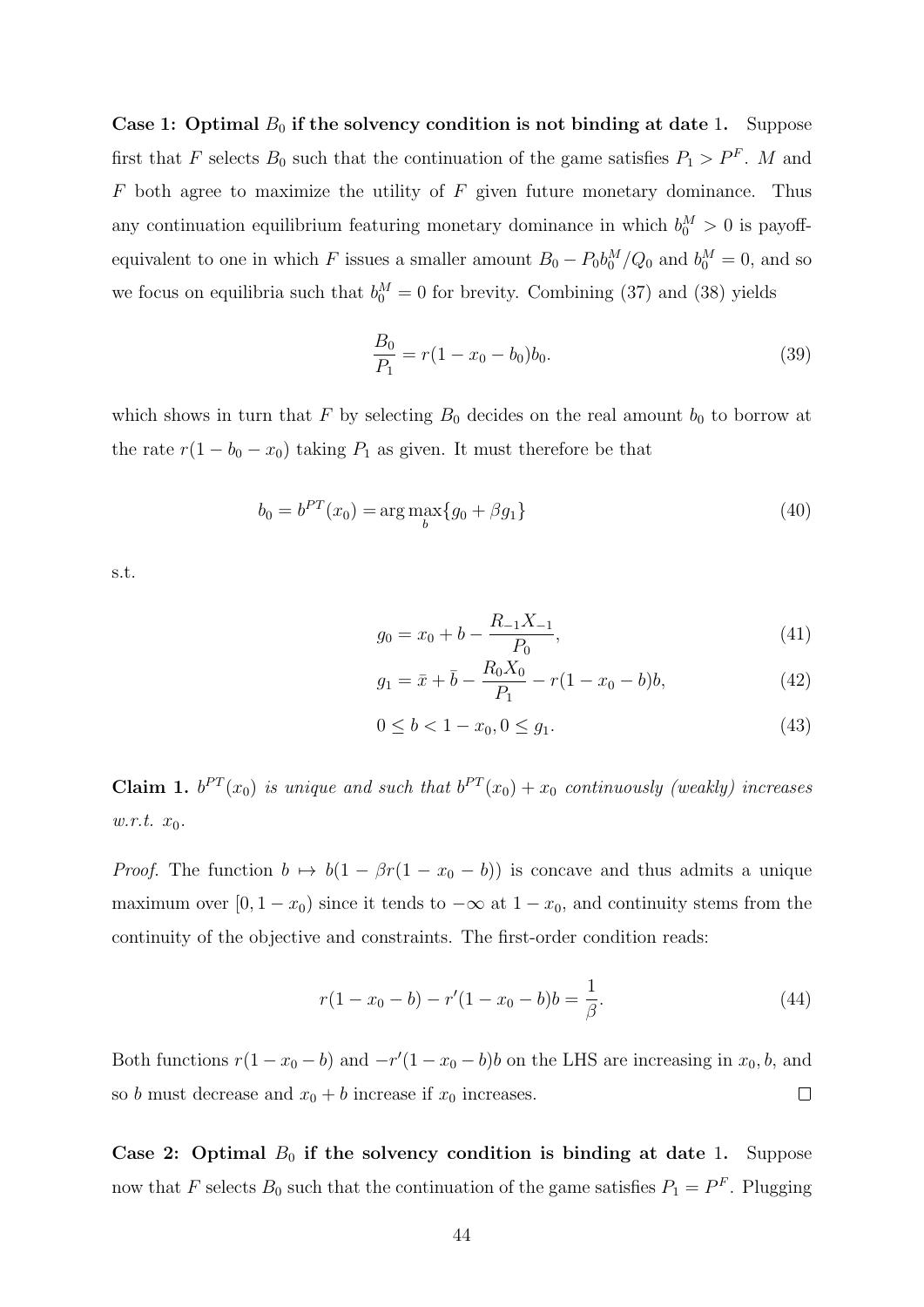(38) in (36) yields

$$
P^{F} = \frac{R_0 X_0 + B_0}{\bar{x} + \bar{b} + r(1 - b_0 - x_0)b_0^M}.
$$
\n(45)

We now show that M optimally sets  $b_0^M = x_0 - R_{-1}X_{-1}/P_0$  to minimize  $P_1 = P^F$ . Combining the market clearing condition for the bond market (37) and the no-arbitrage condition for bonds (38) yields:

$$
\frac{B_0}{P^F} = (b_0 + b_0^M)r(1 - b_0 - x_0),\tag{46}
$$

and injecting the value of  $P<sup>F</sup>$  yields

$$
\frac{B_0}{B_0 + R_0 X_0} (\bar{x} + \bar{b}) = b_0 r (1 - b_0 - x_0) + \left(1 - \frac{B_0}{B_0 + R_0 X_0}\right) b_0^M r (1 - b_0 - x_0). \tag{47}
$$

Condition (47) implies that  $r(1 - b_0 - x_0)b_0^M$  must increase with  $b_0^M$ . Suppose otherwise: Then  $b_0$  must be decreasing as  $b_0^M$  increases. In this case,  $r(1-b_0-x_0)b_0$  is also decreasing. But then the left-hand term of (47) is independent from  $b_0^M$  whereas the right-hand term is decreasing in  $b_0^M$ , a contradiction since no equilibrium would form as  $b_0^M$  increases. Thus M finds it optimal to maximize  $b_0^M$  in order to minimize  $P^F$ .

Using  $b_0^M = x_0 - R_{-1}X_{-1}/P_0$ , one can rewrite (47) as

$$
b_0 = \frac{B_0(\bar{x} + \bar{b})}{(B_0 + R_0 X_0)r(1 - b_0 - x_0)} - \frac{(x_0 - \frac{R_{-1}X_{-1}}{P_0})R_0X_0}{B_0 + R_0 X_0},\tag{48}
$$

and simple algebra shows that this implies that  $b_0$  increases with respect to  $B_0$ . F thus chooses the maximum  $B_0$  that is compatible with absence of default, that is,  $B_0$  such that

$$
P_1 = \underline{P}_1 + \alpha_M \tag{49}
$$

where

$$
\underline{P}_1 \equiv \max\left\{P_1^M; \frac{R_0 X_0}{\bar{x}}\right\}.
$$
\n(50)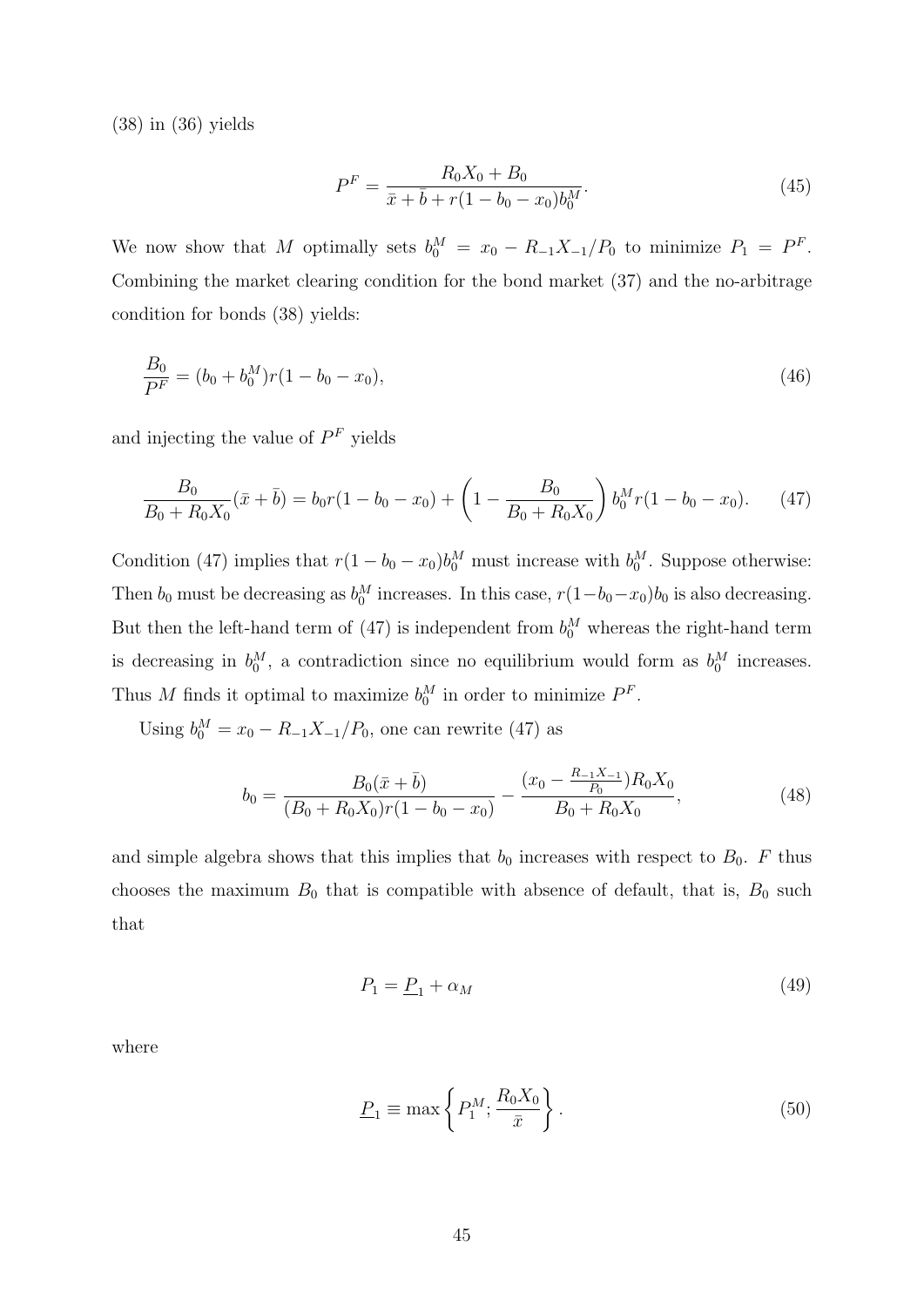Combining again (36), (37), and (38) yields that the value  $b^{SW}(x_0)$  leading to this solves:

$$
b^{SW}(x_0) = \frac{1}{r(1 - x_0 - b^{SW}(x_0))} \left(\bar{x} + \bar{b} - \frac{R_0 X_0}{\underline{P}_1 + \alpha_M}\right).
$$
 (51)

As a result, F's utility differential  $\Delta$  between the "price-level taking" debt level (such that  $P_1 = \underline{P}_1$  and the "Sargent-Wallace" debt level (such that  $P_1 = \underline{P}_1 + \alpha_M$ ) is:

$$
\Delta = x_0 - \frac{R_{-1}X_{-1}}{P_0} + b^{PT}(x_0) + \beta \left(\bar{x} + \bar{b} - r(1 - x_0 - b^{PT}(x_0))b^{PT}(x_0) - \frac{R_0X_0}{\underline{P}_1}\right) (52)
$$

$$
- (x_0 - \frac{R_{-1}X_{-1}}{P_0} + b^{SW}(x_0))
$$
\n<sup>(53)</sup>

$$
= \underbrace{b^{PT}(x_0)[1 - \beta r(1 - x_0 - b^{PT}(x_0))] - b^{SW}(x_0)(1 - \beta r(1 - x_0 - b^{SW}(x_0))}_{A}
$$
(54)

$$
-\underbrace{\beta R_0 X_0 \left(\frac{1}{\underline{P}_1} - \frac{1}{\underline{P}_1 + \alpha_M}\right)}_{B}.
$$
\n(55)

This latter expression of  $\Delta$  illustrates the costs and benefits from the price-level taking issuance versus the Sargent-Wallace issuance. Term A measures the difference in utility from allocating consumption over time in different ways across debt levels. The sign of A is ambiguous as the allocation is suboptimal under the Sargent-Wallace issuance but the total to be allocated is larger due to the lower value of reserves. Term  $B$  is positive. It is the benefit from eroding the value of reserves  $R_0X_0$  with inflation.

First stage of date 0. Market clearing in the reserve market reads:

$$
X_0 = P_0 x_0,\tag{56}
$$

and savers' rationality implies

$$
\frac{R_0 P_0}{P_1} = r(1 - b_0 - x_0). \tag{57}
$$

Given the continuation of the game derived above, relations (56) and (57) form a system in  $(x_0, P_0)$  as a function of  $(h_0, X_0, R_0)$  with a unique solution. We solve for the equilibrium in the two cases covered by Proposition 3: i)  $g_1^{PT}(0) > 0$  and  $R_{-1}X_{-1}$  arbitrarily small; ii)  $g_1^{PT}(0) = 0.$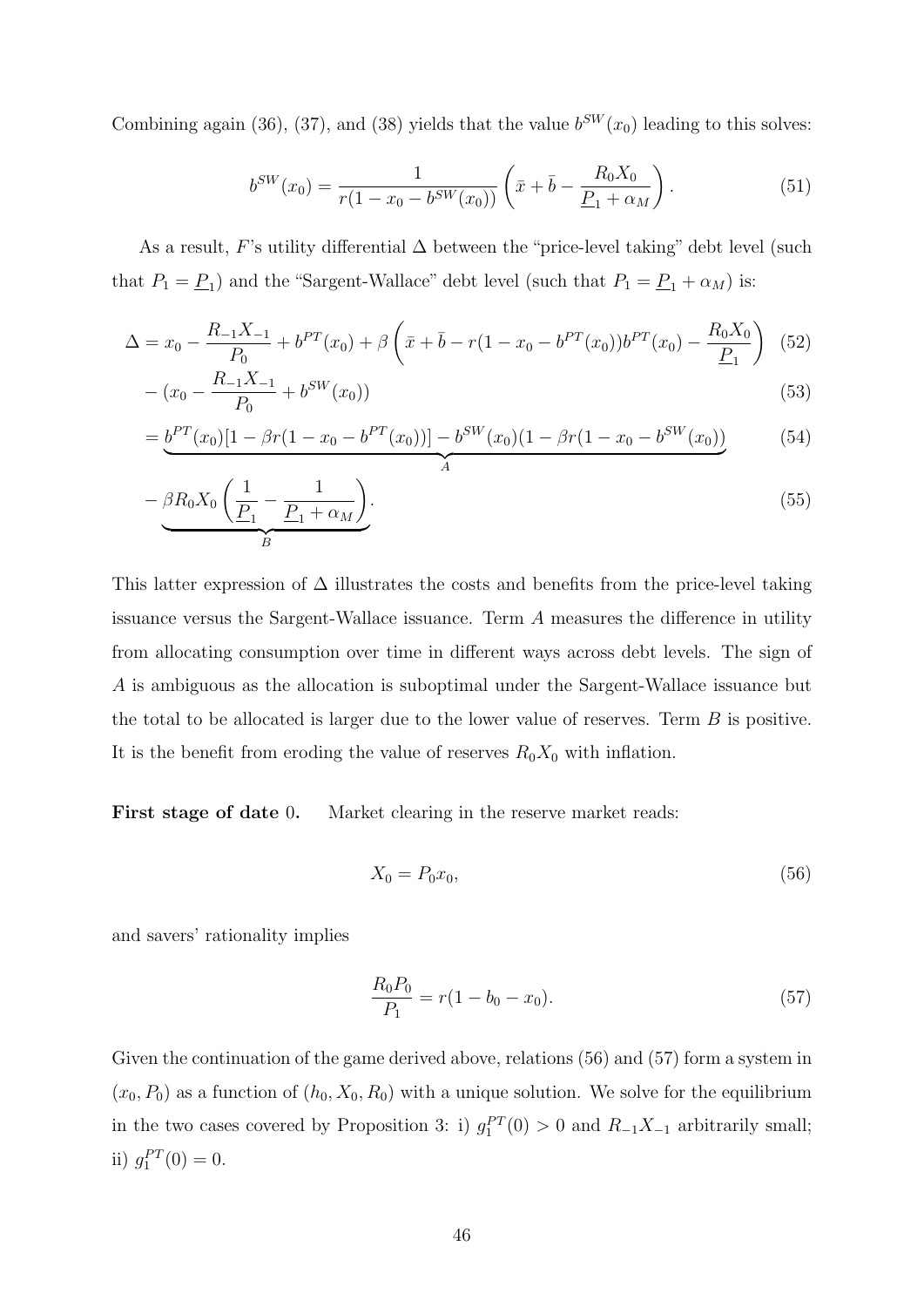Suppose first that  $g_1^{PT}(0) > 0$  and take  $R_{-1}X_{-1}$  sufficiently small other things being equal. In this case, M sets  $X_0 = R_{-1}X_{-1}$  and announces  $R_0 = r(1 - X_0/P_0^M$  $b^{PT}(X_0/P_0^M)P_1^M/P_0^M$ . This corresponds to an equilibrium in which savers invest  $X_0/P_0^M$ in the market for reserves and  $b^{PT}(X_0/P_0^M)$  in that for bonds, and the price level is on M's target at each date. The reason is that for  $R_{-1}X_{-1}$  sufficiently small,  $b^{PT}(X_0/P_0^M)$ is interior as it converges to  $b^{PT}(0)$ , and so A is positive, bounded away from 0, whereas the gains  $B$  are sufficiently small. In particular, the lexicographic preferences of  $M$  imply that minimizing  $x_0$  this way is optimal because this minimizes the distortions in  $F$ 's choice of b given that prices are on target.

Suppose then that  $g_1^{PT}(0) = 0$ . In this case, it is always optimal for F to issue the Sargent-Wallace level in the bond market since  $A$  is always negative no matter  $M$ 's actions in the date-0 reserve market: The increase in date-1 resources induced by the lower value of reserves in the Sargent-Wallace debt level relaxes the binding constraint  $g_1 \geq 0$  in the consumption-smoothing one. As a result,  $\underline{P}_1 + \alpha_M$  is the lowest price that M can hope for at date 1. Since the largest one that it prefers to default is  $\underline{P}_1 + \alpha_M$ , this has to be the date-1 price. Accordingly, monetary policy in the date-0 reserve market is as follows. Let  $y_0$  implicitly defined by

$$
y_0 r(1 - y_0) = \bar{x} + \bar{b}, \tag{58}
$$

and

$$
\underline{P}_0 \equiv \max \left\{ P_0^M; \frac{R_{-1}X_{-1}r(1-y_0)}{\bar{x}} \right\} \tag{59}
$$

M announces a rate  $R_0 = r(1-y_0)(\underline{P}_1+\alpha_M)/\underline{P}_0$  and issues  $X_0 \in [R_{-1}X_{-1}, \bar{x}\underline{P}_0/r(1-y_0)].$ This sets the date-0 price at  $\underline{P}_0$  and  $x_0 = X_0/\underline{P}_0$ . M in particular may be indifferent across several levels of reserves  $X_0$  because any resources that it leaves on the table are borrowed against by  $F$  in the bond market, and the utilities of both authorities are unchanged across these levels.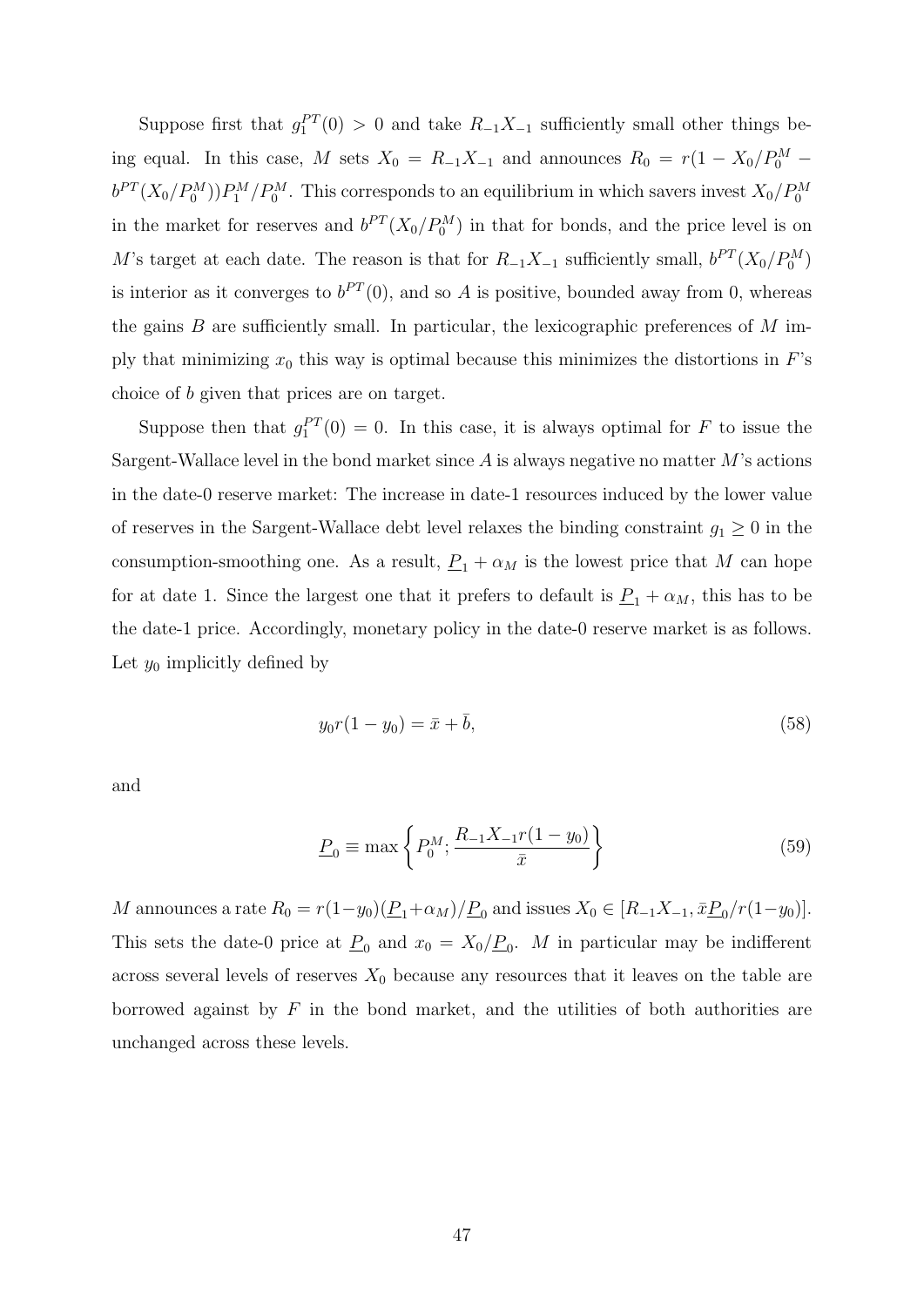### B.2 Proof of Propositions 5 and 6

Viewed from the stage of the date-0 bond market, the Sargent-Wallace debt level grants  $F$  a utility

$$
x_0 - \frac{R_{-1}X_{-1}}{P_0} + \frac{1}{r} \left( \bar{x} + \bar{b} - \frac{R_0X_0}{\underline{P}_1 + \alpha_M} \right),\tag{60}
$$

where  $P_1$  is defined in (50), whereas the price-level taking debt level yields

$$
x_0 - \frac{R_{-1}X_{-1}}{P_0} + b^{PT}(x_0) + \beta \left(\bar{x} + \bar{b} - rb^{PT}(x_0) - \frac{R_0X_0}{P_1}\right).
$$
 (61)

When  $\beta r \leq 1$ ,  $b^{PT}(x_0) = (\bar{x} + \bar{b} - R_0 X_0 / \underline{P}_1)/r$ , otherwise,  $b^{PT}(x_0) = 0$ . The Sargent-Wallace borrowing clearly dominates the price-level taking one if  $\beta r \leq 1$ . If  $\beta r > 1$ , the Sargent-Wallace behavior is (weakly) dominated if

$$
\frac{\bar{x}+\bar{b}}{r} \ge \frac{\beta r - \frac{P_1}{P_1 + \alpha_M}}{\beta r - 1} \frac{R_0 X_0}{r \underline{P}_1}.
$$
\n
$$
(62)
$$

Going backward to the date-0 reserve market, this implies that if  $\beta r > 1$  and the above expression holds with  $X_0 = x_0 P_0^M = R_{-1} X_{-1}$ ,  $\underline{P}_1 = P_1^M$  and  $R_0 = r P_1^M / P_0^M$  then the equilibrium features the price-level taking debt level. The above expression is in this case (18):

$$
\frac{\bar{x}+\bar{b}}{r} \ge \left(\frac{\beta r - \frac{P_1^M}{P_1^M + \alpha_M}}{\beta r - 1}\right) \frac{R_{-1}X_{-1}}{P_0^M}.
$$

If  $\beta r > 1$  and (18) fails to hold, M selects depending on parameter values one of the three following options. First, it can set  $P_0 = P_0^M$  and let F issue the Sargent-Wallace debt level so that  $P_1 = P_1^M + \alpha_M$ .

Second, it can set  $P > P_0^M$  as the smallest value such that (18) holds when substituting  $P_0^M$  with P. More precisely, M sets  $X_0 = R_{-1}X_{-1}$ ,  $P_1 = P_1^M$ , and  $R_0 = rP_1^M/P$ . This way, F does not enter into the Sargent-Wallace behavior.

Finally, it can commit to the lowest date-1 price level  $P' > P_1^M$  such that (18) holds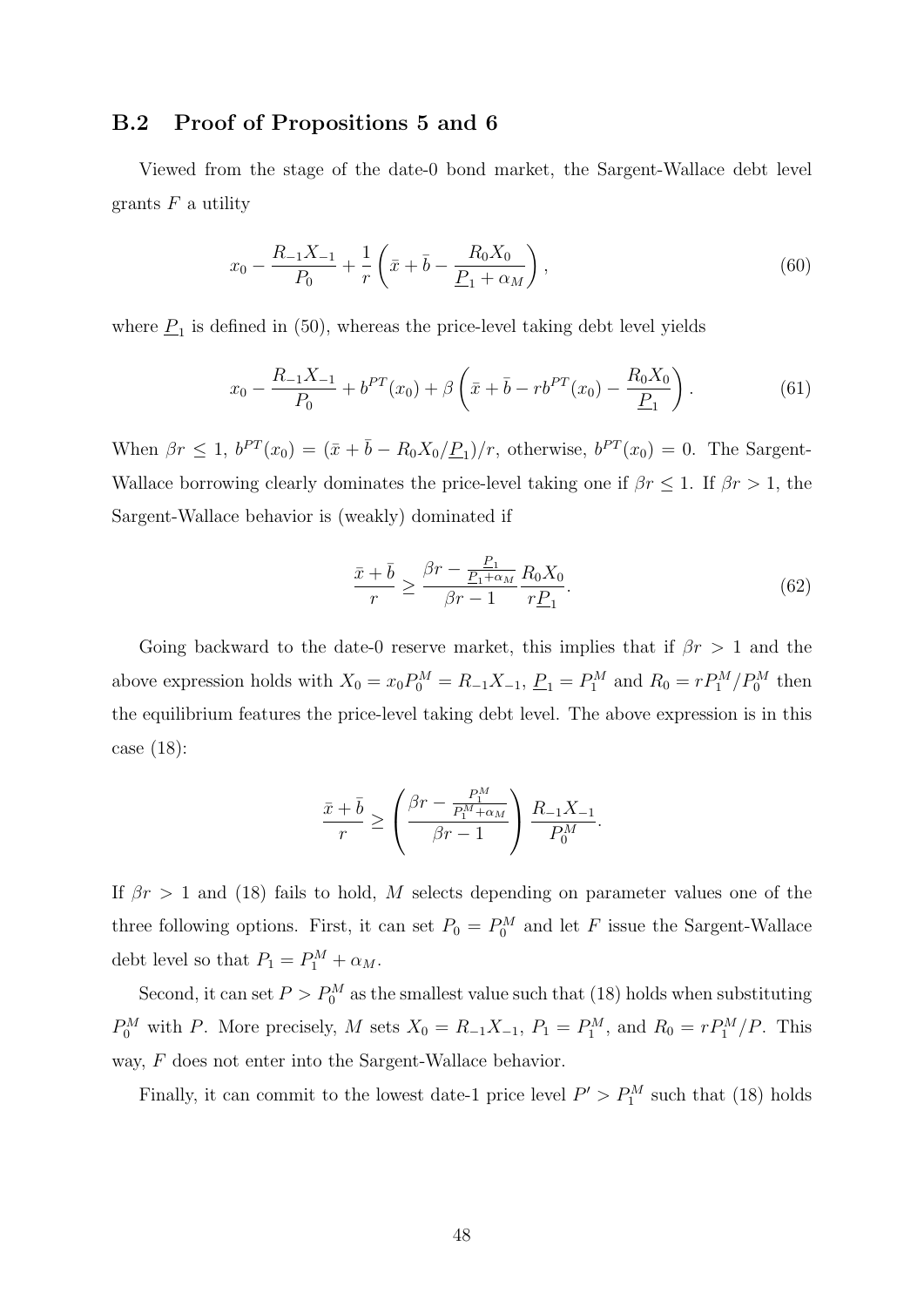when substituting  $P_1^M$  with P'. Such a P' solves

$$
1 + \frac{\bar{b}}{\bar{x}} = \frac{\beta r - \frac{P'}{P' + \alpha_M}}{\beta r - 1}.
$$
\n(63)

More precisely, M announces  $X_0 = P_0^M \bar{x}/r$ , and  $R_0 = rP'/P_0^M$ , so that  $P_0 = P_0^M$ ,  $x_0 = \bar{x}/r$ , and  $P_1 = P'$ . The intuition why this price level discourages the Sargent-Wallace debt level is that it generates a sufficiently low inflation rate  $\alpha_M/P'$ .

Let us investigate how  $M$  chooses between these different options. The first option, Sargent-Wallace, leads to a payoff  $-\beta \alpha^M$  independent from  $R_{-1}X_{-1}$ . The last option committing to a price level P'—leads to a payoff  $-\beta(P'-P_1^M)$ , that is independent from  $R_{-1}X_{-1}$  as well. The option to inflate at date 0 leads to a payoff:

$$
-(P_0 - P_0^M) = -\max \left\{ r \left( \frac{\beta r - \frac{P_1^M}{P_1^M + \alpha_M}}{\beta r - 1} \right) \frac{R_{-1}X_{-1}}{\bar{x} + \bar{b}} - P_0^M ; 0 \right\}.
$$

This latter payoff is decreasing in  $R_{-1}X_{-1}$  and is maximal, equal to 0 when  $R_{-1}X_{-1} = 0$ .

As a result, there exists  $\overline{RX}$  such that inflating at date 0 is optimal if and only if  $R_{-1}X_{-1} < \overline{RX}$ . If  $R_{-1}X_{-1} > \overline{RX}$ , letting the fiscal authority enter into the Sargent-Wallace debt level is optimal if and only if  $P' > P_1^M + \alpha^M$ .

### B.3 Proof of Proposition 8

Consider the  $T$ -date version of  $F$ 's optimization program  $(8)$ :

$$
(b_0; ...; b_{T-1}) = \arg \max \left\{ \sum_{t=0}^{T} \beta^t g_t \right\}
$$
 (64)

s.t.

$$
0 \le g_0 = b_0,\tag{65}
$$

$$
0 \le g_{t+1} = b_{t+1} - r(1 - b_t)b_t, \forall 0 \le t \le T - 2 \tag{66}
$$

$$
0 \le g_T = \bar{x} + \bar{b} - r(1 - b_{T-1})b_{T-1}.
$$
\n(67)

**Claim.** When  $r(1 - b^*) < 1$ , the solution  $(b_t)_{t \in \{0; \ldots; T-1\}}$  to program (64) is decreasing and bounded above by  $b^*$ . There exists  $\tau \in \{0, ..., T\}$  such that  $g_t > 0$  over  $\{0, ..., \tau\}$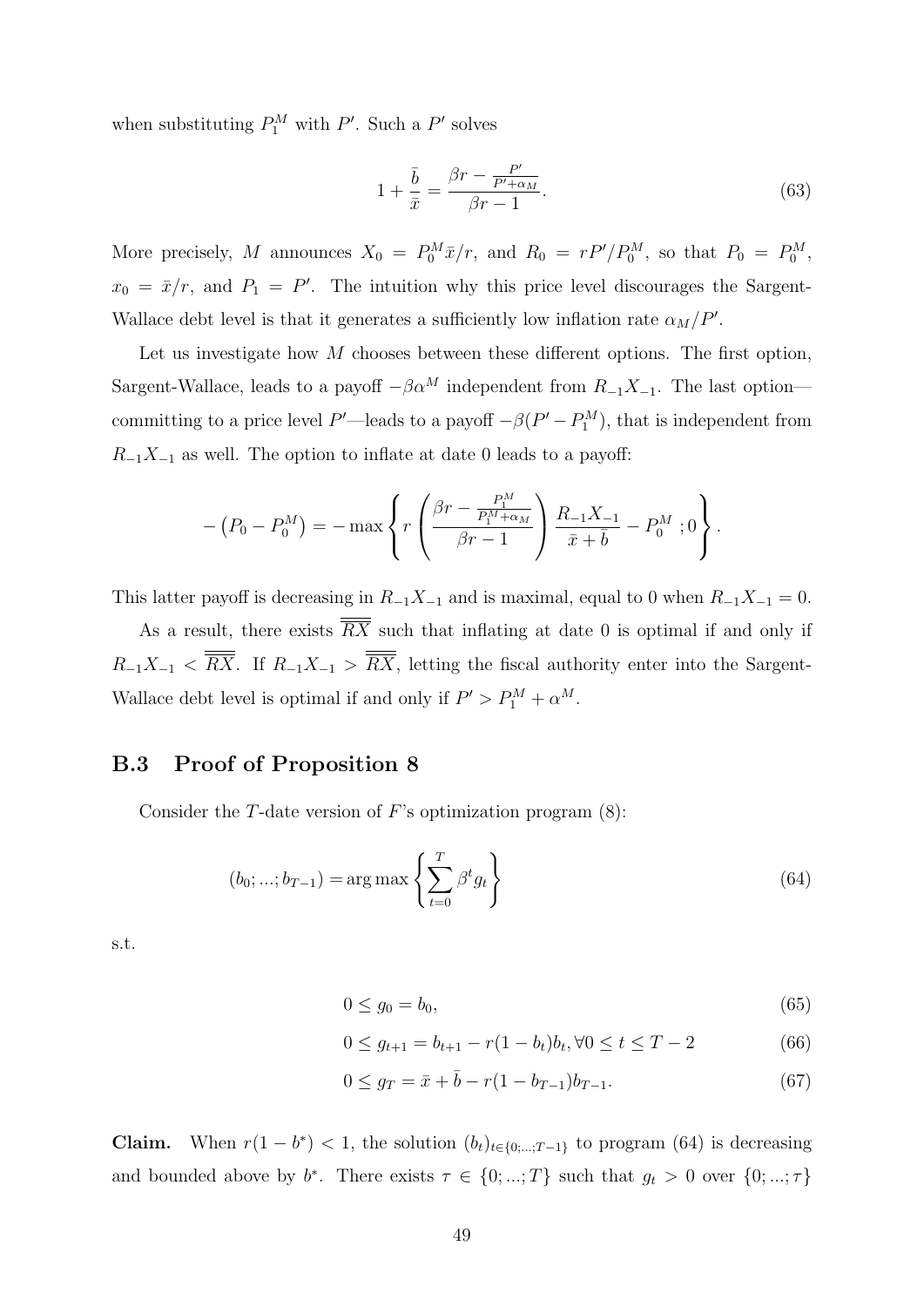and  $g_t = 0$  for  $t \geq \tau + 1$ . (The latter set is empty if  $\tau = T$ .) Furthermore,  $b_t = b^*$  for  $t \in \{0, ..., \tau - 1\}$  if  $\tau \geq 1$ , and  $b_t$  strictly decreases from  $\tau$  on if  $\tau \leq T - 2$ .

*Proof of the claim.* Let  $\tau = \max\{t \mid g_t > 0\}$  for the optimal consumption pattern (64). This set is not empty as  $g_0 > 0$  from  $b^* > 0$ . Since the utility of F increases in  $b_t(1 - \beta r(1 - b_t))$  for all  $t \in \{0, ..., T - 1\}$  and  $r(1 - b^*) < 1$ , it must be that  $b_s = b^*$ for all  $s \leq \tau - 1$  as this is feasible and dominates any other pattern up to date  $\tau$ . That  $r(1-b^*)$  < 1 also implies that  $b_t$  must be smaller than  $b^*$  from  $\tau$  on if  $\tau \leq T-1$ , and strictly decreasing from  $\tau$  on if  $\tau \leq T-2$ . This establishes the result.

This optimal consumption pattern implies that for  $t \geq 1$   $P_t = P_t^M + \mathbb{1}_{\{t > \tau\}} \alpha_M$ . For all  $t \in \{0, ..., \tau-1\}$ ,  $g_{t+1} > 0$  and so as in the two-date case, the Sargent-Wallace debt level would come at the finite cost from overborrowing and the arbitrarily small benefit from inflating away  $R_t X_t$ . Thus F sticks to the price-level taking debt level. Conversely, for  $t \geq \tau$ ,  $g_{t+1} = 0$ , and so the Sargent-Wallace issuance is strictly dominant because it does not affect consumption from date  $t + 1$  on and raises current consumption because it strictly increases the date- $t + 1$  resources against which F borrows and  $r(1 - b)b$  is strictly increasing.

#### B.4 Proof of Proposition 9

Consider a sequence  $(\bar{x}_t, \bar{b}_t)_{t \in \mathbb{N}}$  that satisfies the conditions in Proposition 9. Letting

$$
P_t^F \equiv \frac{B_{t-1} - \frac{b_{t-1}^H P_{t-1}}{Q_{t-1}} + R_{t-1} X_{t-1}}{\bar{x}_t + \bar{b}_t},\tag{68}
$$

we define

$$
P_t^* = \begin{cases} \max\left\{P_t^M; \frac{R_{t-1}X_{t-1}}{\bar{x}_t}; P_t^F\right\} & \text{if } P_t^F \le \max\left\{P_t^M; \frac{R_{t-1}X_{t-1}}{\bar{x}_t}\right\} + \alpha_M, \\ \max\left\{P_t^M; \frac{R_{t-1}X_{t-1}}{\bar{x}_t}\right\} & \text{otherwise.} \end{cases} \tag{69}
$$

Step 1. Fiscal-dominance equilibrium. The strategy profiles associated with this equilibrium are as follows. We go backwards through the stages of a generic date  $t$ .

**Stage 3: Default and consumption.** M transfers any residual income to  $F$ .  $F$  pays its debt back if possible and consumes any residual income. If this is not possible then F fully defaults and consumes.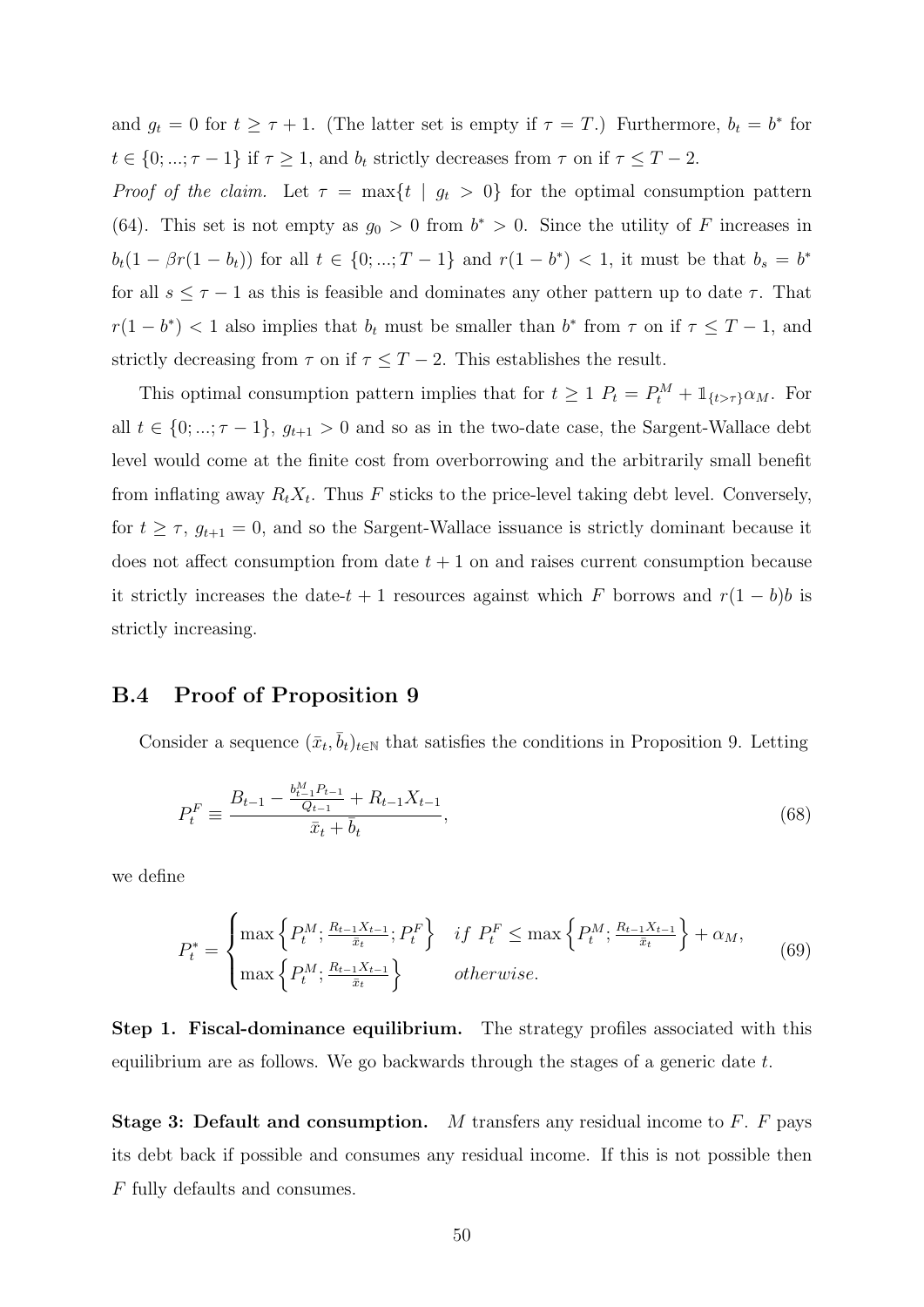#### Stage 2: Bond market.

• If they expect default at  $t+1$  given history and strategy profiles, savers shun bonds, otherwise their investment in bonds  $b_t(h_t, R_t, X_t, x_t, B_t, b_t^M)$  and the bond price  $Q_t$ are the solutions of the system

$$
Q_t B_t = P_t (b_t + b_t^M), \tag{70}
$$

$$
P_t = Q_t P_{t+1}^* r (1 - b_t - x_t)
$$
\n(71)

- M invests either the smallest  $b_t^M(h_t, R_t, X_t, x_t, B_t)$  such that  $P_{t+1}^* = \max\{P_t^M; R_t X_t / \bar{x}_{t+1}\}$ or  $b_t^M = (X_t - R_{t-1}X_{t-1})/P_t$  if this set is empty.
- F issues  $B_t(h_t, R_t, X_t, x_t) = B_t^*$  bonds, where

$$
B_t^* = (P_{t+1}^M + \alpha_M) \left( \bar{x}_{t+1} + \bar{b}_{t+1} - r(1 - \bar{x}_t - \bar{b}_t) \frac{R_{t-1} X_{t-1}}{P_t} \right).
$$
(72)

#### Stage 1: Market for reserves.

• The price  $P_t$  and savers' investment in reserves  $x_t(h_t, R_t, X_t)$  are the solutions of the system

$$
X_t = P_t x_t,\tag{73}
$$

$$
P_t R_t = P_{t+1}^* r (1 - b_t - x_t), \tag{74}
$$

where the parameters other than  $X_t$ ,  $R_t$ —that is,  $b_t$  and  $P_{t+1}^*$ —are given by the strategy profiles above.

• M selects  $X_t = R_{t-1}X_{t-1}$ , and announces  $R_t = r(1 - x_t - b_t)P_{t+1}^*/P_t^*$ , where all the future parameters defining  $R_t$  are generated by the above profiles.

These strategy profiles have two salient features. First, (68) encodes that the private sector anticipates that the maximum future resources collected in the date- $t+1$  respective reserve and bond markets are  $\bar{x}_{t+1}$  and  $\bar{b}_{t+1}$ , respectively. This pins down the maximum size of the bubble that the public sector can blow. Second, it is weakly dominant for  $F$  to issue at the Sargent-Wallace level by issuing  $B_t^*$  given by (77) if the bubbles on reserves and bonds are sufficiently small that it is willing to borrow more at a higher rate.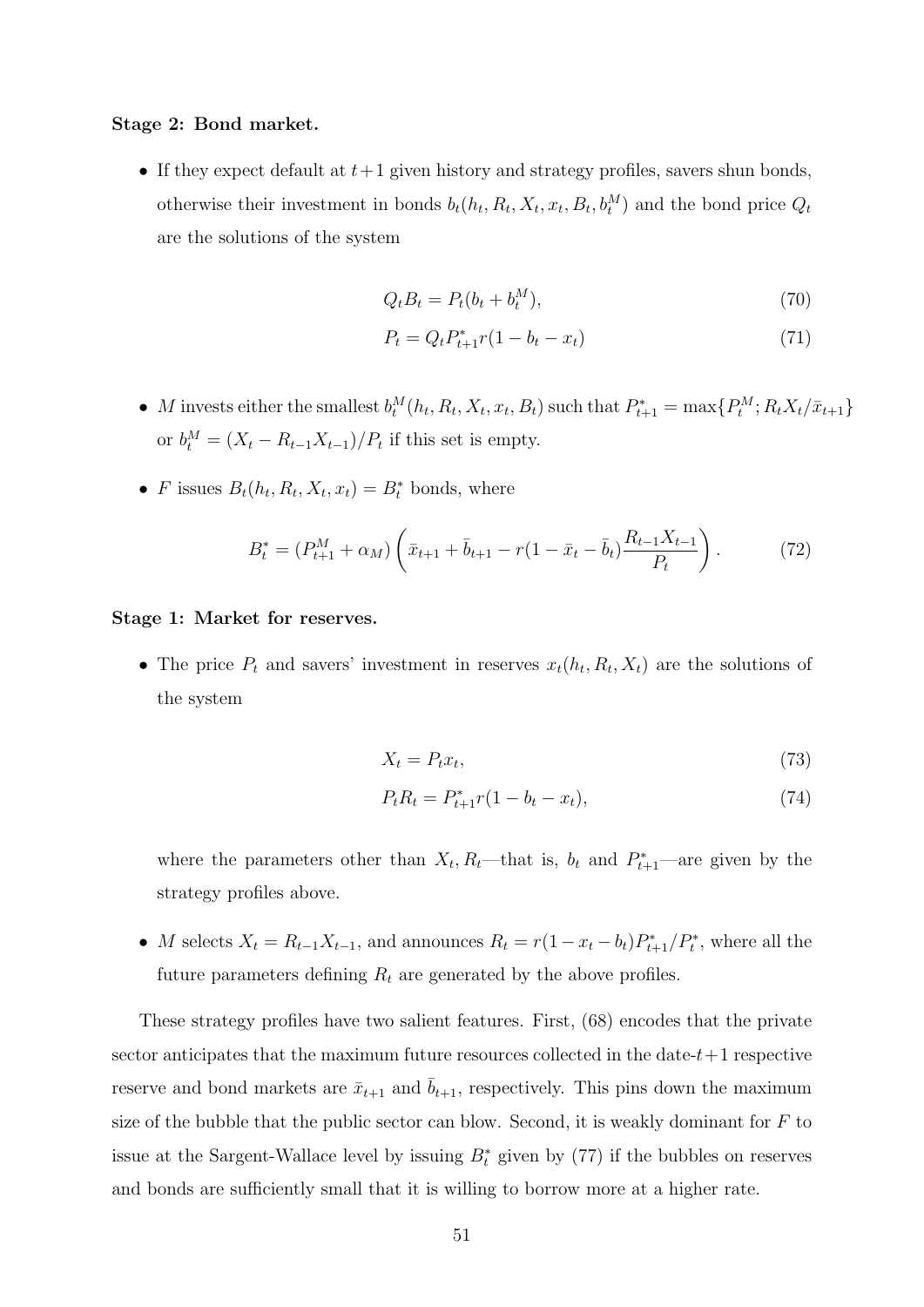Step 2. Monetary-dominance equilibrium. The strategy profiles and price functions associated with this equilibrium are as follows. We go again backwards through the stages of a generic date t.

**Stage 3: Default and consumption.** M transfers any residual income to  $F$ .  $F$  pays its debt back if possible and consumes any residual income. If this is not possible then F fully defaults and consumes.

#### Stage 2: Bond market.

• If they expect default at  $t+1$  given history and strategy profiles, savers shun bonds, otherwise their investment in bonds  $b_t(h_t, R_t, X_t, x_t, B_t, b_t^M)$  and the bond price  $Q_t$ are the solutions of the system

$$
Q_t B_t = P_t (b_t + b_t^M), \tag{75}
$$

$$
P_t = Q_t P_{t+1}^* r (1 - b_t - x_t)
$$
\n(76)

- M invests either the smallest  $b_t^M(h_t, R_t, X_t, x_t, B_t)$  such that  $P_{t+1}^* = \max\{P_t^M; R_t X_t / \bar{x}_{t+1}\}$ or  $b_t^M = (X_t - R_{t-1}X_{t-1})/P_t$  if this set is empty.
- If  $x_t > 0$ , F issues  $B_t(h_t, R_t, X_t, x_t)$  bonds, where

$$
B_t(h_t, R_t, X_t, x_t) = P_{t+1}^M(\bar{x}_{t+1} + \bar{b}_{t+1}) - R_t X_t.
$$
 (77)

Otherwise,  $B_t = 0$ .

#### Stage 1: Market for reserves.

• If either  $t = 0$  or  $P_{t-1} = P_{t-1}^M$ , the price  $P_t$  and savers' investment in reserves  $x_t(h_t, R_t, X_t)$  solve the system

$$
X_t = P_t x_t,\tag{78}
$$

$$
P_t R_t = P_{t+1}^* r (1 - b_t - x_t), \tag{79}
$$

where all the parameters other than  $X_t$ ,  $R_t$ —that is,  $b_t$  and  $P_{t+1}^*$ —are given by the strategy profiles above.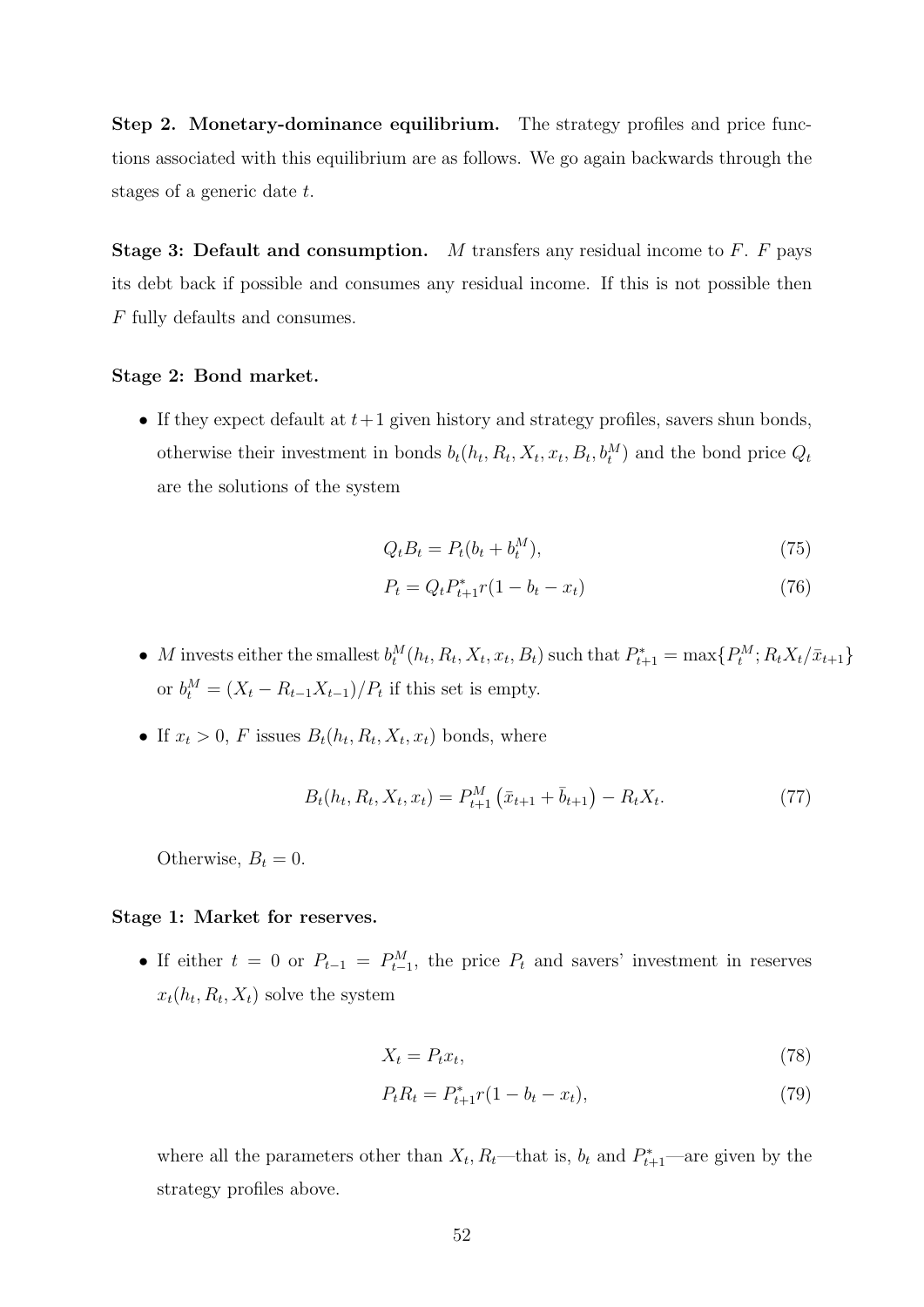Otherwise,  $x_t = 0$  and so  $P_t = +\infty$ .

• M selects  $X_t = R_{t-1}X_{t-1}$ , and announces  $R_t = r(1 - x_t - b_t)P_{t+1}^*/P_t^*$ , where all the future parameters defining  $R_t$  are generated by the above profiles.

There are two differences with the fiscal-dominance equilibrium. First, savers' behavior in the reserve market is now history dependent. If the last price was on target, then they behave in the forward-looking fashion of the fiscal-dominance equilibrium. Otherwise, they shun the reserve market thereby prohibiting the public sector from issuing nominal promises forever. This move is in italics in the description of the strategy profiles. This induces  $F$  to adopt the price-level taking debt level. The reason is that  $M$ would prefer to force default rather than entering into this autarky economy.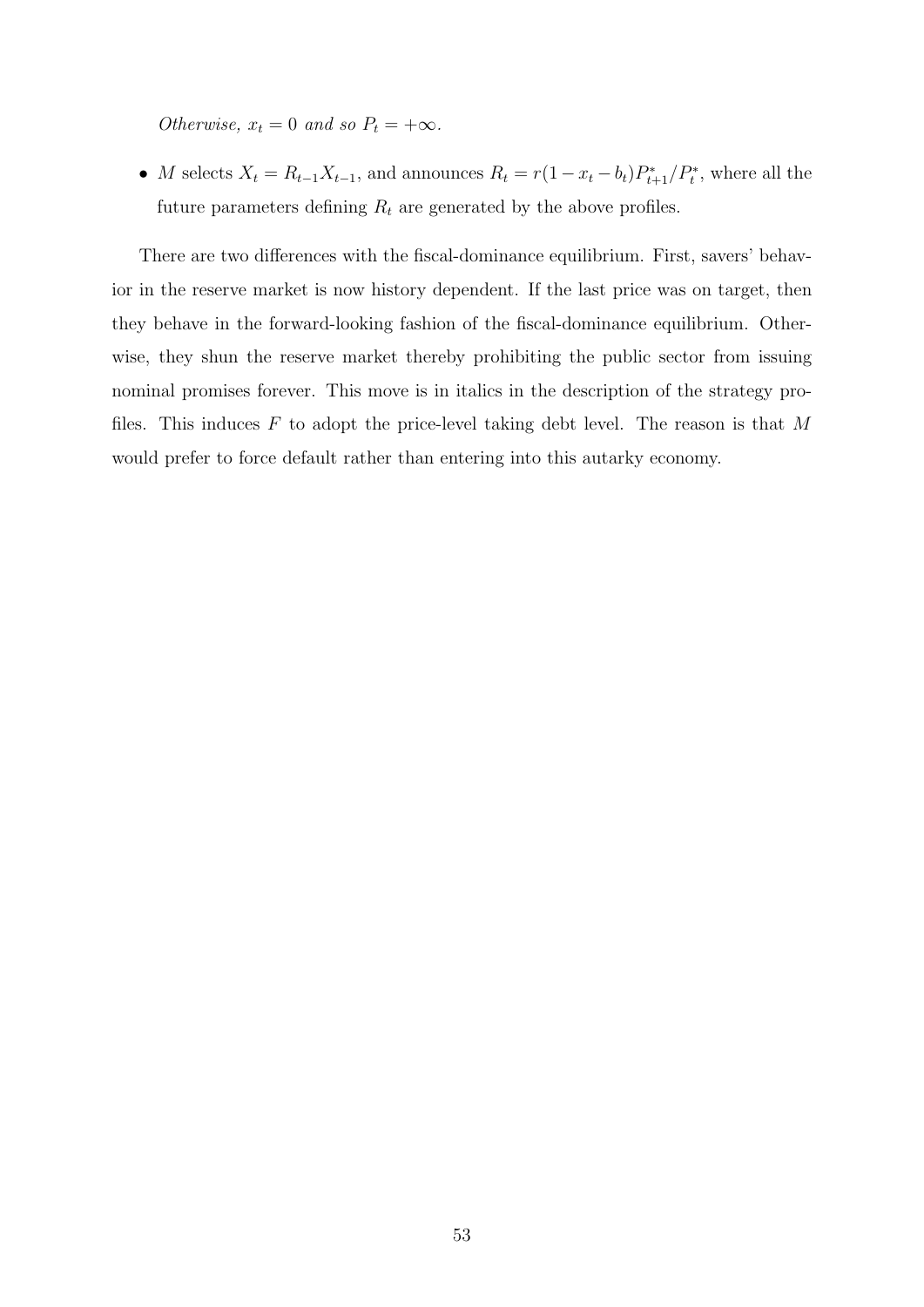## C Formal equilibrium definition

In this section, we define our equilibrium concept adapting the exact same formalism as that in the original definition of Ljungqvist and Sargent (2018) to our context.

As in the core of the text, we recursively define an history  $h_{t+1} = \{h_t, R_t, X_t, x_t, B_t, b_t^M, b_t, l_t, g_t\}.$ For all dates  $t$ , we consider the collection of functions

$$
\sigma \equiv (\sigma^M, \sigma^x, \sigma^F, \sigma^m, \sigma^b, \sigma^f) = \{\sigma^M_t, \sigma^x_t, \sigma^F_t\sigma^m_t, \sigma^b_t, \sigma^f_t\}_{t\geq 0}
$$

such that M takes decisions  $(R_t, X_t) = \sigma_t^M(h_t)$  after observing history  $h_t$ , the aggregate investment in reserves of the private sector is  $x_t = \sigma_t^x(h_t, R_t, X_t)$ , the government bond issuance satisfies  $B_t = \sigma_t^F(h_t, R_t, X_t, x_t)$ , M's purchases of bonds and dividend policy is  $b_t^M = \sigma_t^m(h_t, R_t, X_t, x_t, B_t)$ , the private sector invests  $b_t = \sigma_t^b(h_t, R_t, X_t, x_t, B_t, b_t^M)$  in bonds and finally the government decides to consume and to repay as follows

$$
(g_t, l_t) = \sigma_t^f(h_t, R_t, X_t, x_t, B_t, b_t^M, b_t).
$$

**Optimality of**  $(R_t, X_t)$ . Given a strategy profile  $\sigma$  and history  $h_t$ , the decision  $(R_t, X_t)$  =  $\sigma_t^M(h_t)$  is optimal when  $(R_t, X_t)$  is solution to:

$$
U_t^M(\sigma(h_t)) \equiv \max_{R'_t, X'_t} -|X'_t/x_t - P_t^M| -\alpha_M l_t + \beta U_{t+1}^M(\sigma(h_{t+1}))
$$

such that  $x_t = \sigma_t^x(h_t, R'_t, X'_t), B'_t = \sigma_t^F(h_t, R'_t, X'_t, x_t), b_t^M = \sigma_t^m(h_t, R'_t, X'_t, x_t, B_t), b_t =$  $\sigma_t^b(h_t, R'_t, X'_t, x_t, B_t, b_t^M)$  and  $(g_t, l_t) = \sigma_t^f$  $_{t}^{f}(h_{t}, R_{t}', X_{t}', x_{t}, B_{t}, b_{t}^{M}, b_{t}).$ Finally,  $h_{t+1} = \{h_t, R'_t, X'_t, x_t, B_t, b_t^M, b_t, l_t, g_t\}.$ 

 $x_t$  is a competitive outcome. Given a strategy profile  $\sigma$  and the history  $\{h_t, R_t, X_t\},$ the aggregate saving decision in reserves  $x_t = \sigma_t^x(h_t, R_t, X_t)$  is optimal when  $x_t$  is such that: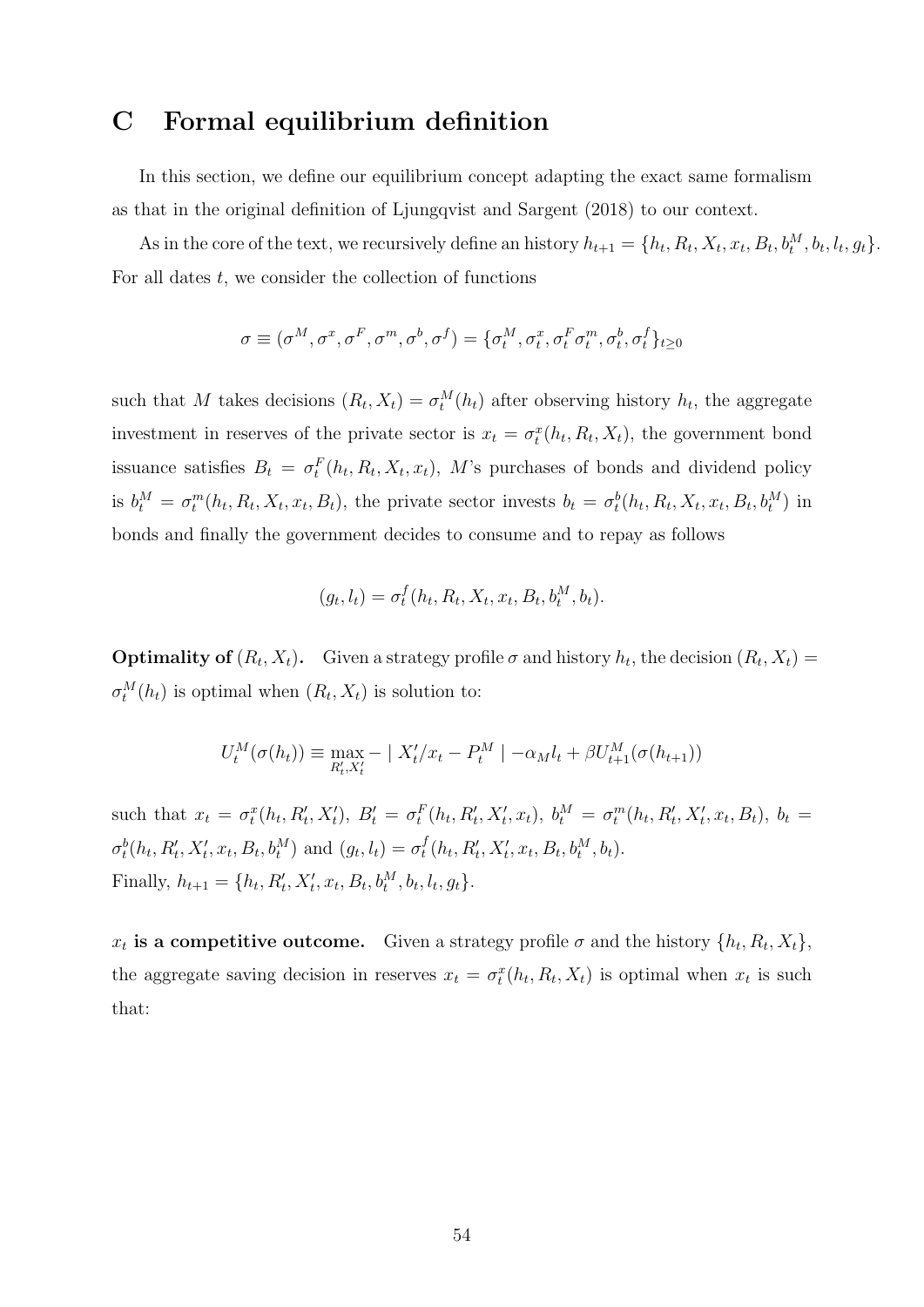(i) 
$$
P_t = X_t/x_t
$$
,  $Q_t = P_t(b_t + b_t^M)/B_t$  and  $P_{t+1} = X_{t+1}/x_{t+1}$  where

$$
B_t = \sigma_t^F(h_t, R_t, X_t, x_t),
$$
  
\n
$$
b_t^M = \sigma_t^m(h_t, R_t, X_t, x_t, B_t),
$$
  
\n
$$
b_t = \sigma_t^b(h_t, R_t, X_t, x_t, B_t, b_t^M),
$$
  
\n
$$
(g_t, l_t) = \sigma_t^f(h_t, R_t, X_t, x_t, B_t, b_t^M, b_t),
$$
  
\n
$$
h_{t+1} = \{h_t, R_t, X_t, x_t, B_t, b_t^M, b_t, l_t, g_t\},
$$
  
\n
$$
(X_{t+1}, R_{t+1}) = \sigma_{t+1}(h_{t+1}),
$$
  
\n
$$
x_{t+1} = \sigma_{t+1}(h_{t+1}, R_t, X_t).
$$

$$
\textbf{(ii)}\ \ (x_t, b_t) \in \arg\max_{(x,b)\in[0,1]^2, x+b\le 1} \left\{ \left( \frac{R_t P_t}{P_{t+1}} - r(1-x-b) \right) x + \left( \frac{(1-l_{t+1})P_t}{Q_t P_{t+1}} - r(1-x-b) \right) b \right\}.
$$

**Optimality of**  $B_t$ **.** Given a strategy profile  $\sigma$  and the history  $\{h_t, R_t, X_t, x_t\}$ , the decision  $B_t = \sigma_t^F(h_t, R_t, X_t, x_t)$  is optimal when  $B_t$  solves the following problem:

$$
U_t^F(\sigma(h_t, R_t, X_t, x_t)) \equiv \max_{B_t'}(g_t - \alpha_F l_t) + \beta U_{t+1}^F(\sigma(h_{t+1}, R_{t+1}, X_{t+1}, x_{t+1})),
$$

such that

$$
b_t^M = \sigma_t^m(h_t, R_t, X_t, x_t, B'_t),
$$
  
\n
$$
b_t = \sigma_t^b(h_t, R_t, X_t, x_t, B'_t, b_t^M),
$$
  
\n
$$
(g_t, l_t) = \sigma_t^f(h_t, R_t, X_t, x_t, B'_t, b_t^M, b_t),
$$
  
\n
$$
h_{t+1} = \{h_t, R_t, X_t, x_t, B'_t, b_t^M, b_t, l_t, g_t\},
$$
  
\n
$$
(R_{t+1}, X_{t+1}) = \sigma_{t+1}^M(h_{t+1}),
$$
  
\n
$$
x_{t+1} = \sigma_{t+1}^x(h_{t+1}, R_{t+1}, X_{t+1}).
$$

 $b_t^M$  is optimal. Given a strategy profile  $\sigma$  and history  $\{h_t, R_t, X_t, x_t, B_t\}$ , the decision  $(b_t^M, \theta_t) = \sigma_t^m(h_t, R_t, X_t, x_t, B_t)$  is optimal when  $b_t^M$  is solution to:

$$
U_t^M(\sigma(h_t, R_t, X_t, x_t, B_t)) \equiv \max_{b_t^{',M}} - |X_t/x_t - P_t^M| - \alpha_M l_t + \beta U_{t+1}^M(\sigma(h_{t+1}, R_{t+1}, X_{t+1}, x_{t+1}, B_{t+1})))
$$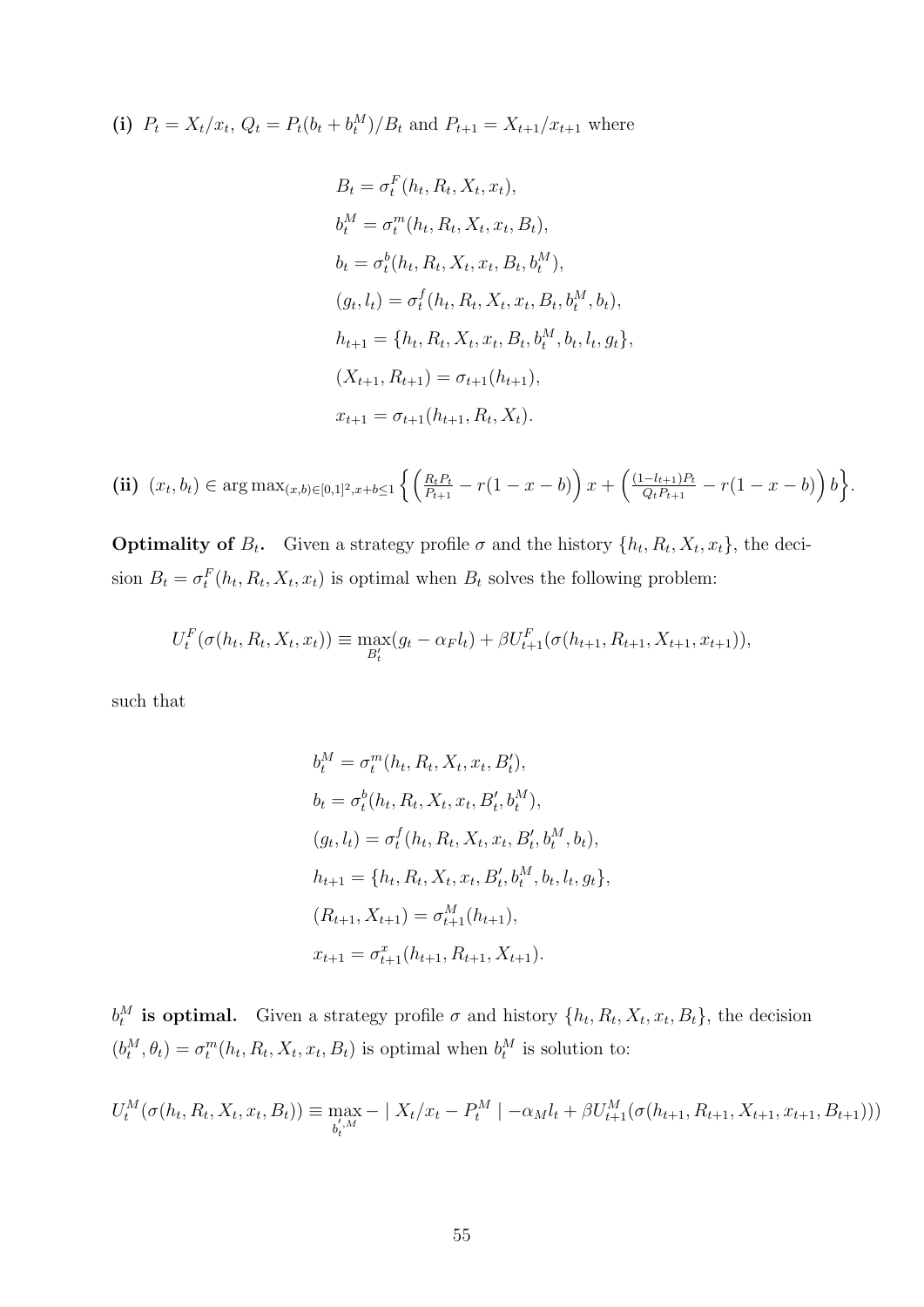such that  $b_t^{',M} \leq x_t(1 - R_{t-1}X_{t-1}/X_t)$  and

$$
b_t = \sigma_t^b(h_t, R_t, X_t, x_t, B_t, b_t^{',M})
$$
  
\n
$$
(g_t, l_t) = \sigma_t^f(h_t, R_t, X_t, x_t, B_t, b_t^{',M}, b_t)
$$
  
\n
$$
hh_{t+1} = \{h_t, R_t, X_t, x_t, B_t, b_t^{',M}, b_t, l_t, g_t\}
$$
  
\n
$$
(R_{t+1}, X_{t+1}) = \sigma_{t+1}^M(h_{t+1}),
$$
  
\n
$$
x_{t+1} = \sigma_{t+1}^x(h_{t+1}, R_{t+1}, X_{t+1}),
$$
  
\n
$$
B_{t+1} = \sigma_{t+1}^F(h_{t+1}, R_{t+1}, X_{t+1}, x_{t+1}).
$$

 $b_t$  is a competitive outcome. Given a strategy profile and the history  $\{h_t, R_t, X_t, x_t, B_t, b_t^M\},$ the aggregate saving decision in bonds  $b_t = \sigma_t^b(h_t, R_t, X_t, x_t, B_t, b_t^M)$  is a competitive outcome when:

(i) Prices and default decisions are as follows:  $P_t = X_t/x_t$ ,  $Q_t/P_t = (b_t + b_t^M)/B_t$ ,  $P_{t+1} = X_{t+1}/x_{t+1}, l_{t+1}$  is given by

$$
(g_t, l_t) = \sigma_t^f(h_t, R_t, X_t, x_t, B_t, b_t^M, b_t)
$$
  
\n
$$
h_{t+1} = \{h_t, R_t, X_t, x_t, B_t, b_t^M, b_t, l_t, g_t\}
$$
  
\n
$$
(X_{t+1}, R_{t+1}) = \sigma_{t+1}^M(h_{t+1})
$$
  
\n
$$
x_{t+1} = \sigma_{t+1}^x(h_{t+1}, R_{t+1}, X_{t+1})
$$
  
\n
$$
B_{t+1} = \sigma_{t+1}^F(h_{t+1}, R_{t+1}, X_{t+1}, x_{t+1})
$$
  
\n
$$
b_{t+1}^M = \sigma_{t+1}^m(h_{t+1}, R_{t+1}, X_{t+1}, x_{t+1}, B_{t+1})
$$
  
\n
$$
(g_{t+1}, l_{t+1}) = \sigma_{t+1}^f(h_{t+1}, R_{t+1}, X_{t+1}, X_{t+1}, x_{t+1}, B_{t+1}, b_{t+1}^M, b_{t+1})
$$

(ii)  $b_t = \arg \max_{b \leq 1-x_t} \left( \frac{(1-l_{s+1})P_s}{Q_s P_{s+1}} \right)$  $\frac{(-l_{s+1})P_s}{Q_sP_{s+1}} - r(1-b-x_t)\Big) b.$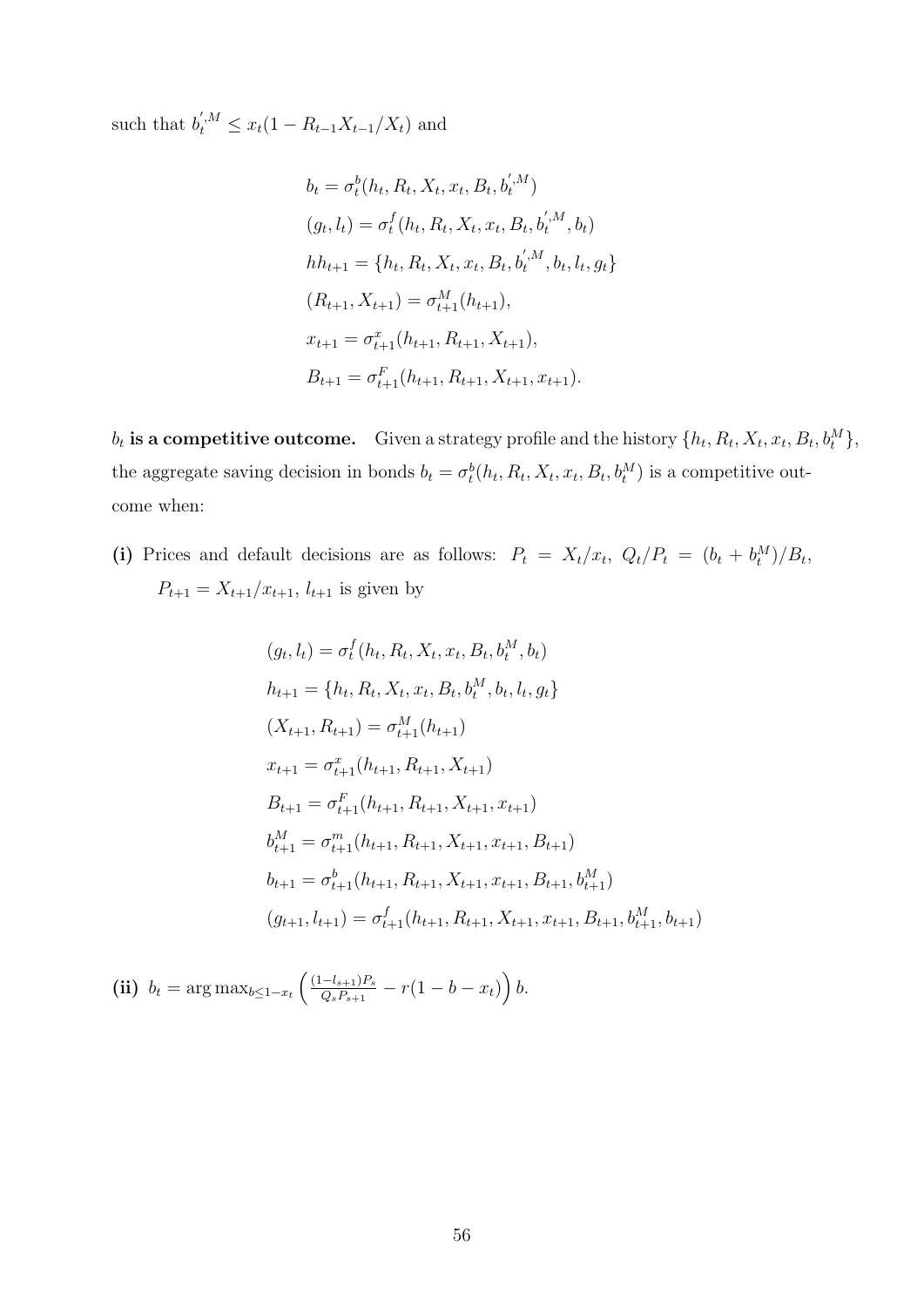$(l_t, g_t)$  is optimal. Given a strategy profile  $\sigma$  and history  $\{h_t, R_t, X_t, x_t, B_t, b_t, b_t^M\}$ , the decision  $(l_t, g_t) = \sigma_t^f$  $t_t^f(h_t, R_t, X_t, x_t, B_t, , b_t, b_t^M)$  is optimal when  $(l_t, g_t)$  is solution to:

$$
U_t^F(\sigma(h_t, R_t, X_t, x_t, B_t, b_t, b_t^M)) \equiv \max_{B'_t} (g_t - \alpha_F l_t) + \cdots
$$
  

$$
\cdots \beta U_{t+1}^F(\sigma(h_{t+1}, R_{t+1}, X_{t+1}, x_{t+1}, B_{t+1}, b_{t+1}, b_{t+1}^M)),
$$
  
s.t.  $g_t + l_t \frac{B_{t-1}}{P_t} \leq \frac{Q_t B_t}{P_t} + \theta_t$ 

where  $P_t = X_t/x_t$ ,  $Q_t = P_t(b_t + b_t^M)/B_t$ ,  $\theta_t = l_t b_{t-1}^M P_{t-1}/(Q_{t-1}P_t) + x_t(1 - R_{t-1}X_{t-1}/X_t)$  $b_t^M$  and

$$
h_{t+1} = \{h_t, R_t, X_t, x_t, B_t, b_t^m, b_t, l_t', g_t'\}
$$
  
\n
$$
(R_{t+1}, X_{t+1}) = \sigma_{t+1}^M(h_{t+1}),
$$
  
\n
$$
x_{t+1} = \sigma_{t+1}^x(h_{t+1}, R_{t+1}, X_{t+1}),
$$
  
\n
$$
B_{t+1} = \sigma_{t+1}^F(h_{t+1}, R_{t+1}, X_{t+1}, x_{t+1}),
$$
  
\n
$$
b_{t+1}^M = \sigma_{t+1}^m(h_{t+1}, R_{t+1}, X_{t+1}, x_{t+1}, B_{t+1}),
$$
  
\n
$$
b_{t+1} = \sigma_{t+1}^b(h_{t+1}, R_{t+1}, X_{t+1}, x_{t+1}, B_{t+1}, b_{t+1}^M).
$$

These definitions formalize the requirement in the equilibrium definition in the body of the paper that all agents hold the belief that future actions are taken according to the strategy profile  $\sigma$ .

**Equilibrium definition.** An equilibrium is a strategy profile  $\sigma = (\sigma^M, \sigma^x, \sigma^F, \sigma^m, \sigma^b, \sigma^f)$ such that, for any period  $t$  and history  $h_t$ , we have:

- (i) Given  $h_t$  and  $\sigma$ ,  $(R_t, X_t) = \sigma_t^M(h_t)$  is optimal.
- (ii) Given  $\{h_t, R_t, X_t\}$  and  $\sigma, x_t = \sigma_t^x(h_t, R_t, X_t)$  is a competitive outcome.
- (iii) Given  $\{h_t, R_t, X_t, x_t\}$  and  $\sigma$ ,  $B_t = \sigma_t^F(h_t, R_t, X_t, x_t)$  is optimal.
- (iv) Given  $\{h_t, R_t, X_t, x_t, B_t\}$  and  $\sigma, b_t^M = \sigma_t^m(h_t, R_t, X_t, x_t, B_t)$  is optimal.
- (v) Given  $\{h_t, R_t, X_t, x_t, B_t, b_t^M\}$  and  $\sigma$ ,  $b_t = \sigma_t^b(h_t, R_t, X_t, x_t, B_t, b_t^M)$  is a competitive outcome.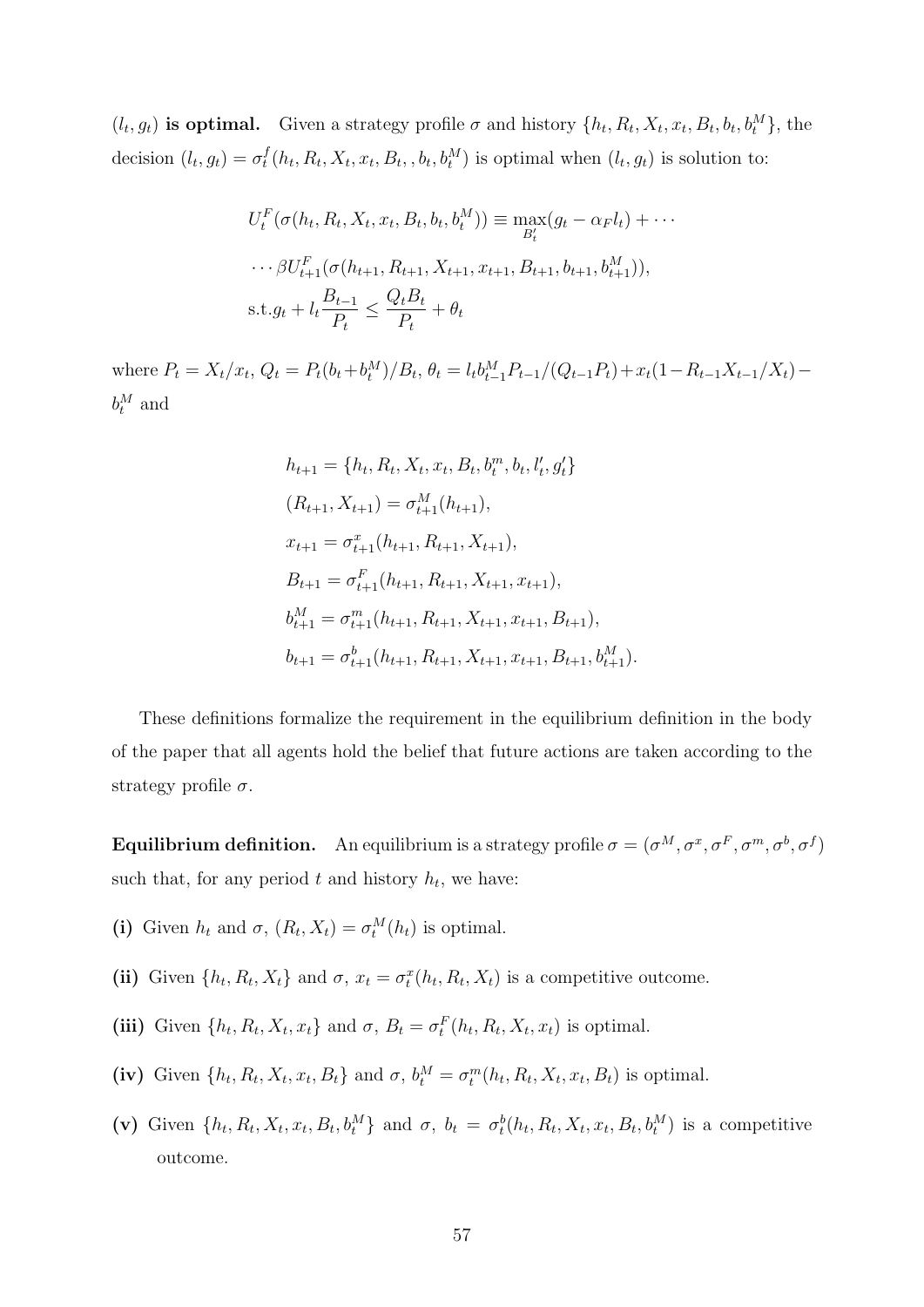(vi) Given  $\{h_t, R_t, X_t, x_t, B_t, b_t, b_t^M\}$  and  $\sigma$ ,  $(l_t, g_t) = \sigma_t^M$  $t^f(t_h, R_t, X_t, x_t, B_t, b_t, b_t^M)$  is optimal.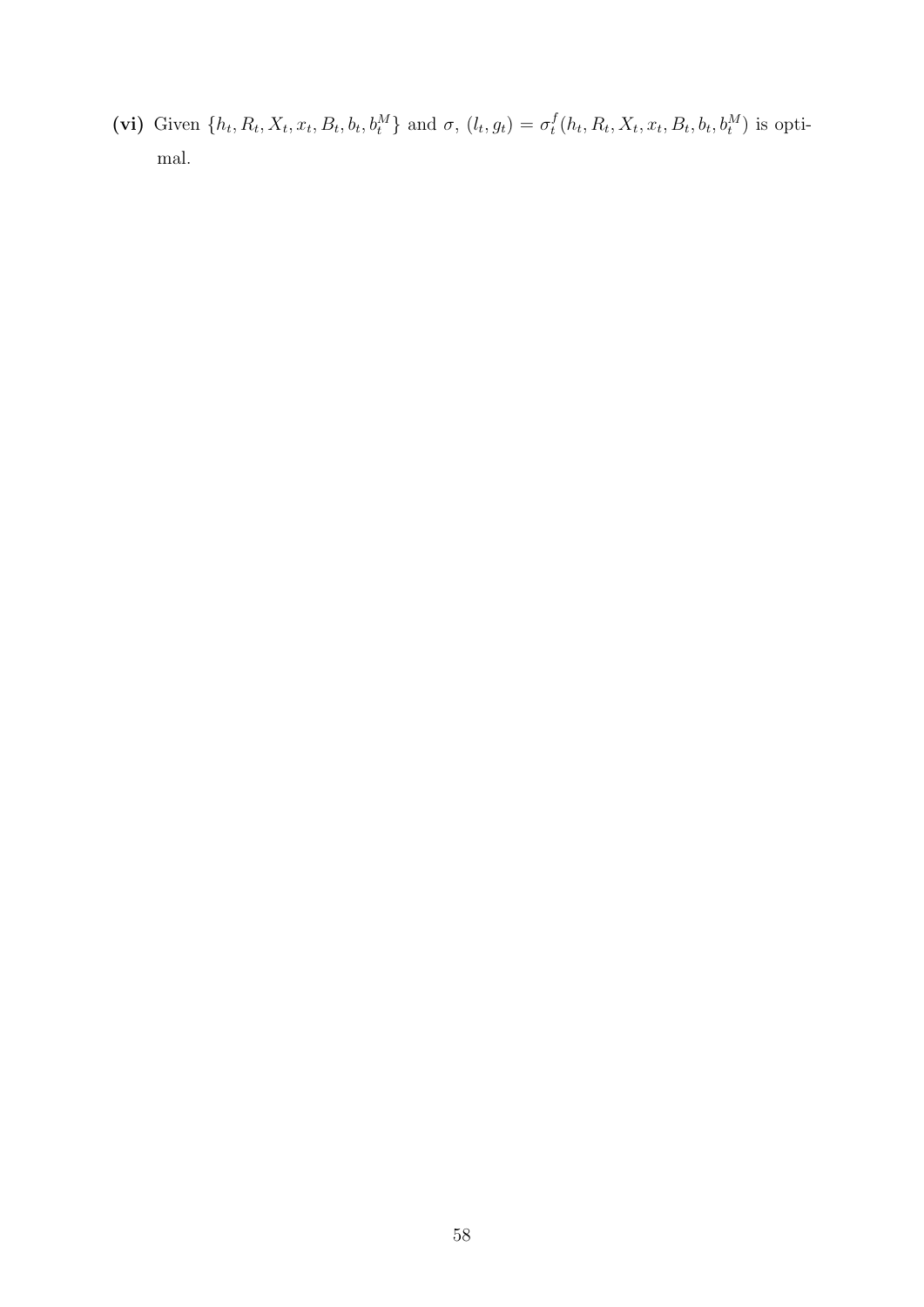# **D**  $T \ge 2$  and  $r(1 - b^*) \ge 1$

This appendix describes the equilibrium in the case in which  $T \geq 2$  and  $r(1-b^*) \geq 1$ . The following ingredients are useful to describe the equilibria. Let  $\phi(b) = br(1 - b)$  for  $b \in [0, 1)$ . For  $t \geq 1$ , let

$$
b_t^* = \arg\max_{b \in [0,1)} \{b - \beta^t \phi^{(t)}(b)\},\tag{80}
$$

where the notation  $\phi^{(t)}$  corresponds to the function  $\phi$  composed t times. Notice that  $b_1^*$  corresponds to  $b^*$  in the body of the paper, where we dropped the subscript 1 for notational parsimony. For brevity we restrict the analysis to the case in which  $b_1^* > 0$ .

Proposition 10. (Endogenous regime switching when  $r(1-b_1^*) \geq 1$ ) Suppose  $r(1-b_1^*)\geq 1$  and  $R_{-1}X_{-1}$  is arbitrarily small other things being equal. There exists a unique equilibrium. M does not issue new reserves between dates 0 and  $T-1$ . At date 0, F has strictly positive consumption  $(g_0 > 0)$  and  $P_0 = P_0^M$ . There is no consumption at the interim dates:  $g_t = 0$  for  $t \in \{1, ..., T - 1\}$ .

- 1. If  $\bar{x} + \bar{b} > \phi^{(T)}(b_T^*)$ ,  $g_T > 0$  and there is monetary dominance at every date.
- 2. If  $\bar{x} + \bar{b} \leq \phi(b_1^*)$ , then  $g_T = 0$  and there is fiscal dominance at every date  $t \geq 1$ .
- 3. In the interim range  $\bar{x} + \bar{b} \in (\phi(b_1^*), \phi^{(T)}(b_T^*))$ , then  $g_T > 0$  is arbitrarily small, and there exists  $\tau \in \{1, ..., T-1\}$  such that there is fiscal dominance until  $\tau$  and monetary dominance afterwards.

Proof. See Appendix D.1.

Case 1. is the outright extension to T periods of the situation in which  $g_1^{PT}(0) > 0$ when  $T = 1$ . In this case, the optimal consumption pattern of F implies  $g_T > 0$  and the Sargent-Wallace debt level would distort it at excessively small gains if  $R_{-1}X_{-1}$  is sufficiently small. F finds the Sargent-Wallace debt level unpalatable both at date 0 and subsequently: It rolls over a debt burden that is ex-post excessive and that it is not willing to further increase  $(b_t > b_{T-t}^*$  for  $t \in \{1, ..., T-1\})$ .

Case 2. is the outright extension of the situation in which  $g_1^{PT}(0) = 0$  when  $T = 1$ . In this case, F is constrained by its next-date resources at each date and enjoys the extra

 $\Box$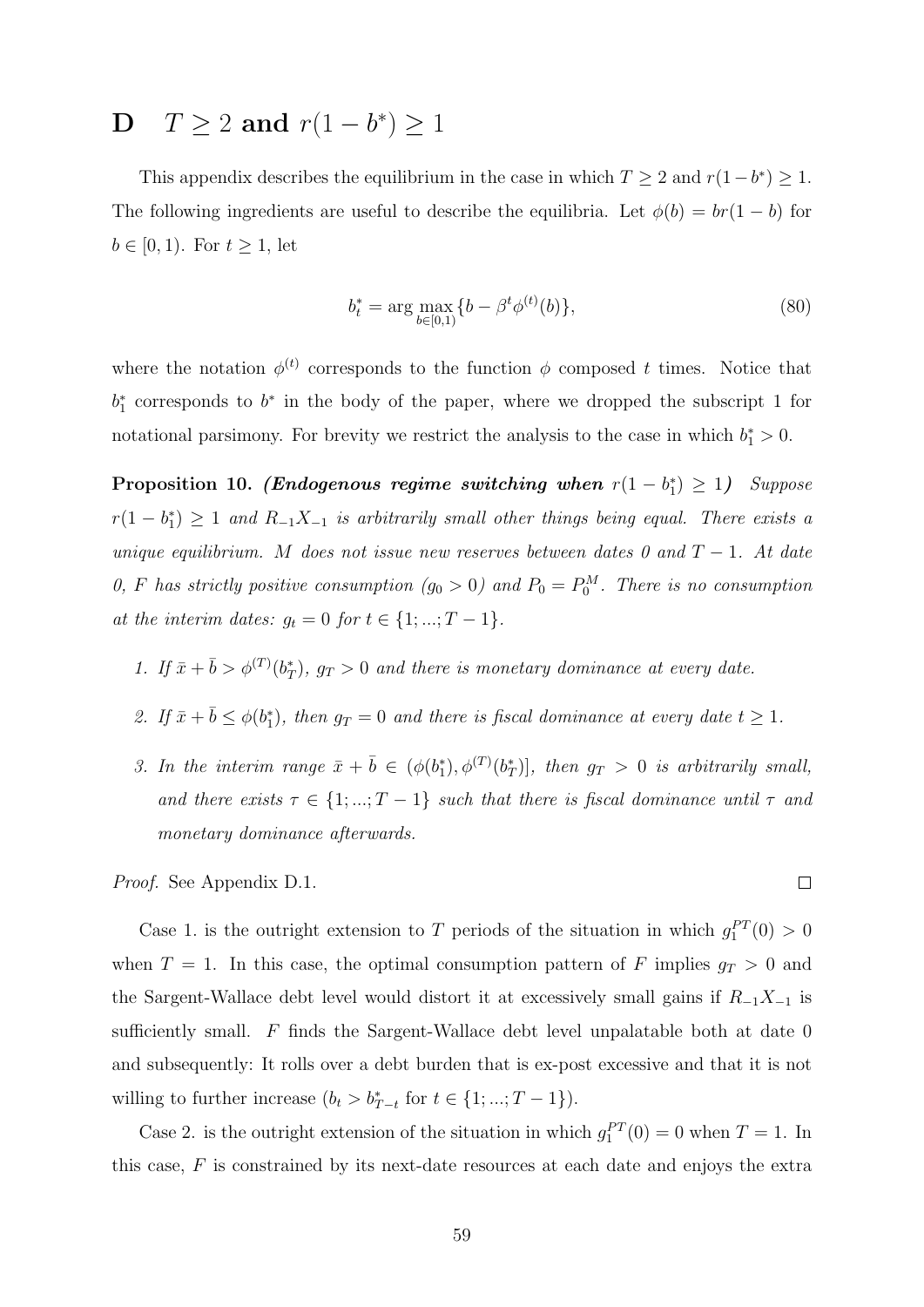slack generated by the Sargent-Wallace debt level, which M and savers anticipate along the equilibrium path.

Case 3. is more complex. Even though optimal consumption would require  $g_T = 0$ since  $\bar{x} + \bar{b} \leq \phi^{(T)}(b_T^*)$ , F leaves a little bit of terminal resources on the table. It leaves just enough that it is not tempted by the Sargent-Wallace debt level at  $\tau$ , the date at which the value of debt rolled over since date 0 snowballs above the ex-post optimal level  $b_{T-\tau}^*$ . Suppose by contradiction that the equilibrium is such that  $g_T = 0$ , and that F borrows at the Sargent-Wallace level at all dates. Then M would optimally deviate and force default by setting  $P_{\tau}$  at  $P_{\tau}^{M}$  instead of the value  $P_{\tau}^{M} + \alpha_{M}$  along the equilibrium path. F would then prefer to raise debt at the optimal level (arbitrarily close to  $b_{T-\tau}^*$ given an arbitrarily small  $R_{-1}X_{-1}$ ) and to allow for monetary dominance at  $\tau + 1$ . With this deviation, M incurs the same date- $\tau$  disutility  $\alpha_M$  as along the equilibrium path but gains future price levels on target. Thus  $g_T = 0$  cannot be an equilibrium and F must leave (an arbitrarily small amount of) money on the table at date 0.

An interesting feature of equilibrium in this latter case 3. is that fiscal dominance prevails until  $\tau$  even though  $g_T > 0$ . At face value, this contradicts the two-date insight that fiscal dominance requires that  $F$  pledges its entire future tax capacity. With more than two dates, the reason  $F$  may credibly be unable to reduce consumption in the future is that, as we have just seen, this would make the Sargent-Wallace debt level dominant, and in turn lead  $M$  to force default. But then savers anticipating such future default would not lend and default would occur right away.

### D.1 Proof of Proposition 10

**Claim 1.** We show that if  $r(1-b_1^*) > 1$ , the sequence  $(b_t^*)_{t\geq 1}$  is such that  $\phi(b_{t+1}^*) >$  $b_t^* > b_{t+1}^*$ .

Proof of the claim. The proof is by recursion. The first-order condition implicitly defining  $b_2^*$  is

$$
\beta^2(\phi^{(2)})'(b) = 1\tag{81}
$$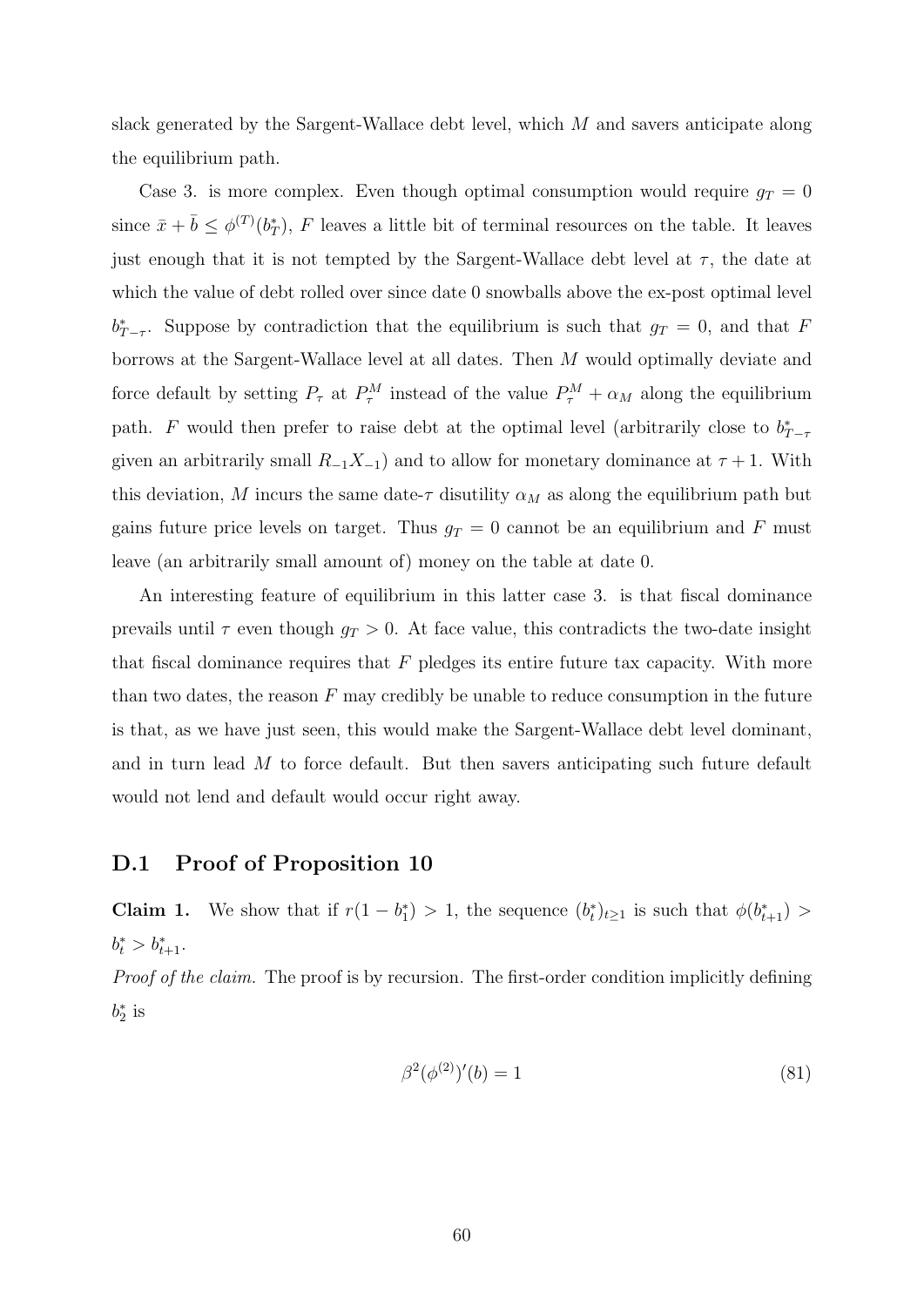or

$$
\beta^2 \phi'(\phi(b))\phi'(b) = 1. \tag{82}
$$

If  $b_2^* > b_1^*$  then  $r(1 - b_2^*) > 1$  and  $\phi(b_2^*) > b_2^* > b_1^*$  in which case (82) and thus (81) cannot hold because  $\phi$  is convex increasing. Thus it must be that  $b_2^* < b_1^*$  in which case (82) implies  $\phi(b_2^*) > b_1^*$ . For  $t \geq 2$ , the first-order condition implicitly defining  $b_{t+1}^*$  is

$$
\beta^{t+1}(\phi^{(t+1)})'(b) = 1\tag{83}
$$

or

$$
\beta^{t+1}(\phi^{(t)})'(\phi(b))\phi'(b) = 1.
$$
\n(84)

or

$$
\beta^{t+1}\phi'(\phi^{(t)}(b))(\phi^{(t)})'(b) = 1.
$$
\n(85)

It must be that  $\phi(b_{t+1}^*) > b_t^*$ . Otherwise, (84) implies  $b_{t+1}^* \geq b_1^*$  and so  $\phi(b_{t+1}^*) > b_{t+1}^* \geq b_1^*$  $b_1^* > b_t^*$ , a contradiction. Applying this to previous dates yields from the recursion hypothesis  $\phi^{(t)}(b_{t+1}^*) > b_1^*$ . But then (85) implies  $b_{t+1}^* < b_t^*$ .

Claim 2. If  $r(1-b_1^*) > 1$ , the solution to program (64) is such that  $g_t = 0$  for all  $t \in \{1, ..., T-1\}.$ 

Proof of the claim. Suppose that the optimal consumption pattern is such that for some  $t \in \{0, \ldots, T-2\}, r(1-b_t)b_t < b_{t+1}$ . It must then be that  $b_t \geq b^*$  otherwise an increase in  $b_t$  would strictly increase the objective and be feasible. This implies that  $b_{t+1} > b_t \ge b^*$ , a contradiction, as decreasing  $b_{t+1}$  would strictly increase the objective.

We now prove the proposition, studying in turn each of the three relevant ranges of value.

1.  $\bar{x} + \bar{b} > \phi^{(T)}(b_T^*)$ . In this case F is not constrained by its terminal resources when choosing initial borrowing and so finds the Sargent-Wallace debt level at date 0 unpalatable. Claim 1 implies  $\phi(b_{t+1}^*) > b_t^*$  for  $t \in \{1, ..., T-1\}$ . Since  $b_0$  is arbitrarily close